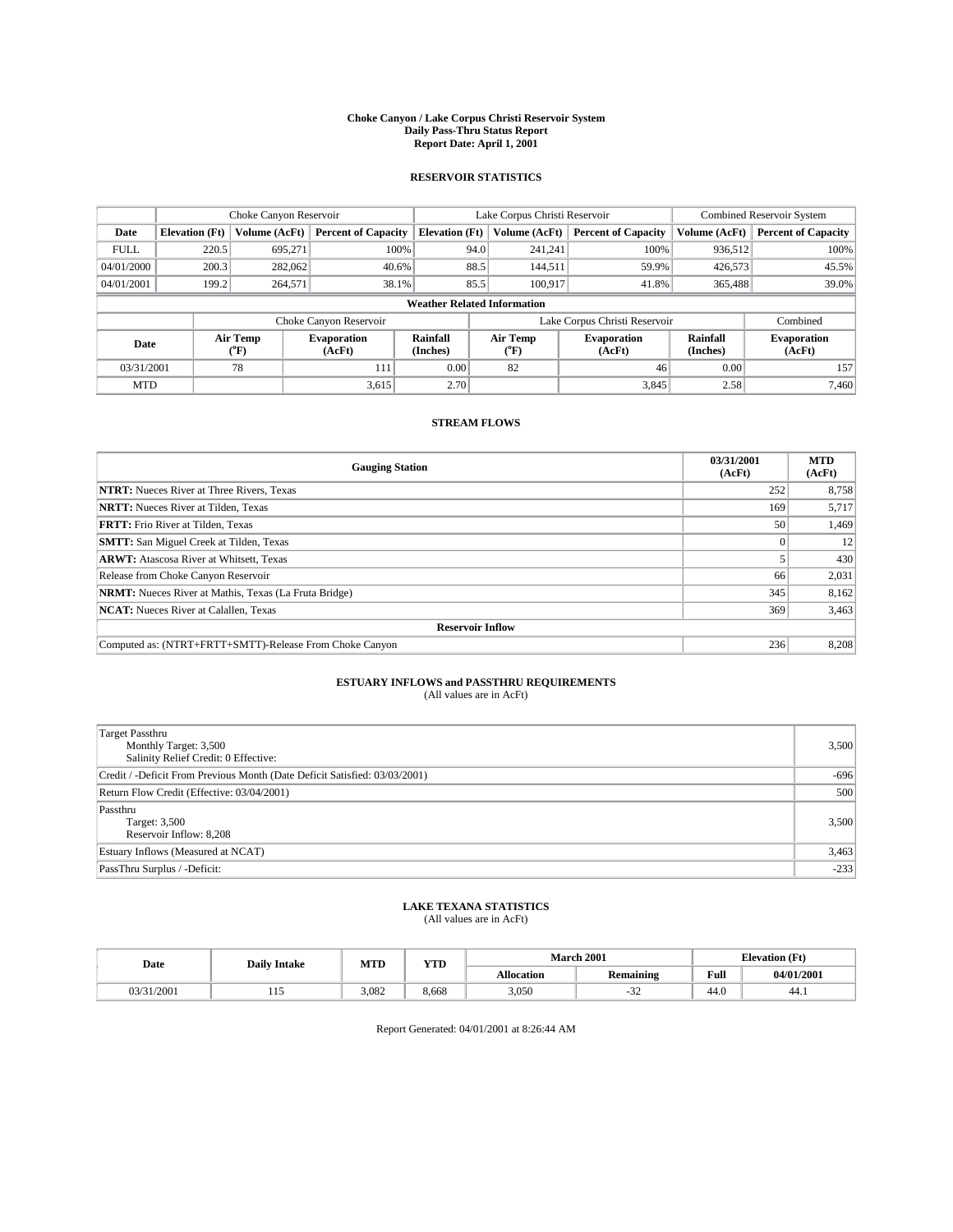#### **Choke Canyon / Lake Corpus Christi Reservoir System Daily Pass-Thru Status Report Report Date: April 2, 2001**

### **RESERVOIR STATISTICS**

|                                    | Choke Canyon Reservoir |                  |                              |                             | Lake Corpus Christi Reservoir | <b>Combined Reservoir System</b> |                      |                              |
|------------------------------------|------------------------|------------------|------------------------------|-----------------------------|-------------------------------|----------------------------------|----------------------|------------------------------|
| Date                               | <b>Elevation</b> (Ft)  | Volume (AcFt)    | <b>Percent of Capacity</b>   | <b>Elevation</b> (Ft)       | Volume (AcFt)                 | <b>Percent of Capacity</b>       | Volume (AcFt)        | <b>Percent of Capacity</b>   |
| <b>FULL</b>                        | 220.5                  | 695,271          | 100%                         |                             | 94.0<br>241,241               | 100%                             | 936.512              | 100%                         |
| 04/02/2000                         | 200.3                  | 282,062          | 40.6%                        |                             | 88.5<br>144.198               | 59.8%                            | 426,260              | 45.5%                        |
| 04/02/2001                         | 199.2                  | 264,717          | 38.1%                        | 85.4                        | 100.392                       | 41.6%                            | 365,109              | 39.0%                        |
| <b>Weather Related Information</b> |                        |                  |                              |                             |                               |                                  |                      |                              |
|                                    |                        |                  | Choke Canyon Reservoir       |                             |                               | Lake Corpus Christi Reservoir    |                      | Combined                     |
| Date                               |                        | Air Temp<br>(°F) | <b>Evaporation</b><br>(AcFt) | <b>Rainfall</b><br>(Inches) | Air Temp<br>("F)              | <b>Evaporation</b><br>(AcFt)     | Rainfall<br>(Inches) | <b>Evaporation</b><br>(AcFt) |
| 04/01/2001                         |                        | 79               | 119                          | 0.00                        | 84                            | 122                              | 0.00                 | 241                          |
| <b>MTD</b>                         |                        |                  | 119                          | 0.00                        |                               | 122                              | 0.00                 | 241                          |

### **STREAM FLOWS**

| <b>Gauging Station</b>                                       | 04/01/2001<br>(AcFt) | <b>MTD</b><br>(AcFt) |  |  |  |  |
|--------------------------------------------------------------|----------------------|----------------------|--|--|--|--|
| <b>NTRT:</b> Nueces River at Three Rivers, Texas             | 238                  | 238                  |  |  |  |  |
| <b>NRTT:</b> Nueces River at Tilden, Texas                   | 159                  | 159                  |  |  |  |  |
| <b>FRTT:</b> Frio River at Tilden, Texas                     | 48                   | 48                   |  |  |  |  |
| <b>SMTT:</b> San Miguel Creek at Tilden, Texas               |                      |                      |  |  |  |  |
| <b>ARWT:</b> Atascosa River at Whitsett, Texas               |                      |                      |  |  |  |  |
| Release from Choke Canyon Reservoir                          | 66                   | 66                   |  |  |  |  |
| <b>NRMT:</b> Nueces River at Mathis, Texas (La Fruta Bridge) | 179                  | 179                  |  |  |  |  |
| <b>NCAT:</b> Nueces River at Calallen, Texas                 | 165                  | 165                  |  |  |  |  |
| <b>Reservoir Inflow</b>                                      |                      |                      |  |  |  |  |
| Computed as: (NTRT+FRTT+SMTT)-Release From Choke Canyon      | 220                  | 220                  |  |  |  |  |

# **ESTUARY INFLOWS and PASSTHRU REQUIREMENTS**<br>(All values are in AcFt)

| <b>Target Passthru</b><br>Monthly Target: 3,500<br>Salinity Relief Credit: 0 Effective: | 3,500  |
|-----------------------------------------------------------------------------------------|--------|
| Credit / -Deficit From Previous Month (Date Deficit Satisfied: )                        | $-233$ |
| Return Flow Credit (Effective:)                                                         | 0      |
| Passthru<br>Target: 3,500<br>Reservoir Inflow: 220                                      | 220    |
| Estuary Inflows (Measured at NCAT)                                                      | 165    |
| PassThru Surplus / -Deficit:                                                            | $-289$ |

# **LAKE TEXANA STATISTICS** (All values are in AcFt)

| Date       | <b>Daily Intake</b> | <b>MTD</b>             | YTD            |                   | <b>April 2001</b> | <b>Elevation</b> (Ft) |            |
|------------|---------------------|------------------------|----------------|-------------------|-------------------|-----------------------|------------|
|            |                     |                        |                | <b>Allocation</b> | <b>Remaining</b>  | Full                  | 04/02/2001 |
| 04/01/2001 | .                   | $\sim$<br>$11 -$<br>__ | 701<br>ده ، .ه | 3,050             | 2,935             | $AA$ $C$<br>44.U      | 44.1       |

Report Generated: 04/02/2001 at 7:51:38 AM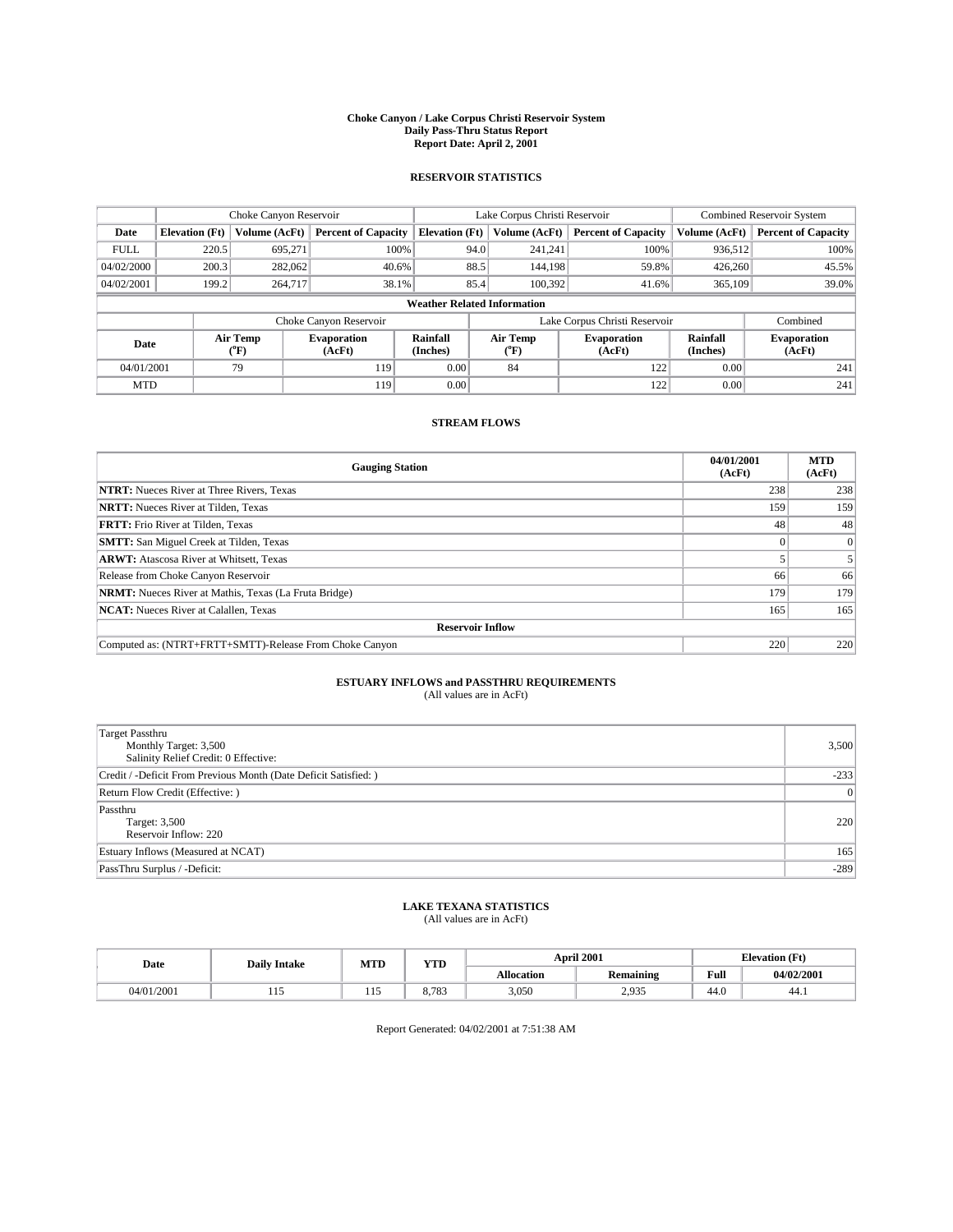#### **Choke Canyon / Lake Corpus Christi Reservoir System Daily Pass-Thru Status Report Report Date: April 3, 2001**

### **RESERVOIR STATISTICS**

|                                    | Choke Canyon Reservoir |                             |                              |                             | Lake Corpus Christi Reservoir | <b>Combined Reservoir System</b> |                      |                              |
|------------------------------------|------------------------|-----------------------------|------------------------------|-----------------------------|-------------------------------|----------------------------------|----------------------|------------------------------|
| Date                               | <b>Elevation</b> (Ft)  | Volume (AcFt)               | <b>Percent of Capacity</b>   | <b>Elevation</b> (Ft)       | Volume (AcFt)                 | <b>Percent of Capacity</b>       | Volume (AcFt)        | <b>Percent of Capacity</b>   |
| <b>FULL</b>                        | 220.5                  | 695,271                     | 100%                         |                             | 94.0<br>241,241               | 100%                             | 936.512              | 100%                         |
| 04/03/2000                         | 200.4                  | 282,520                     | 40.6%                        | 88.5                        | 144,041                       | 59.7%                            | 426,561              | 45.5%                        |
| 04/03/2001                         | 199.1                  | 264,278                     | 38.0%                        | 85.4                        | 100.392                       | 41.6%                            | 364,670              | 38.9%                        |
| <b>Weather Related Information</b> |                        |                             |                              |                             |                               |                                  |                      |                              |
|                                    |                        |                             | Choke Canyon Reservoir       |                             |                               | Lake Corpus Christi Reservoir    |                      | Combined                     |
| Date                               |                        | Air Temp<br>${}^{\circ}$ F) | <b>Evaporation</b><br>(AcFt) | <b>Rainfall</b><br>(Inches) | Air Temp<br>("F)              | <b>Evaporation</b><br>(AcFt)     | Rainfall<br>(Inches) | <b>Evaporation</b><br>(AcFt) |
| 04/02/2001                         |                        | 83                          | 102                          | 0.00                        | 87                            | 15                               | 0.00                 | 117                          |
| <b>MTD</b>                         |                        |                             | 221                          | 0.00                        |                               | 137                              | 0.00                 | 358                          |

### **STREAM FLOWS**

| <b>Gauging Station</b>                                       | 04/02/2001<br>(AcFt) | <b>MTD</b><br>(AcFt) |  |  |  |  |
|--------------------------------------------------------------|----------------------|----------------------|--|--|--|--|
| <b>NTRT:</b> Nueces River at Three Rivers, Texas             | 226                  | 464                  |  |  |  |  |
| <b>NRTT:</b> Nueces River at Tilden, Texas                   | 153                  | 312                  |  |  |  |  |
| <b>FRTT:</b> Frio River at Tilden, Texas                     | 50 <sup>1</sup>      | 97                   |  |  |  |  |
| <b>SMTT:</b> San Miguel Creek at Tilden, Texas               |                      |                      |  |  |  |  |
| <b>ARWT:</b> Atascosa River at Whitsett, Texas               |                      |                      |  |  |  |  |
| Release from Choke Canyon Reservoir                          | 66                   | 131                  |  |  |  |  |
| <b>NRMT:</b> Nueces River at Mathis, Texas (La Fruta Bridge) | 230                  | 409                  |  |  |  |  |
| <b>NCAT:</b> Nueces River at Calallen, Texas                 | 28                   | 193                  |  |  |  |  |
| <b>Reservoir Inflow</b>                                      |                      |                      |  |  |  |  |
| Computed as: (NTRT+FRTT+SMTT)-Release From Choke Canyon      | 210                  | 431                  |  |  |  |  |

# **ESTUARY INFLOWS and PASSTHRU REQUIREMENTS**<br>(All values are in AcFt)

| <b>Target Passthru</b><br>Monthly Target: 3,500<br>Salinity Relief Credit: 0 Effective: | 3,500  |
|-----------------------------------------------------------------------------------------|--------|
| Credit / -Deficit From Previous Month (Date Deficit Satisfied: )                        | $-233$ |
| Return Flow Credit (Effective:)                                                         | 0      |
| Passthru<br>Target: 3,500<br>Reservoir Inflow: 431                                      | 431    |
| Estuary Inflows (Measured at NCAT)                                                      | 193    |
| PassThru Surplus / -Deficit:                                                            | $-471$ |

# **LAKE TEXANA STATISTICS** (All values are in AcFt)

| Date       | <b>Daily Intake</b> | MTD | $\mathbf{v}$<br>1 I D |                   | April 2001              | <b>Elevation (Ft)</b> |            |
|------------|---------------------|-----|-----------------------|-------------------|-------------------------|-----------------------|------------|
|            |                     |     |                       | <b>Allocation</b> | . .<br><b>Remaining</b> | Full                  | 04/03/2001 |
| 04/02/2001 |                     | 226 | 8.895                 | 3,050             | 2,824                   | 44.0                  | -44.6      |

Report Generated: 04/03/2001 at 7:25:58 AM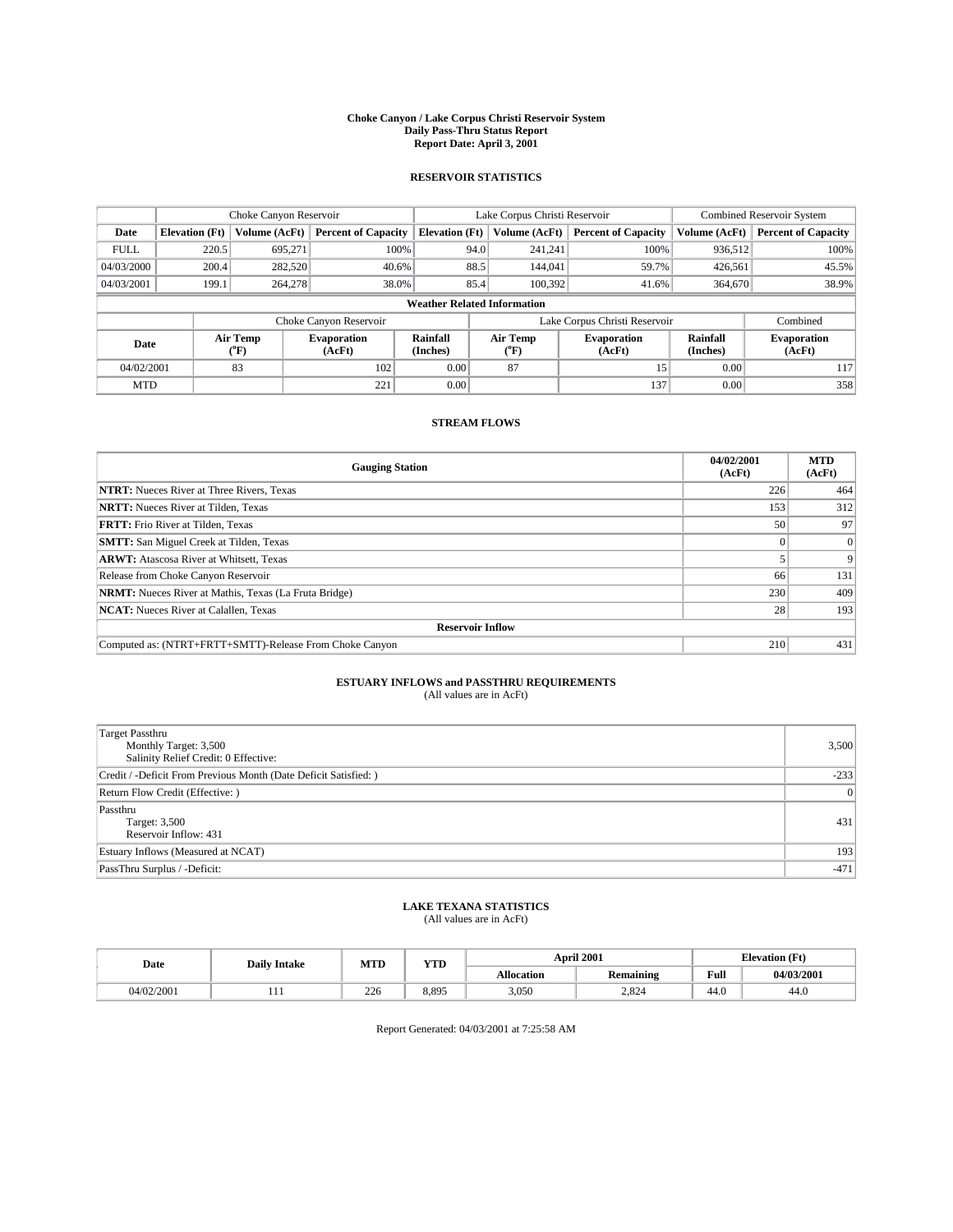#### **Choke Canyon / Lake Corpus Christi Reservoir System Daily Pass-Thru Status Report Report Date: April 4, 2001**

### **RESERVOIR STATISTICS**

|                                    | Choke Canyon Reservoir |                             |                              |                             | Lake Corpus Christi Reservoir | <b>Combined Reservoir System</b> |                      |                              |
|------------------------------------|------------------------|-----------------------------|------------------------------|-----------------------------|-------------------------------|----------------------------------|----------------------|------------------------------|
| Date                               | <b>Elevation</b> (Ft)  | Volume (AcFt)               | <b>Percent of Capacity</b>   | <b>Elevation</b> (Ft)       | Volume (AcFt)                 | <b>Percent of Capacity</b>       | Volume (AcFt)        | <b>Percent of Capacity</b>   |
| <b>FULL</b>                        | 220.5                  | 695,271                     | 100%                         | 94.0                        | 241,241                       | 100%                             | 936.512              | 100%                         |
| 04/04/2000                         | 200.4                  | 282,368                     | 40.6%                        | 88.5                        | 144,041                       | 59.7%                            | 426,409              | 45.5%                        |
| 04/04/2001                         | 199.2                  | 264,425                     | 38.0%                        | 85.4                        | 100.392                       | 41.6%                            | 364,817              | 39.0%                        |
| <b>Weather Related Information</b> |                        |                             |                              |                             |                               |                                  |                      |                              |
|                                    |                        |                             | Choke Canyon Reservoir       |                             |                               | Lake Corpus Christi Reservoir    |                      | Combined                     |
| Date                               |                        | Air Temp<br>${}^{\circ}$ F) | <b>Evaporation</b><br>(AcFt) | <b>Rainfall</b><br>(Inches) | Air Temp<br>("F)              | <b>Evaporation</b><br>(AcFt)     | Rainfall<br>(Inches) | <b>Evaporation</b><br>(AcFt) |
| 04/03/2001                         |                        | 86                          | 102                          | 0.00                        | 90                            | 130                              | 0.00                 | 232                          |
| <b>MTD</b>                         |                        |                             | 323                          | 0.00                        |                               | 359                              | 0.00                 | 682                          |

### **STREAM FLOWS**

| <b>Gauging Station</b>                                       | 04/03/2001<br>(AcFt) | <b>MTD</b><br>(AcFt) |  |  |  |  |
|--------------------------------------------------------------|----------------------|----------------------|--|--|--|--|
| <b>NTRT:</b> Nueces River at Three Rivers, Texas             | 218                  | 683                  |  |  |  |  |
| <b>NRTT:</b> Nueces River at Tilden, Texas                   | 151                  | 463                  |  |  |  |  |
| <b>FRTT:</b> Frio River at Tilden, Texas                     | 50                   | 147                  |  |  |  |  |
| <b>SMTT:</b> San Miguel Creek at Tilden, Texas               |                      |                      |  |  |  |  |
| <b>ARWT:</b> Atascosa River at Whitsett, Texas               |                      | 14                   |  |  |  |  |
| Release from Choke Canyon Reservoir                          | 66                   | 197                  |  |  |  |  |
| <b>NRMT:</b> Nueces River at Mathis, Texas (La Fruta Bridge) | 312                  | 721                  |  |  |  |  |
| <b>NCAT:</b> Nueces River at Calallen, Texas                 | 59                   | 252                  |  |  |  |  |
| <b>Reservoir Inflow</b>                                      |                      |                      |  |  |  |  |
| Computed as: (NTRT+FRTT+SMTT)-Release From Choke Canyon      | 202                  | 633                  |  |  |  |  |

# **ESTUARY INFLOWS and PASSTHRU REQUIREMENTS**<br>(All values are in AcFt)

| <b>Target Passthru</b><br>Monthly Target: 3,500<br>Salinity Relief Credit: 0 Effective: | 3,500  |
|-----------------------------------------------------------------------------------------|--------|
| Credit / -Deficit From Previous Month (Date Deficit Satisfied: 04/04/2001)              | $-233$ |
| Return Flow Credit (Effective:)                                                         | 500    |
| Passthru<br>Target: 3,500<br>Reservoir Inflow: 633                                      | 633    |
| Estuary Inflows (Measured at NCAT)                                                      | 252    |
| PassThru Surplus / -Deficit:                                                            | $-115$ |

# **LAKE TEXANA STATISTICS** (All values are in AcFt)

| Date       | <b>Daily Intake</b> | MTD | <b>WITH</b> |                   | <b>April 2001</b>                        | <b>Elevation</b> (Ft) |            |
|------------|---------------------|-----|-------------|-------------------|------------------------------------------|-----------------------|------------|
|            |                     |     | 1 I D       | <b>Allocation</b> | $\ddot{\phantom{a}}$<br><b>Remaining</b> | Full                  | 04/04/2001 |
| 04/03/2001 | .                   | 341 | 9.009       | 3,050             | 2,709                                    | $\sim$<br>44.U        | 44.U       |

Report Generated: 04/04/2001 at 8:11:29 AM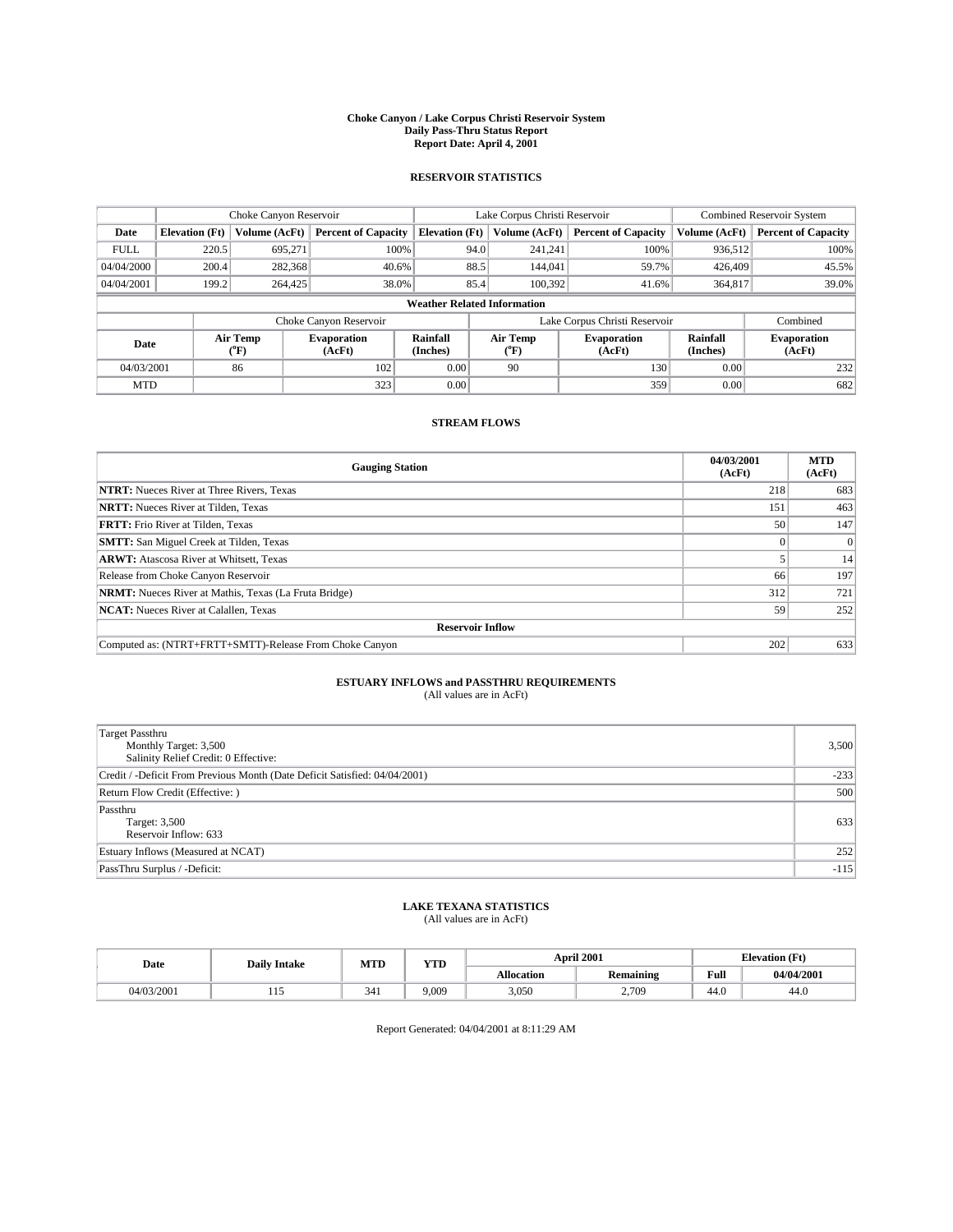#### **Choke Canyon / Lake Corpus Christi Reservoir System Daily Pass-Thru Status Report Report Date: April 5, 2001**

### **RESERVOIR STATISTICS**

|                                    | Choke Canyon Reservoir |                             |                            |                             | Lake Corpus Christi Reservoir |                  |                               |                      | <b>Combined Reservoir System</b> |  |
|------------------------------------|------------------------|-----------------------------|----------------------------|-----------------------------|-------------------------------|------------------|-------------------------------|----------------------|----------------------------------|--|
| Date                               | <b>Elevation</b> (Ft)  | Volume (AcFt)               | <b>Percent of Capacity</b> | <b>Elevation</b> (Ft)       |                               | Volume (AcFt)    | <b>Percent of Capacity</b>    | Volume (AcFt)        | <b>Percent of Capacity</b>       |  |
| <b>FULL</b>                        | 220.5                  | 695.271                     | 100%                       |                             | 94.0                          | 241.241          | 100%                          | 936.512              | 100%                             |  |
| 04/05/2000                         | 200.4                  | 282,368                     | 40.6%                      |                             | 88.4                          | 143,572          | 59.5%                         | 425,940              | 45.5%                            |  |
| 04/05/2001                         | 199.2                  | 264,425                     | 38.0%                      |                             | 85.4                          | 100.261          | 41.6%                         | 364,686              | 38.9%                            |  |
| <b>Weather Related Information</b> |                        |                             |                            |                             |                               |                  |                               |                      |                                  |  |
|                                    |                        |                             | Choke Canyon Reservoir     |                             |                               |                  | Lake Corpus Christi Reservoir |                      | Combined                         |  |
| Date                               |                        | Air Temp<br>${}^{\circ}$ F) | Evaporation<br>(AcFt)      | <b>Rainfall</b><br>(Inches) |                               | Air Temp<br>(°F) | <b>Evaporation</b><br>(AcFt)  | Rainfall<br>(Inches) | <b>Evaporation</b><br>(AcFt)     |  |
| 04/04/2001                         |                        | 79                          | 85                         | 0.00                        |                               | 85               | 84                            | 0.00                 | 169                              |  |
| <b>MTD</b>                         |                        |                             | 408                        | 0.00                        |                               |                  | 443                           | 0.00                 | 851                              |  |

### **STREAM FLOWS**

| <b>Gauging Station</b>                                       | 04/04/2001<br>(AcFt) | <b>MTD</b><br>(AcFt) |  |  |  |  |
|--------------------------------------------------------------|----------------------|----------------------|--|--|--|--|
| <b>NTRT:</b> Nueces River at Three Rivers, Texas             | 216                  | 899                  |  |  |  |  |
| <b>NRTT:</b> Nueces River at Tilden, Texas                   | 151                  | 613                  |  |  |  |  |
| <b>FRTT:</b> Frio River at Tilden, Texas                     | 48                   | 195                  |  |  |  |  |
| <b>SMTT:</b> San Miguel Creek at Tilden, Texas               |                      | $\Omega$             |  |  |  |  |
| <b>ARWT:</b> Atascosa River at Whitsett, Texas               |                      | 19                   |  |  |  |  |
| Release from Choke Canyon Reservoir                          | 66                   | 262                  |  |  |  |  |
| <b>NRMT:</b> Nueces River at Mathis, Texas (La Fruta Bridge) | 246                  | 967                  |  |  |  |  |
| <b>NCAT:</b> Nueces River at Calallen, Texas                 | 62                   | 313                  |  |  |  |  |
| <b>Reservoir Inflow</b>                                      |                      |                      |  |  |  |  |
| Computed as: (NTRT+FRTT+SMTT)-Release From Choke Canyon      | 199                  | 832                  |  |  |  |  |

# **ESTUARY INFLOWS and PASSTHRU REQUIREMENTS**<br>(All values are in AcFt)

| <b>Target Passthru</b><br>Monthly Target: 3,500<br>Salinity Relief Credit: 0 Effective: | 3,500  |
|-----------------------------------------------------------------------------------------|--------|
| Credit / -Deficit From Previous Month (Date Deficit Satisfied: 04/04/2001)              | $-233$ |
| Return Flow Credit (Effective:)                                                         | 500    |
| Passthru<br>Target: 3,500<br>Reservoir Inflow: 832                                      | 832    |
| Estuary Inflows (Measured at NCAT)                                                      | 313    |
| PassThru Surplus / -Deficit:                                                            | $-251$ |

# **LAKE TEXANA STATISTICS** (All values are in AcFt)

| Date       | <b>Daily Intake</b> | MTD | <b>WITH</b>     |                   | <b>April 2001</b> | <b>Elevation</b> (Ft) |            |
|------------|---------------------|-----|-----------------|-------------------|-------------------|-----------------------|------------|
|            |                     |     | 1 I D           | <b>Allocation</b> | <b>Remaining</b>  | Full                  | 04/05/2001 |
| 04/04/2001 | .                   | 456 | $\sim$<br>7.IZ4 | 3,050             | 2,594             | $\sim$<br>44.U        | 44.1       |

Report Generated: 04/05/2001 at 7:50:44 AM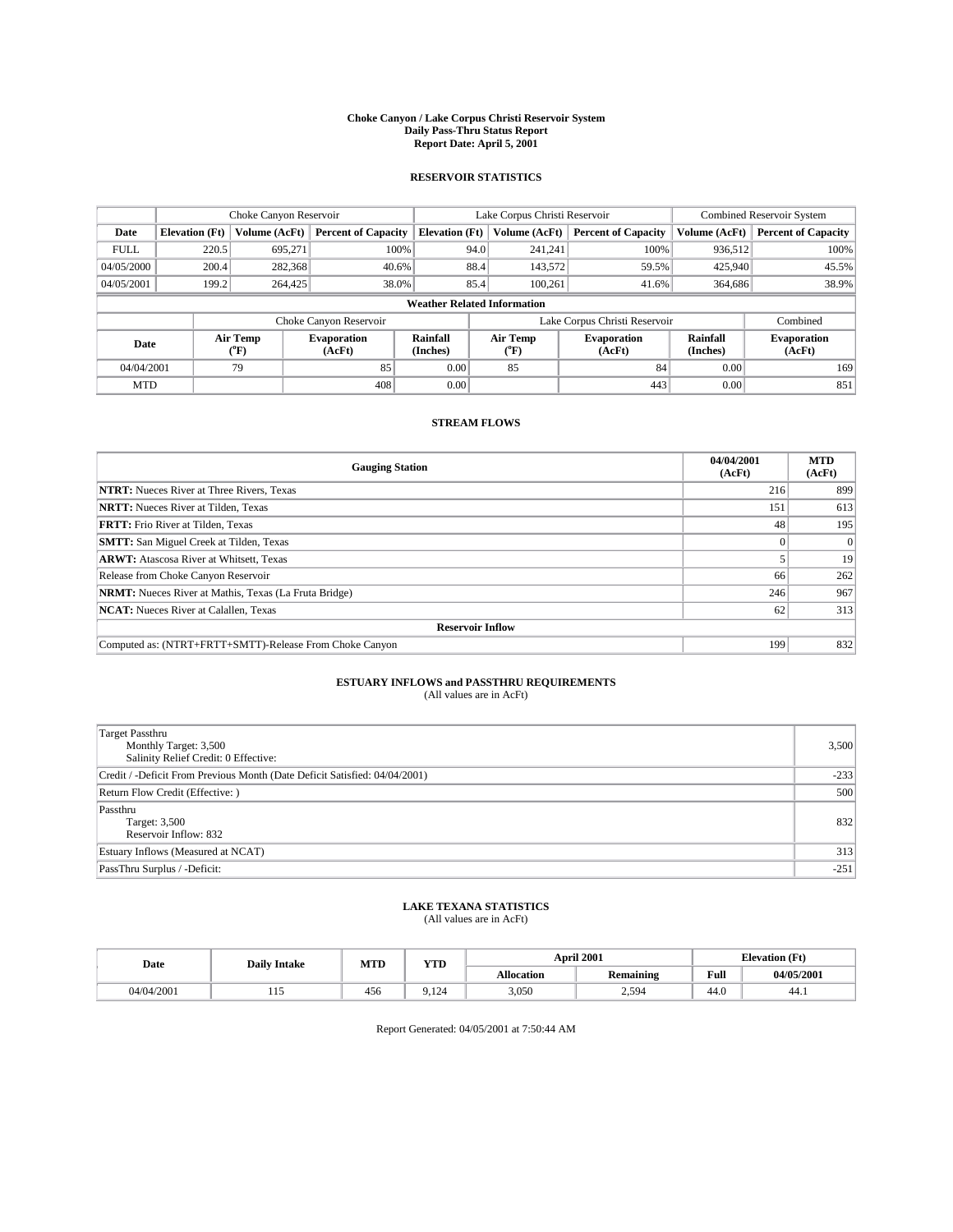#### **Choke Canyon / Lake Corpus Christi Reservoir System Daily Pass-Thru Status Report Report Date: April 6, 2001**

### **RESERVOIR STATISTICS**

|                                                                                                                        | Choke Canyon Reservoir |                              |                            |                              | Lake Corpus Christi Reservoir | <b>Combined Reservoir System</b> |               |                            |
|------------------------------------------------------------------------------------------------------------------------|------------------------|------------------------------|----------------------------|------------------------------|-------------------------------|----------------------------------|---------------|----------------------------|
| Date                                                                                                                   | <b>Elevation</b> (Ft)  | Volume (AcFt)                | <b>Percent of Capacity</b> | <b>Elevation</b> (Ft)        | Volume (AcFt)                 | <b>Percent of Capacity</b>       | Volume (AcFt) | <b>Percent of Capacity</b> |
| <b>FULL</b>                                                                                                            | 220.5                  | 695,271                      | 100%                       | 94.0                         | 241,241                       | 100%                             | 936.512       | 100%                       |
| 04/06/2000                                                                                                             | 200.4                  | 282,673                      | 40.7%                      | 88.4                         | 143,104                       | 59.3%                            | 425,777       | 45.5%                      |
| 04/06/2001                                                                                                             | 199.1                  | 264,278                      | 38.0%                      | 85.4                         | 99,608                        | 41.3%                            | 363,886       | 38.9%                      |
| <b>Weather Related Information</b>                                                                                     |                        |                              |                            |                              |                               |                                  |               |                            |
|                                                                                                                        |                        |                              | Choke Canyon Reservoir     |                              |                               | Lake Corpus Christi Reservoir    |               | Combined                   |
| Air Temp<br>Air Temp<br><b>Rainfall</b><br><b>Evaporation</b><br>Date<br>(Inches)<br>(AcFt)<br>${}^{\circ}$ F)<br>("F) |                        | <b>Evaporation</b><br>(AcFt) | Rainfall<br>(Inches)       | <b>Evaporation</b><br>(AcFt) |                               |                                  |               |                            |
| 04/05/2001                                                                                                             |                        | 86                           | 221                        | 0.00                         | 91                            | 167                              | 0.00          | 388                        |
| <b>MTD</b>                                                                                                             |                        |                              | 629                        | 0.00                         |                               | 610                              | 0.00          | 1,239                      |

### **STREAM FLOWS**

| <b>Gauging Station</b>                                       | 04/05/2001<br>(AcFt) | <b>MTD</b><br>(AcFt) |  |  |  |
|--------------------------------------------------------------|----------------------|----------------------|--|--|--|
| <b>NTRT:</b> Nueces River at Three Rivers, Texas             | 202                  | 1,102                |  |  |  |
| <b>NRTT:</b> Nueces River at Tilden, Texas                   | 149                  | 762                  |  |  |  |
| <b>FRTT:</b> Frio River at Tilden, Texas                     | 48                   | 242                  |  |  |  |
| <b>SMTT:</b> San Miguel Creek at Tilden, Texas               |                      |                      |  |  |  |
| <b>ARWT:</b> Atascosa River at Whitsett, Texas               |                      | 23                   |  |  |  |
| Release from Choke Canyon Reservoir                          | 66                   | 328                  |  |  |  |
| <b>NRMT:</b> Nueces River at Mathis, Texas (La Fruta Bridge) | 210                  | 1,177                |  |  |  |
| <b>NCAT:</b> Nueces River at Calallen, Texas                 | 73 <sub>1</sub>      | 387                  |  |  |  |
| <b>Reservoir Inflow</b>                                      |                      |                      |  |  |  |
| Computed as: (NTRT+FRTT+SMTT)-Release From Choke Canyon      | 185                  | 1,016                |  |  |  |

# **ESTUARY INFLOWS and PASSTHRU REQUIREMENTS**<br>(All values are in AcFt)

| <b>Target Passthru</b><br>Monthly Target: 3,500<br>Salinity Relief Credit: 0 Effective: | 3,500  |
|-----------------------------------------------------------------------------------------|--------|
| Credit / -Deficit From Previous Month (Date Deficit Satisfied: 04/04/2001)              | $-233$ |
| Return Flow Credit (Effective:)                                                         | 500    |
| Passthru<br>Target: 3,500<br>Reservoir Inflow: 1,016                                    | 1,016  |
| Estuary Inflows (Measured at NCAT)                                                      | 387    |
| PassThru Surplus / -Deficit:                                                            | $-363$ |

# **LAKE TEXANA STATISTICS** (All values are in AcFt)

| Date       | <b>Daily Intake</b> | <b>MTD</b> | VTT<br>1 I D | <b>April 2001</b> |                |      | <b>Elevation</b> (Ft) |  |
|------------|---------------------|------------|--------------|-------------------|----------------|------|-----------------------|--|
|            |                     |            |              | <b>Allocation</b> | Remaining      | Full | 04/06/2001            |  |
| 04/05/2001 | .                   | .          | 9.240        | 3,050             | $2,47^{\circ}$ | 44.U | 44.1                  |  |

Report Generated: 04/06/2001 at 7:58:10 AM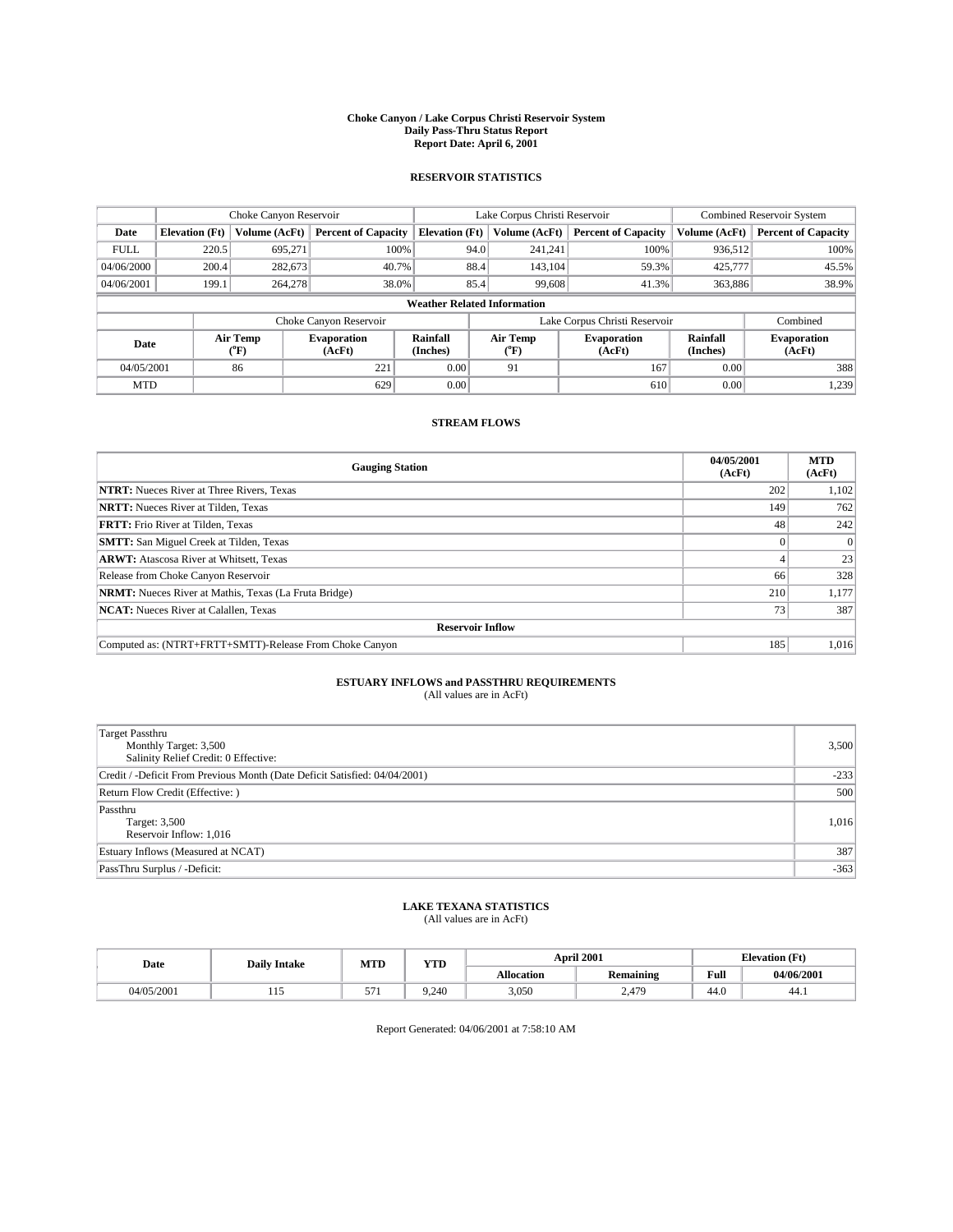#### **Choke Canyon / Lake Corpus Christi Reservoir System Daily Pass-Thru Status Report Report Date: April 7, 2001**

### **RESERVOIR STATISTICS**

|             | Choke Canyon Reservoir             |                                                                                                                                                |                            |                       | Lake Corpus Christi Reservoir | <b>Combined Reservoir System</b> |               |                            |  |
|-------------|------------------------------------|------------------------------------------------------------------------------------------------------------------------------------------------|----------------------------|-----------------------|-------------------------------|----------------------------------|---------------|----------------------------|--|
| Date        | <b>Elevation</b> (Ft)              | Volume (AcFt)                                                                                                                                  | <b>Percent of Capacity</b> | <b>Elevation</b> (Ft) | Volume (AcFt)                 | <b>Percent of Capacity</b>       | Volume (AcFt) | <b>Percent of Capacity</b> |  |
| <b>FULL</b> | 220.5                              | 695,271                                                                                                                                        | 100%                       | 94.0                  | 241,241                       | 100%                             | 936.512       | 100%                       |  |
| 04/07/2000  | 200.4                              | 282,520                                                                                                                                        | 40.6%                      | 88.4                  | 142,637                       | 59.1%                            | 425,157       | 45.4%                      |  |
| 04/07/2001  | 199.2                              | 264,425                                                                                                                                        | 38.0%                      | 85.4                  | 100.130                       | 41.5%                            | 364,555       | 38.9%                      |  |
|             | <b>Weather Related Information</b> |                                                                                                                                                |                            |                       |                               |                                  |               |                            |  |
|             |                                    |                                                                                                                                                | Choke Canyon Reservoir     |                       |                               | Lake Corpus Christi Reservoir    |               | Combined                   |  |
| Date        |                                    | Air Temp<br>Air Temp<br><b>Rainfall</b><br><b>Evaporation</b><br><b>Evaporation</b><br>(Inches)<br>(AcFt)<br>${}^{\circ}$ F)<br>(AcFt)<br>("F) |                            |                       | Rainfall<br>(Inches)          | <b>Evaporation</b><br>(AcFt)     |               |                            |  |
| 04/06/2001  |                                    | 83                                                                                                                                             | 204                        | 0.00                  | 91                            | 358                              | 0.00          | 562                        |  |
| <b>MTD</b>  |                                    |                                                                                                                                                | 833                        | 0.00                  |                               | 968                              | 0.00          | 1,801                      |  |

### **STREAM FLOWS**

| <b>Gauging Station</b>                                       | 04/06/2001<br>(AcFt) | <b>MTD</b><br>(AcFt) |  |  |  |
|--------------------------------------------------------------|----------------------|----------------------|--|--|--|
| <b>NTRT:</b> Nueces River at Three Rivers, Texas             | 199                  | 1,300                |  |  |  |
| <b>NRTT:</b> Nueces River at Tilden, Texas                   | 141                  | 903                  |  |  |  |
| <b>FRTT:</b> Frio River at Tilden, Texas                     | 50                   | 292                  |  |  |  |
| <b>SMTT:</b> San Miguel Creek at Tilden, Texas               |                      |                      |  |  |  |
| <b>ARWT:</b> Atascosa River at Whitsett, Texas               |                      | 26                   |  |  |  |
| Release from Choke Canyon Reservoir                          | 66                   | 393                  |  |  |  |
| <b>NRMT:</b> Nueces River at Mathis, Texas (La Fruta Bridge) | 212                  | 1,390                |  |  |  |
| <b>NCAT:</b> Nueces River at Calallen, Texas                 | 42                   | 428                  |  |  |  |
| <b>Reservoir Inflow</b>                                      |                      |                      |  |  |  |
| Computed as: (NTRT+FRTT+SMTT)-Release From Choke Canyon      | 183                  | 1.199                |  |  |  |

# **ESTUARY INFLOWS and PASSTHRU REQUIREMENTS**<br>(All values are in AcFt)

| <b>Target Passthru</b><br>Monthly Target: 3,500<br>Salinity Relief Credit: 0 Effective: | 3,500  |
|-----------------------------------------------------------------------------------------|--------|
| Credit / -Deficit From Previous Month (Date Deficit Satisfied: 04/04/2001)              | $-233$ |
| Return Flow Credit (Effective:)                                                         | 500    |
| Passthru<br>Target: 3,500<br>Reservoir Inflow: 1,199                                    | 1,199  |
| Estuary Inflows (Measured at NCAT)                                                      | 428    |
| PassThru Surplus / -Deficit:                                                            | $-504$ |

# **LAKE TEXANA STATISTICS** (All values are in AcFt)

| Date       | <b>Daily Intake</b> | <b>MTD</b> | VTF<br>1 I D    | April 2001        |           |      | <b>Elevation</b> (Ft) |  |
|------------|---------------------|------------|-----------------|-------------------|-----------|------|-----------------------|--|
|            |                     |            |                 | <b>Allocation</b> | Remaining | Full | 04/07/2001            |  |
| 04/06/2001 | .                   | 686        | 0355<br>ر ر ر . | 3,050             | 2,364     | 44.U | 44.U                  |  |

Report Generated: 04/07/2001 at 8:17:35 AM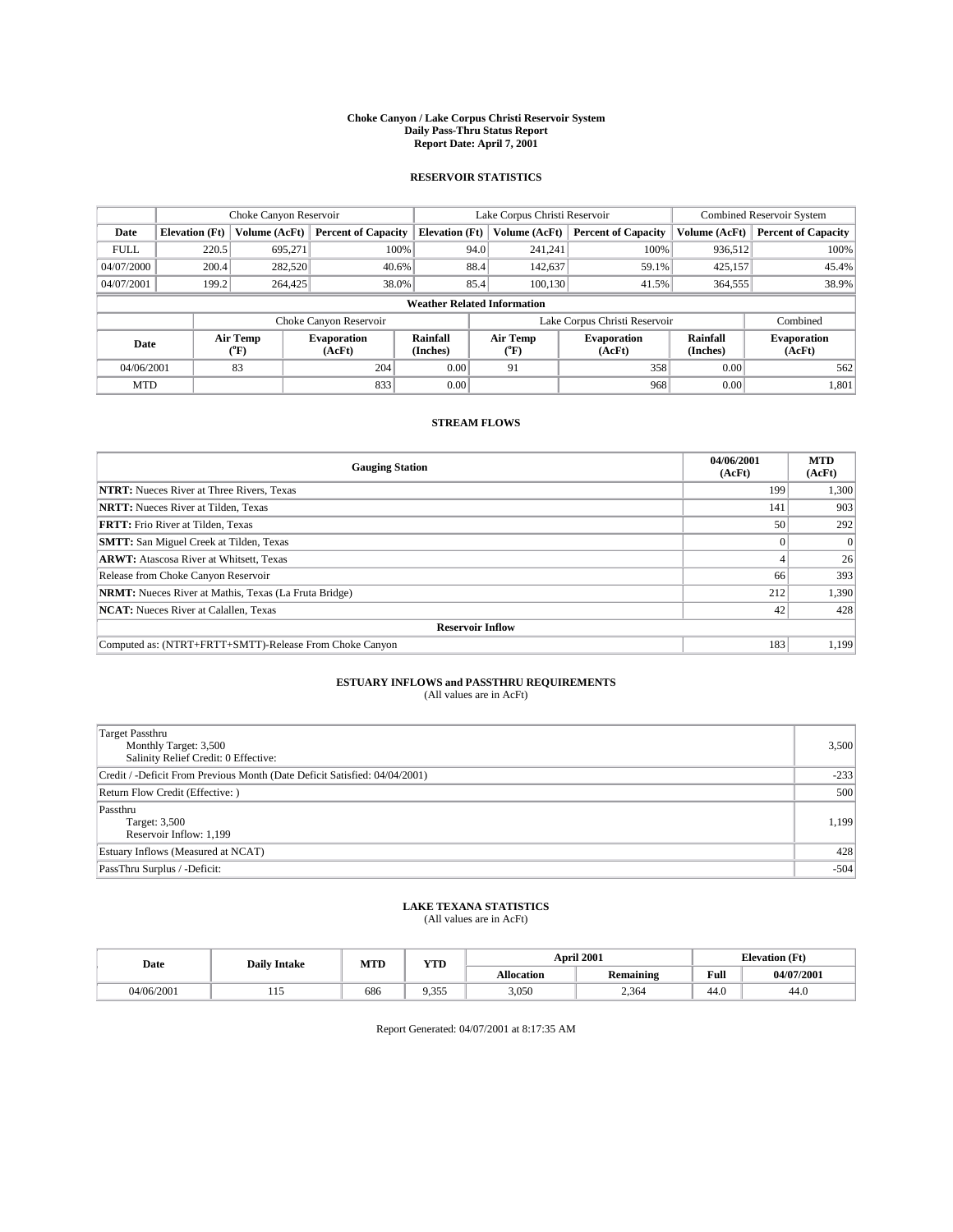#### **Choke Canyon / Lake Corpus Christi Reservoir System Daily Pass-Thru Status Report Report Date: April 8, 2001**

### **RESERVOIR STATISTICS**

|                                    | Choke Canyon Reservoir                                                                               |               |                              |                       | Lake Corpus Christi Reservoir |               |                               |               | <b>Combined Reservoir System</b> |  |
|------------------------------------|------------------------------------------------------------------------------------------------------|---------------|------------------------------|-----------------------|-------------------------------|---------------|-------------------------------|---------------|----------------------------------|--|
| Date                               | <b>Elevation</b> (Ft)                                                                                | Volume (AcFt) | <b>Percent of Capacity</b>   | <b>Elevation</b> (Ft) |                               | Volume (AcFt) | <b>Percent of Capacity</b>    | Volume (AcFt) | <b>Percent of Capacity</b>       |  |
| <b>FULL</b>                        | 220.5                                                                                                | 695.271       | 100%                         |                       | 94.0                          | 241,241       | 100%                          | 936.512       | 100%                             |  |
| 04/08/2000                         | 200.3                                                                                                | 282,062       | 40.6%                        |                       | 88.3                          | 142,325       | 59.0%                         | 424,387       | 45.3%                            |  |
| 04/08/2001                         | 199.1                                                                                                | 264,132       | 38.0%                        |                       | 8.4                           | 99.348        | 41.2%                         | 363,480       | 38.8%                            |  |
| <b>Weather Related Information</b> |                                                                                                      |               |                              |                       |                               |               |                               |               |                                  |  |
|                                    |                                                                                                      |               | Choke Canyon Reservoir       |                       |                               |               | Lake Corpus Christi Reservoir |               | Combined                         |  |
|                                    | Air Temp<br>Rainfall<br>Air Temp<br><b>Evaporation</b><br>Date<br>(Inches)<br>(°F)<br>(AcFt)<br>("F) |               | <b>Evaporation</b><br>(AcFt) | Rainfall<br>(Inches)  | <b>Evaporation</b><br>(AcFt)  |               |                               |               |                                  |  |
| 04/07/2001                         |                                                                                                      | 86            | 179                          | 0.00                  |                               | 90            | 144                           | 0.00          | 323                              |  |
| <b>MTD</b>                         |                                                                                                      |               | 1,012                        | 0.00                  |                               |               | 1,112                         | 0.00          | 2,124                            |  |

### **STREAM FLOWS**

| <b>Gauging Station</b>                                       | 04/07/2001<br>(AcFt) | <b>MTD</b><br>(AcFt) |  |  |  |  |
|--------------------------------------------------------------|----------------------|----------------------|--|--|--|--|
| <b>NTRT:</b> Nueces River at Three Rivers, Texas             | 193                  | 1,493                |  |  |  |  |
| <b>NRTT:</b> Nueces River at Tilden, Texas                   | 137                  | 1.040                |  |  |  |  |
| <b>FRTT:</b> Frio River at Tilden, Texas                     | 50                   | 341                  |  |  |  |  |
| <b>SMTT:</b> San Miguel Creek at Tilden, Texas               |                      | $\Omega$             |  |  |  |  |
| <b>ARWT:</b> Atascosa River at Whitsett, Texas               |                      | 30                   |  |  |  |  |
| Release from Choke Canyon Reservoir                          | 66                   | 459                  |  |  |  |  |
| <b>NRMT:</b> Nueces River at Mathis, Texas (La Fruta Bridge) | 212                  | 1,602                |  |  |  |  |
| <b>NCAT:</b> Nueces River at Calallen, Texas                 | 66                   | 494                  |  |  |  |  |
| <b>Reservoir Inflow</b>                                      |                      |                      |  |  |  |  |
| Computed as: (NTRT+FRTT+SMTT)-Release From Choke Canyon      | 177                  | 1,376                |  |  |  |  |

# **ESTUARY INFLOWS and PASSTHRU REQUIREMENTS**<br>(All values are in AcFt)

| <b>Target Passthru</b><br>Monthly Target: 3,500<br>Salinity Relief Credit: 0 Effective: | 3,500  |
|-----------------------------------------------------------------------------------------|--------|
| Credit / -Deficit From Previous Month (Date Deficit Satisfied: 04/04/2001)              | $-233$ |
| Return Flow Credit (Effective:)                                                         | 500    |
| Passthru<br>Target: 3,500<br>Reservoir Inflow: 1,376                                    | 1,376  |
| Estuary Inflows (Measured at NCAT)                                                      | 494    |
| PassThru Surplus / -Deficit:                                                            | $-615$ |

# **LAKE TEXANA STATISTICS** (All values are in AcFt)

| Date       | <b>Daily Intake</b> | MTD | <b>WITH</b> |                   | <b>April 2001</b>       | <b>Elevation</b> (Ft) |            |
|------------|---------------------|-----|-------------|-------------------|-------------------------|-----------------------|------------|
|            |                     |     | 1 I D       | <b>Allocation</b> | . .<br><b>Remaining</b> | Full                  | 04/08/2001 |
| 04/07/2001 | 4.IO                | 802 | 9.470       | 3,050             | 2,248                   | $\sim$<br>44.O        | 44.U       |

Report Generated: 04/08/2001 at 7:49:49 AM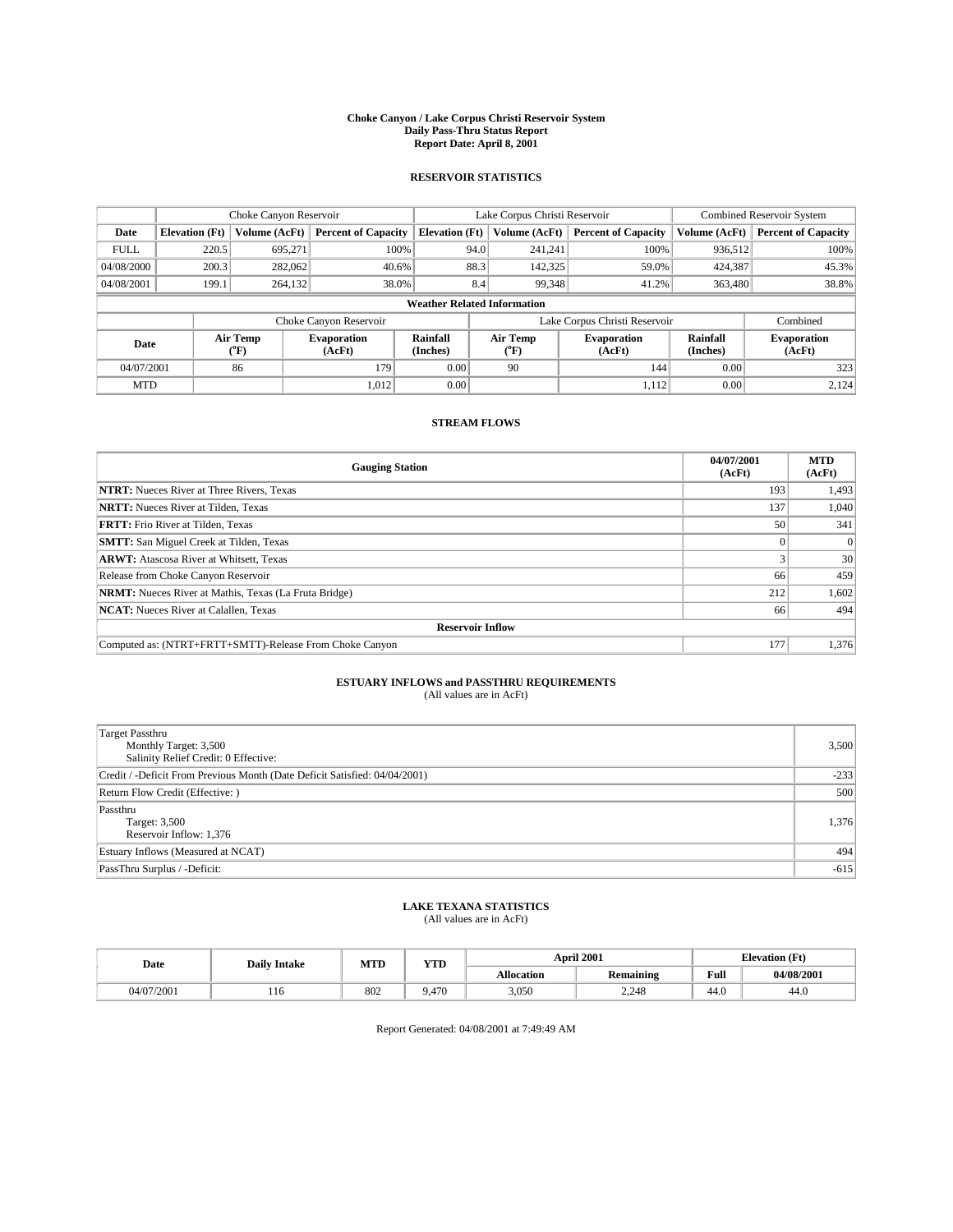#### **Choke Canyon / Lake Corpus Christi Reservoir System Daily Pass-Thru Status Report Report Date: April 9, 2001**

### **RESERVOIR STATISTICS**

|                                                                                                                        | Choke Canyon Reservoir             |               |                              |                             | Lake Corpus Christi Reservoir | <b>Combined Reservoir System</b> |               |                            |  |
|------------------------------------------------------------------------------------------------------------------------|------------------------------------|---------------|------------------------------|-----------------------------|-------------------------------|----------------------------------|---------------|----------------------------|--|
| Date                                                                                                                   | <b>Elevation</b> (Ft)              | Volume (AcFt) | <b>Percent of Capacity</b>   | <b>Elevation</b> (Ft)       | Volume (AcFt)                 | <b>Percent of Capacity</b>       | Volume (AcFt) | <b>Percent of Capacity</b> |  |
| <b>FULL</b>                                                                                                            | 220.5                              | 695,271       | 100%                         | 94.0                        | 241,241                       | 100%                             | 936,512       | 100%                       |  |
| 04/09/2000                                                                                                             | 200.4                              | 282,368       | 40.6%                        | 88.3                        | 141,703                       | 58.7%                            | 424,071       | 45.3%                      |  |
| 04/09/2001                                                                                                             | 199.1                              | 264,278       | 38.0%                        | 85.4                        | 99,218                        | 41.1%                            | 363,496       | 38.8%                      |  |
|                                                                                                                        | <b>Weather Related Information</b> |               |                              |                             |                               |                                  |               |                            |  |
|                                                                                                                        |                                    |               | Choke Canyon Reservoir       |                             |                               | Lake Corpus Christi Reservoir    |               | Combined                   |  |
| Air Temp<br>Air Temp<br><b>Rainfall</b><br><b>Evaporation</b><br>Date<br>(Inches)<br>(AcFt)<br>${}^{\circ}$ F)<br>("F) |                                    |               | <b>Evaporation</b><br>(AcFt) | <b>Rainfall</b><br>(Inches) | <b>Evaporation</b><br>(AcFt)  |                                  |               |                            |  |
| 04/08/2001                                                                                                             |                                    | 87            | 213                          | 0.00                        | 92                            | 197                              | 0.00          | 410                        |  |
| <b>MTD</b>                                                                                                             |                                    |               | .225                         | 0.00                        |                               | 1.309                            | 0.00          | 2,534                      |  |

### **STREAM FLOWS**

| <b>Gauging Station</b>                                       | 04/08/2001<br>(AcFt) | <b>MTD</b><br>(AcFt) |  |  |  |  |
|--------------------------------------------------------------|----------------------|----------------------|--|--|--|--|
| <b>NTRT:</b> Nueces River at Three Rivers, Texas             | 187                  | 1,679                |  |  |  |  |
| <b>NRTT:</b> Nueces River at Tilden, Texas                   | 133                  | 1,173                |  |  |  |  |
| <b>FRTT:</b> Frio River at Tilden, Texas                     | 52                   | 393                  |  |  |  |  |
| <b>SMTT:</b> San Miguel Creek at Tilden, Texas               |                      |                      |  |  |  |  |
| <b>ARWT:</b> Atascosa River at Whitsett, Texas               |                      | 33                   |  |  |  |  |
| Release from Choke Canyon Reservoir                          | 66                   | 524                  |  |  |  |  |
| <b>NRMT:</b> Nueces River at Mathis, Texas (La Fruta Bridge) | 286                  | 1,888                |  |  |  |  |
| <b>NCAT:</b> Nueces River at Calallen, Texas                 | 67                   | 561                  |  |  |  |  |
| <b>Reservoir Inflow</b>                                      |                      |                      |  |  |  |  |
| Computed as: (NTRT+FRTT+SMTT)-Release From Choke Canyon      | 173                  | 1,548                |  |  |  |  |

# **ESTUARY INFLOWS and PASSTHRU REQUIREMENTS**<br>(All values are in AcFt)

| <b>Target Passthru</b><br>Monthly Target: 3,500<br>Salinity Relief Credit: 0 Effective: | 3,500  |
|-----------------------------------------------------------------------------------------|--------|
| Credit / -Deficit From Previous Month (Date Deficit Satisfied: 04/04/2001)              | $-233$ |
| Return Flow Credit (Effective:)                                                         | 500    |
| Passthru<br>Target: 3,500<br>Reservoir Inflow: 1,548                                    | 1,548  |
| Estuary Inflows (Measured at NCAT)                                                      | 561    |
| PassThru Surplus / -Deficit:                                                            | $-720$ |

# **LAKE TEXANA STATISTICS** (All values are in AcFt)

| Date       | <b>Daily Intake</b> | MTD | <b>WITH</b><br>1 I D |                   | <b>April 2001</b>       | <b>Elevation</b> (Ft) |            |
|------------|---------------------|-----|----------------------|-------------------|-------------------------|-----------------------|------------|
|            |                     |     |                      | <b>Allocation</b> | . .<br><b>Remaining</b> | Full                  | 04/09/2001 |
| 04/08/2001 | $10-1$              | 918 | 9.586                | 3,050             | 2,132                   | $\sim$<br>44.O        | 44.U       |

Report Generated: 04/09/2001 at 7:43:43 AM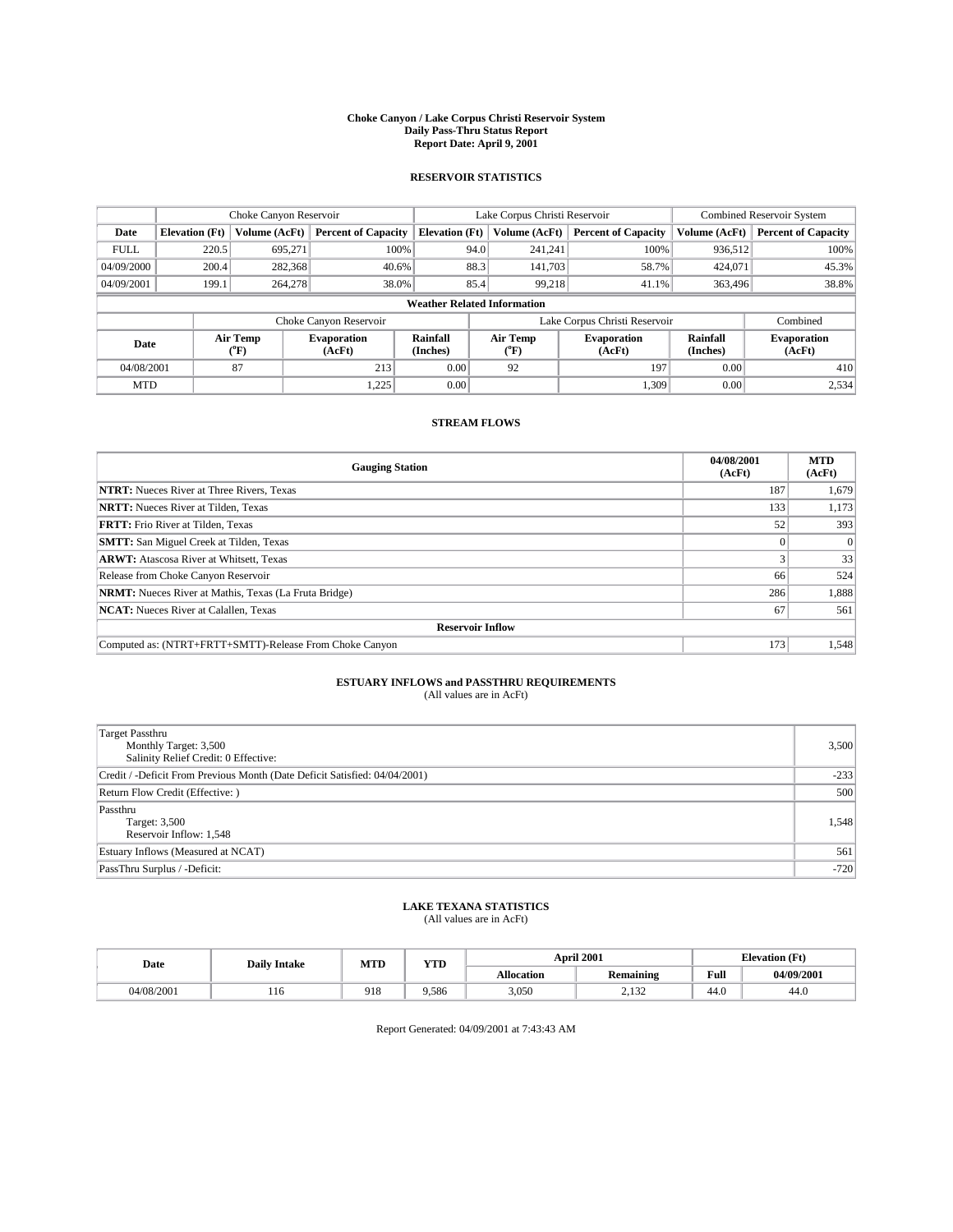#### **Choke Canyon / Lake Corpus Christi Reservoir System Daily Pass-Thru Status Report Report Date: April 10, 2001**

### **RESERVOIR STATISTICS**

|             | Choke Canyon Reservoir                                              |                  |                              |                             | Lake Corpus Christi Reservoir | <b>Combined Reservoir System</b> |                      |                              |  |
|-------------|---------------------------------------------------------------------|------------------|------------------------------|-----------------------------|-------------------------------|----------------------------------|----------------------|------------------------------|--|
| Date        | <b>Elevation</b> (Ft)                                               | Volume (AcFt)    | <b>Percent of Capacity</b>   | <b>Elevation</b> (Ft)       | Volume (AcFt)                 | <b>Percent of Capacity</b>       | Volume (AcFt)        | <b>Percent of Capacity</b>   |  |
| <b>FULL</b> | 220.5                                                               | 695,271          | 100%                         | 94.0                        | 241,241                       | 100%                             | 936,512              | 100%                         |  |
| 04/10/2000  | 200.3                                                               | 282,215          | 40.6%                        | 88.3                        | 141,238                       | 58.5%                            | 423,453              | 45.2%                        |  |
| 04/10/2001  | 199.1                                                               | 263,694          | 37.9%                        | 85.3                        | 98,570                        | 40.9%                            | 362,264              | 38.7%                        |  |
|             | <b>Weather Related Information</b>                                  |                  |                              |                             |                               |                                  |                      |                              |  |
|             | Combined<br>Choke Canyon Reservoir<br>Lake Corpus Christi Reservoir |                  |                              |                             |                               |                                  |                      |                              |  |
| Date        |                                                                     | Air Temp<br>(°F) | <b>Evaporation</b><br>(AcFt) | <b>Rainfall</b><br>(Inches) | Air Temp<br>("F)              | <b>Evaporation</b><br>(AcFt)     | Rainfall<br>(Inches) | <b>Evaporation</b><br>(AcFt) |  |
| 04/09/2001  |                                                                     | 88               | 255                          | 0.00                        | 91                            | 286                              | 0.00                 | 541                          |  |
| <b>MTD</b>  |                                                                     |                  | 1.480                        | 0.00                        |                               | 1,595                            | 0.00                 | 3,075                        |  |

### **STREAM FLOWS**

| <b>Gauging Station</b>                                       | 04/09/2001<br>(AcFt) | <b>MTD</b><br>(AcFt) |  |  |  |  |
|--------------------------------------------------------------|----------------------|----------------------|--|--|--|--|
| <b>NTRT:</b> Nueces River at Three Rivers, Texas             | 179                  | 1,858                |  |  |  |  |
| <b>NRTT:</b> Nueces River at Tilden, Texas                   | 127                  | 1,300                |  |  |  |  |
| <b>FRTT:</b> Frio River at Tilden, Texas                     | 50                   | 443                  |  |  |  |  |
| <b>SMTT:</b> San Miguel Creek at Tilden, Texas               |                      |                      |  |  |  |  |
| <b>ARWT:</b> Atascosa River at Whitsett, Texas               |                      | 35                   |  |  |  |  |
| Release from Choke Canyon Reservoir                          | 66                   | 590                  |  |  |  |  |
| <b>NRMT:</b> Nueces River at Mathis, Texas (La Fruta Bridge) | 254                  | 2,142                |  |  |  |  |
| <b>NCAT:</b> Nueces River at Calallen, Texas                 | 56                   | 617                  |  |  |  |  |
| <b>Reservoir Inflow</b>                                      |                      |                      |  |  |  |  |
| Computed as: (NTRT+FRTT+SMTT)-Release From Choke Canyon      | 163                  | 1,711                |  |  |  |  |

# **ESTUARY INFLOWS and PASSTHRU REQUIREMENTS**<br>(All values are in AcFt)

| <b>Target Passthru</b><br>Monthly Target: 3,500<br>Salinity Relief Credit: 0 Effective: | 3,500  |
|-----------------------------------------------------------------------------------------|--------|
| Credit / -Deficit From Previous Month (Date Deficit Satisfied: 04/04/2001)              | $-233$ |
| Return Flow Credit (Effective:)                                                         | 500    |
| Passthru<br>Target: 3,500<br>Reservoir Inflow: 1,711                                    | 1,711  |
| Estuary Inflows (Measured at NCAT)                                                      | 617    |
| PassThru Surplus / -Deficit:                                                            | $-827$ |

# **LAKE TEXANA STATISTICS** (All values are in AcFt)

| Date       | <b>Daily Intake</b> | MTD  | $\mathbf{v}$<br>1 I D |                   | April 2001       | <b>Elevation (Ft)</b> |            |
|------------|---------------------|------|-----------------------|-------------------|------------------|-----------------------|------------|
|            |                     |      |                       | <b>Allocation</b> | . .<br>Remaining | Full                  | 04/10/2001 |
| 04/09/2001 |                     | ,008 | 9.676                 | 3,050             | 2,042            | 44.0                  | 44.0       |

Report Generated: 04/10/2001 at 8:01:45 AM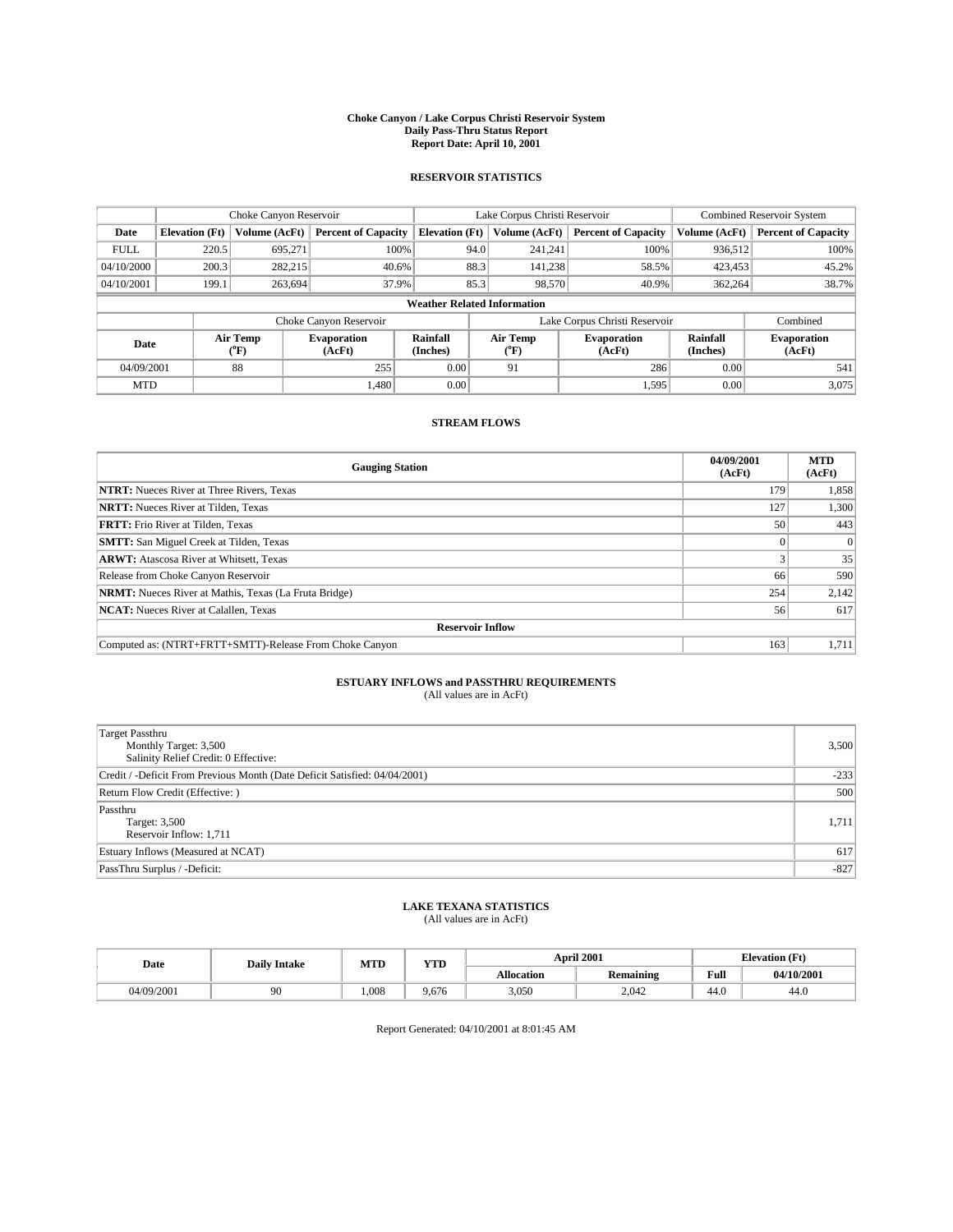#### **Choke Canyon / Lake Corpus Christi Reservoir System Daily Pass-Thru Status Report Report Date: April 11, 2001**

### **RESERVOIR STATISTICS**

|                                    | Choke Canyon Reservoir                                              |                  |                              |                       | Lake Corpus Christi Reservoir | <b>Combined Reservoir System</b> |                      |                              |  |
|------------------------------------|---------------------------------------------------------------------|------------------|------------------------------|-----------------------|-------------------------------|----------------------------------|----------------------|------------------------------|--|
| Date                               | <b>Elevation</b> (Ft)                                               | Volume (AcFt)    | <b>Percent of Capacity</b>   | <b>Elevation</b> (Ft) | Volume (AcFt)                 | <b>Percent of Capacity</b>       | Volume (AcFt)        | <b>Percent of Capacity</b>   |  |
| <b>FULL</b>                        | 220.5                                                               | 695,271          | 100%                         |                       | 94.0<br>241,241               | 100%                             | 936,512              | 100%                         |  |
| 04/11/2000                         | 200.3                                                               | 282,062          | 40.6%                        |                       | 88.2<br>140,773               | 58.4%                            | 422,835              | 45.1%                        |  |
| 04/11/2001                         | 199.1                                                               | 263,986          | 38.0%                        |                       | 85.2<br>97.669                | 40.5%                            | 361,655              | 38.6%                        |  |
| <b>Weather Related Information</b> |                                                                     |                  |                              |                       |                               |                                  |                      |                              |  |
|                                    | Lake Corpus Christi Reservoir<br>Combined<br>Choke Canyon Reservoir |                  |                              |                       |                               |                                  |                      |                              |  |
| Date                               |                                                                     | Air Temp<br>(°F) | <b>Evaporation</b><br>(AcFt) | Rainfall<br>(Inches)  | Air Temp<br>$^{\circ}$ F)     | <b>Evaporation</b><br>(AcFt)     | Rainfall<br>(Inches) | <b>Evaporation</b><br>(AcFt) |  |
| 04/10/2001                         |                                                                     | 89               | 247                          | 0.00                  | 88                            | 247                              | 0.00                 | 494                          |  |
| <b>MTD</b>                         |                                                                     |                  | 1,727                        | 0.00                  |                               | 1,842                            | 0.00                 | 3,569                        |  |

### **STREAM FLOWS**

| <b>Gauging Station</b>                                       | 04/10/2001<br>(AcFt) | <b>MTD</b><br>(AcFt) |  |  |  |  |
|--------------------------------------------------------------|----------------------|----------------------|--|--|--|--|
| <b>NTRT:</b> Nueces River at Three Rivers, Texas             | 173                  | 2,031                |  |  |  |  |
| <b>NRTT:</b> Nueces River at Tilden, Texas                   | 125                  | 1,425                |  |  |  |  |
| <b>FRTT:</b> Frio River at Tilden, Texas                     | 50                   | 492                  |  |  |  |  |
| <b>SMTT:</b> San Miguel Creek at Tilden, Texas               |                      |                      |  |  |  |  |
| <b>ARWT:</b> Atascosa River at Whitsett, Texas               |                      | 44                   |  |  |  |  |
| Release from Choke Canyon Reservoir                          | 66                   | 655                  |  |  |  |  |
| <b>NRMT:</b> Nueces River at Mathis, Texas (La Fruta Bridge) | 240                  | 2,382                |  |  |  |  |
| <b>NCAT:</b> Nueces River at Calallen, Texas                 | 34                   | 651                  |  |  |  |  |
| <b>Reservoir Inflow</b>                                      |                      |                      |  |  |  |  |
| Computed as: (NTRT+FRTT+SMTT)-Release From Choke Canyon      | 157                  | 1,868                |  |  |  |  |

# **ESTUARY INFLOWS and PASSTHRU REQUIREMENTS**<br>(All values are in AcFt)

| Target Passthru<br>Monthly Target: 3,500<br>Salinity Relief Credit: 0 Effective: | 3,500  |
|----------------------------------------------------------------------------------|--------|
| Credit / -Deficit From Previous Month (Date Deficit Satisfied: 04/04/2001)       | $-233$ |
| Return Flow Credit (Effective: )                                                 | 500    |
| Passthru<br>Target: 3,500<br>Reservoir Inflow: 1,868                             | 1,868  |
| Estuary Inflows (Measured at NCAT)                                               | 651    |
| PassThru Surplus / -Deficit:                                                     | $-950$ |

# **LAKE TEXANA STATISTICS** (All values are in AcFt)

| Date   | <b>Daily Intake</b> | MTD                        | VTT<br>1 I D   |                   | April 2001       | <b>Elevation</b> (Ft) |            |
|--------|---------------------|----------------------------|----------------|-------------------|------------------|-----------------------|------------|
|        |                     |                            |                | <b>Allocation</b> | <b>Remaining</b> | Full                  | 04/11/2001 |
| 0/2001 | .                   | $1 \cap \epsilon$<br>1.12J | J 702<br>,,,,, | 3,050             | 1,925            | $\sqrt{2}$<br>44.O    | 44.O       |

Report Generated: 04/11/2001 at 7:36:50 AM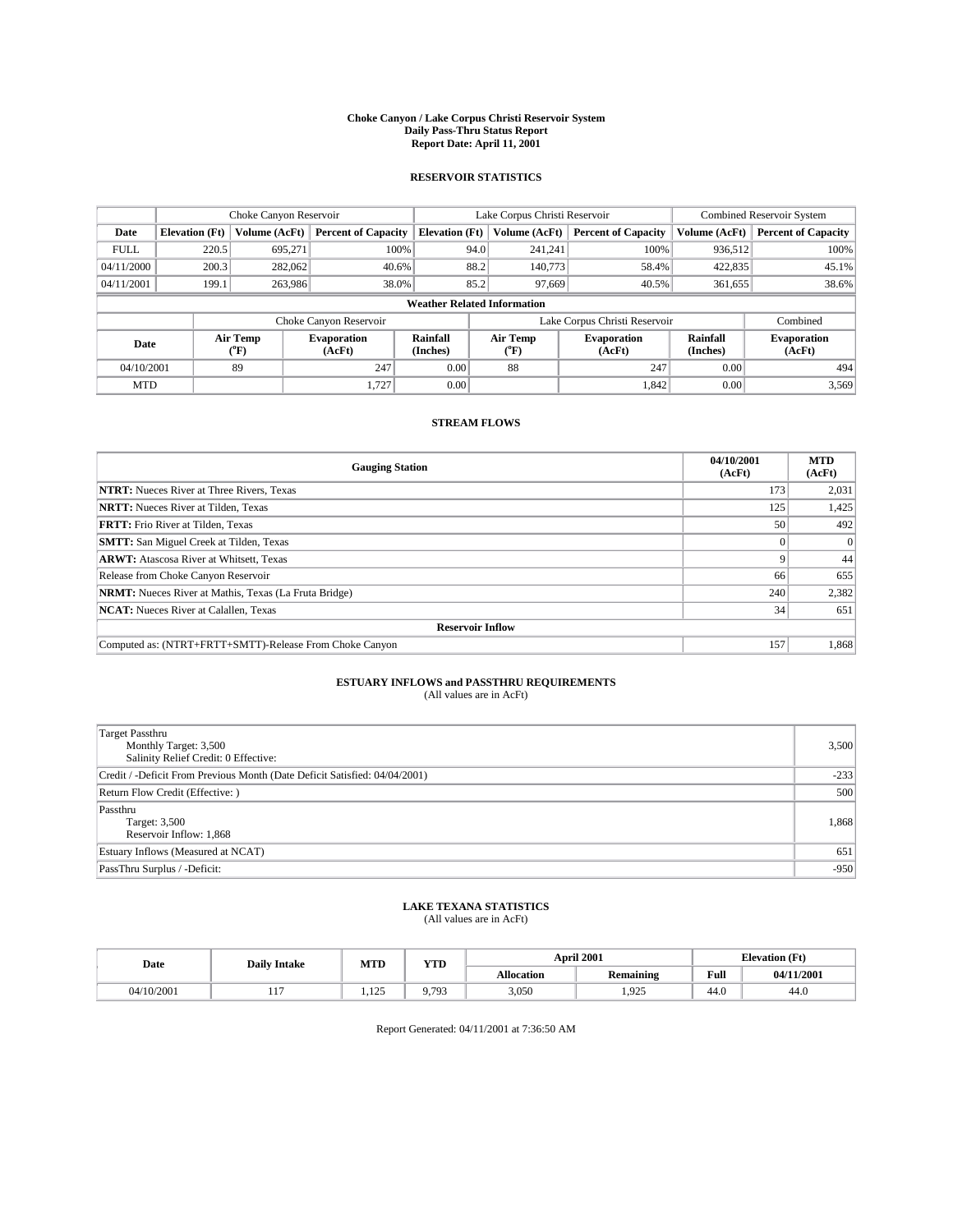#### **Choke Canyon / Lake Corpus Christi Reservoir System Daily Pass-Thru Status Report Report Date: April 12, 2001**

### **RESERVOIR STATISTICS**

|                                    | Choke Canyon Reservoir |                  |                              |                       | Lake Corpus Christi Reservoir |                  |                               |                      | <b>Combined Reservoir System</b> |  |
|------------------------------------|------------------------|------------------|------------------------------|-----------------------|-------------------------------|------------------|-------------------------------|----------------------|----------------------------------|--|
| Date                               | <b>Elevation</b> (Ft)  | Volume (AcFt)    | <b>Percent of Capacity</b>   | <b>Elevation</b> (Ft) |                               | Volume (AcFt)    | <b>Percent of Capacity</b>    | Volume (AcFt)        | <b>Percent of Capacity</b>       |  |
| <b>FULL</b>                        | 220.5                  | 695.271          | 100%                         |                       | 94.0                          | 241,241          | 100%                          | 936.512              | 100%                             |  |
| 04/12/2000                         | 200.3                  | 282,062          | 40.6%                        |                       | 88.2                          | 140.618          | 58.3%                         | 422,680              | 45.1%                            |  |
| 04/12/2001                         | 199.1                  | 263,548          | 37.9%                        |                       | 85.4                          | 99.218           | 41.1%                         | 362,766              | 38.7%                            |  |
| <b>Weather Related Information</b> |                        |                  |                              |                       |                               |                  |                               |                      |                                  |  |
|                                    |                        |                  | Choke Canyon Reservoir       |                       |                               |                  | Lake Corpus Christi Reservoir |                      | Combined                         |  |
| Date                               |                        | Air Temp<br>(°F) | <b>Evaporation</b><br>(AcFt) | Rainfall<br>(Inches)  |                               | Air Temp<br>("F) | <b>Evaporation</b><br>(AcFt)  | Rainfall<br>(Inches) | <b>Evaporation</b><br>(AcFt)     |  |
| 04/11/2001                         |                        | 74               | 102                          | 0.04                  |                               | 81               | 113                           | 0.01                 | 215                              |  |
| <b>MTD</b>                         |                        |                  | 1,829                        | 0.04                  |                               |                  | 1,955                         | 0.01                 | 3,784                            |  |

### **STREAM FLOWS**

| <b>Gauging Station</b>                                       | 04/11/2001<br>(AcFt) | <b>MTD</b><br>(AcFt) |  |  |  |  |
|--------------------------------------------------------------|----------------------|----------------------|--|--|--|--|
| <b>NTRT:</b> Nueces River at Three Rivers, Texas             | 169                  | 2,199                |  |  |  |  |
| <b>NRTT:</b> Nueces River at Tilden, Texas                   | 123                  | 1,548                |  |  |  |  |
| <b>FRTT:</b> Frio River at Tilden, Texas                     | 48                   | 540                  |  |  |  |  |
| <b>SMTT:</b> San Miguel Creek at Tilden, Texas               |                      |                      |  |  |  |  |
| <b>ARWT:</b> Atascosa River at Whitsett, Texas               |                      | 53                   |  |  |  |  |
| Release from Choke Canyon Reservoir                          | 66                   | 721                  |  |  |  |  |
| <b>NRMT:</b> Nueces River at Mathis, Texas (La Fruta Bridge) | 238                  | 2,620                |  |  |  |  |
| <b>NCAT:</b> Nueces River at Calallen, Texas                 | 34                   | 684                  |  |  |  |  |
| <b>Reservoir Inflow</b>                                      |                      |                      |  |  |  |  |
| Computed as: (NTRT+FRTT+SMTT)-Release From Choke Canyon      | 151                  | 2,019                |  |  |  |  |

# **ESTUARY INFLOWS and PASSTHRU REQUIREMENTS**<br>(All values are in AcFt)

| <b>Target Passthru</b><br>Monthly Target: 1,200<br>Salinity Relief Credit: 0 Effective: | 1,200  |
|-----------------------------------------------------------------------------------------|--------|
| Credit / -Deficit From Previous Month (Date Deficit Satisfied: 04/04/2001)              | $-233$ |
| Return Flow Credit (Effective:)                                                         | 500    |
| Passthru<br>Target: 1,200<br>Reservoir Inflow: 2,019                                    | 1,200  |
| Estuary Inflows (Measured at NCAT)                                                      | 684    |
| PassThru Surplus / -Deficit:                                                            | $-249$ |

# **LAKE TEXANA STATISTICS** (All values are in AcFt)

| Date  | <b>Daily Intake</b> | MTD  | VTT<br>1 I D |                   | April 2001       | <b>Elevation</b> (Ft) |            |
|-------|---------------------|------|--------------|-------------------|------------------|-----------------------|------------|
|       |                     |      |              | <b>Allocation</b> | . .<br>Remaining | Full                  | 04/12/2001 |
| /2001 | .                   | .241 | 9.910        | 3,050             | .,809            | $\sim$<br>44.O        | 45.9       |

Report Generated: 04/12/2001 at 7:37:40 AM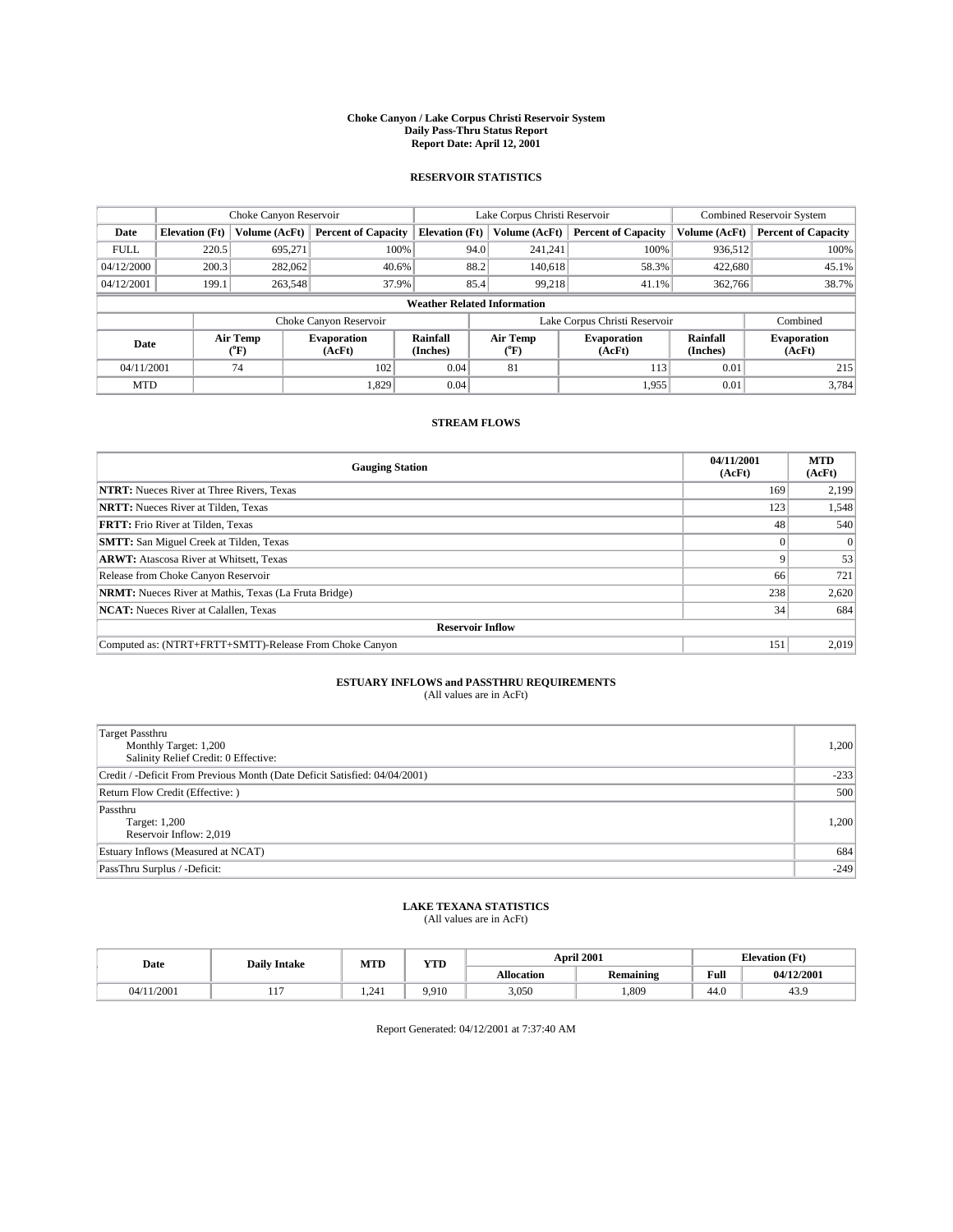#### **Choke Canyon / Lake Corpus Christi Reservoir System Daily Pass-Thru Status Report Report Date: April 13, 2001**

### **RESERVOIR STATISTICS**

|                                    | Choke Canyon Reservoir |                  |                              |                       | Lake Corpus Christi Reservoir |                  |                               |                      | <b>Combined Reservoir System</b> |  |
|------------------------------------|------------------------|------------------|------------------------------|-----------------------|-------------------------------|------------------|-------------------------------|----------------------|----------------------------------|--|
| Date                               | <b>Elevation</b> (Ft)  | Volume (AcFt)    | <b>Percent of Capacity</b>   | <b>Elevation</b> (Ft) |                               | Volume (AcFt)    | <b>Percent of Capacity</b>    | Volume (AcFt)        | <b>Percent of Capacity</b>       |  |
| <b>FULL</b>                        | 220.5                  | 695.271          | 100%                         |                       | 94.0                          | 241.241          | 100%                          | 936.512              | 100%                             |  |
| 04/13/2000                         | 200.3                  | 281.910          | $40.5\%$                     |                       | 88.3                          | 140.928          | 58.4%                         | 422,838              | 45.2%                            |  |
| 04/13/2001                         | 199.1                  | 263,256          | 37.9%                        |                       | 85.3                          | 98,829           | 41.0%                         | 362,085              | 38.7%                            |  |
| <b>Weather Related Information</b> |                        |                  |                              |                       |                               |                  |                               |                      |                                  |  |
|                                    |                        |                  | Choke Canyon Reservoir       |                       |                               |                  | Lake Corpus Christi Reservoir |                      | Combined                         |  |
| Date                               |                        | Air Temp<br>(°F) | <b>Evaporation</b><br>(AcFt) | Rainfall<br>(Inches)  |                               | Air Temp<br>("F) | <b>Evaporation</b><br>(AcFt)  | Rainfall<br>(Inches) | <b>Evaporation</b><br>(AcFt)     |  |
| 04/12/2001                         |                        | 89               | 187                          | 0.00                  |                               | 90               | 143                           | 0.00                 | 330                              |  |
| <b>MTD</b>                         |                        |                  | 2,016                        | 0.04                  |                               |                  | 2,098                         | 0.01                 | 4,114                            |  |

### **STREAM FLOWS**

| <b>Gauging Station</b>                                       | 04/12/2001<br>(AcFt) | <b>MTD</b><br>(AcFt) |  |  |  |  |
|--------------------------------------------------------------|----------------------|----------------------|--|--|--|--|
| <b>NTRT:</b> Nueces River at Three Rivers, Texas             | 163                  | 2,362                |  |  |  |  |
| <b>NRTT:</b> Nueces River at Tilden, Texas                   | 125                  | 1,673                |  |  |  |  |
| <b>FRTT:</b> Frio River at Tilden, Texas                     | 46                   | 586                  |  |  |  |  |
| <b>SMTT:</b> San Miguel Creek at Tilden, Texas               |                      |                      |  |  |  |  |
| <b>ARWT:</b> Atascosa River at Whitsett, Texas               | $\sim$               | 62                   |  |  |  |  |
| Release from Choke Canyon Reservoir                          | 66                   | 786                  |  |  |  |  |
| <b>NRMT:</b> Nueces River at Mathis, Texas (La Fruta Bridge) | 214                  | 2,835                |  |  |  |  |
| <b>NCAT:</b> Nueces River at Calallen, Texas                 | 75                   | 760                  |  |  |  |  |
| <b>Reservoir Inflow</b>                                      |                      |                      |  |  |  |  |
| Computed as: (NTRT+FRTT+SMTT)-Release From Choke Canyon      | 143                  | 2,162                |  |  |  |  |

# **ESTUARY INFLOWS and PASSTHRU REQUIREMENTS**<br>(All values are in AcFt)

| <b>Target Passthru</b><br>Monthly Target: 1,200<br>Salinity Relief Credit: 0 Effective: | 1,200  |
|-----------------------------------------------------------------------------------------|--------|
| Credit / -Deficit From Previous Month (Date Deficit Satisfied: 04/04/2001)              | $-233$ |
| Return Flow Credit (Effective:)                                                         | 500    |
| Passthru<br>Target: 1,200<br>Reservoir Inflow: 2,162                                    | 1,200  |
| Estuary Inflows (Measured at NCAT)                                                      | 760    |
| PassThru Surplus / -Deficit:                                                            | $-173$ |

# **LAKE TEXANA STATISTICS** (All values are in AcFt)

| Date       | <b>Daily Intake</b> | MTD   | YTD    |                   | <b>April 2001</b>       | <b>Elevation</b> (Ft) |            |
|------------|---------------------|-------|--------|-------------------|-------------------------|-----------------------|------------|
|            |                     |       |        | <b>Allocation</b> | . .<br><b>Remaining</b> | Full                  | 04/13/2001 |
| 04/12/2001 | .                   | 1.358 | 10.026 | 3,050             | .692                    | $\sim$<br>-44.0       | 44.0       |

Report Generated: 04/13/2001 at 7:38:21 AM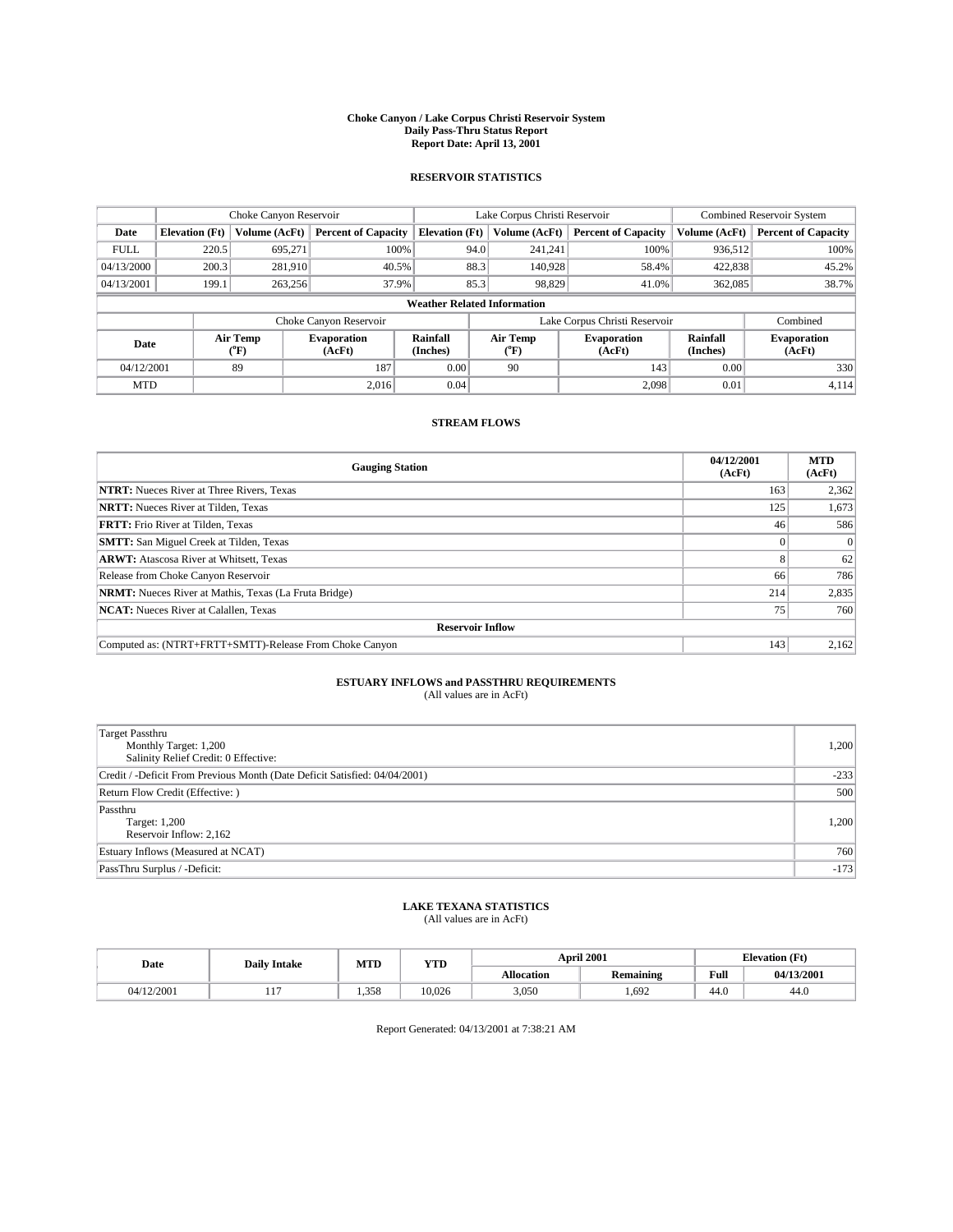#### **Choke Canyon / Lake Corpus Christi Reservoir System Daily Pass-Thru Status Report Report Date: April 14, 2001**

### **RESERVOIR STATISTICS**

|             | Choke Canyon Reservoir             |                             |                              |                             | Lake Corpus Christi Reservoir |                  |                               |                      | <b>Combined Reservoir System</b> |  |
|-------------|------------------------------------|-----------------------------|------------------------------|-----------------------------|-------------------------------|------------------|-------------------------------|----------------------|----------------------------------|--|
| Date        | <b>Elevation</b> (Ft)              | Volume (AcFt)               | <b>Percent of Capacity</b>   | <b>Elevation</b> (Ft)       |                               | Volume (AcFt)    | <b>Percent of Capacity</b>    | Volume (AcFt)        | <b>Percent of Capacity</b>       |  |
| <b>FULL</b> | 220.5                              | 695,271                     | 100%                         |                             | 94.0                          | 241,241          | 100%                          | 936.512              | 100%                             |  |
| 04/14/2000  | 200.3                              | 281,605                     | $40.5\%$                     |                             | 88.2                          | 140,463          | 58.2%                         | 422,068              | 45.1%                            |  |
| 04/14/2001  | 199.1                              | 263,256                     | 37.9%                        |                             | 85.3                          | 98,183           | 40.7%                         | 361,439              | 38.6%                            |  |
|             | <b>Weather Related Information</b> |                             |                              |                             |                               |                  |                               |                      |                                  |  |
|             |                                    |                             | Choke Canyon Reservoir       |                             |                               |                  | Lake Corpus Christi Reservoir |                      | Combined                         |  |
| Date        |                                    | Air Temp<br>${}^{\circ}$ F) | <b>Evaporation</b><br>(AcFt) | <b>Rainfall</b><br>(Inches) |                               | Air Temp<br>("F) | <b>Evaporation</b><br>(AcFt)  | Rainfall<br>(Inches) | <b>Evaporation</b><br>(AcFt)     |  |
| 04/13/2001  |                                    | 83                          | 68                           | 0.04                        |                               | 88               | 128                           | 0.00                 | 196                              |  |
| <b>MTD</b>  |                                    |                             | 2.084                        | 0.08                        |                               |                  | 2,226                         | 0.01                 | 4,310                            |  |

### **STREAM FLOWS**

| <b>Gauging Station</b>                                       | 04/13/2001<br>(AcFt) | <b>MTD</b><br>(AcFt) |  |  |  |
|--------------------------------------------------------------|----------------------|----------------------|--|--|--|
| <b>NTRT:</b> Nueces River at Three Rivers, Texas             | 163                  | 2,525                |  |  |  |
| <b>NRTT:</b> Nueces River at Tilden, Texas                   | 121                  | 1.794                |  |  |  |
| <b>FRTT:</b> Frio River at Tilden, Texas                     | 44                   | 629                  |  |  |  |
| <b>SMTT:</b> San Miguel Creek at Tilden, Texas               |                      |                      |  |  |  |
| <b>ARWT:</b> Atascosa River at Whitsett, Texas               | $\sim$               | 69                   |  |  |  |
| Release from Choke Canyon Reservoir                          | 66                   | 852                  |  |  |  |
| <b>NRMT:</b> Nueces River at Mathis, Texas (La Fruta Bridge) | 224                  | 3,059                |  |  |  |
| <b>NCAT:</b> Nueces River at Calallen, Texas                 | 58                   | 817                  |  |  |  |
| <b>Reservoir Inflow</b>                                      |                      |                      |  |  |  |
| Computed as: (NTRT+FRTT+SMTT)-Release From Choke Canyon      | 141                  | 2,303                |  |  |  |

# **ESTUARY INFLOWS and PASSTHRU REQUIREMENTS**<br>(All values are in AcFt)

| <b>Target Passthru</b><br>Monthly Target: 1,200<br>Salinity Relief Credit: 0 Effective: | 1,200  |
|-----------------------------------------------------------------------------------------|--------|
| Credit / -Deficit From Previous Month (Date Deficit Satisfied: 04/04/2001)              | $-233$ |
| Return Flow Credit (Effective:)                                                         | 500    |
| Passthru<br>Target: 1,200<br>Reservoir Inflow: 2,303                                    | 1,200  |
| Estuary Inflows (Measured at NCAT)                                                      | 817    |
| PassThru Surplus / -Deficit:                                                            | $-116$ |

# **LAKE TEXANA STATISTICS** (All values are in AcFt)

| Date       | <b>Daily Intake</b> | MTD  | YTD           |                   | <b>April 2001</b> | <b>Elevation</b> (Ft) |            |
|------------|---------------------|------|---------------|-------------------|-------------------|-----------------------|------------|
|            |                     |      |               | <b>Allocation</b> | <b>Remaining</b>  | Full                  | 04/14/2001 |
| 04/13/2001 | 110                 | .474 | (0.1)<br>141، | 3,050             | 1.576             | . .<br>44.6           | 44.0       |

Report Generated: 04/14/2001 at 7:39:42 AM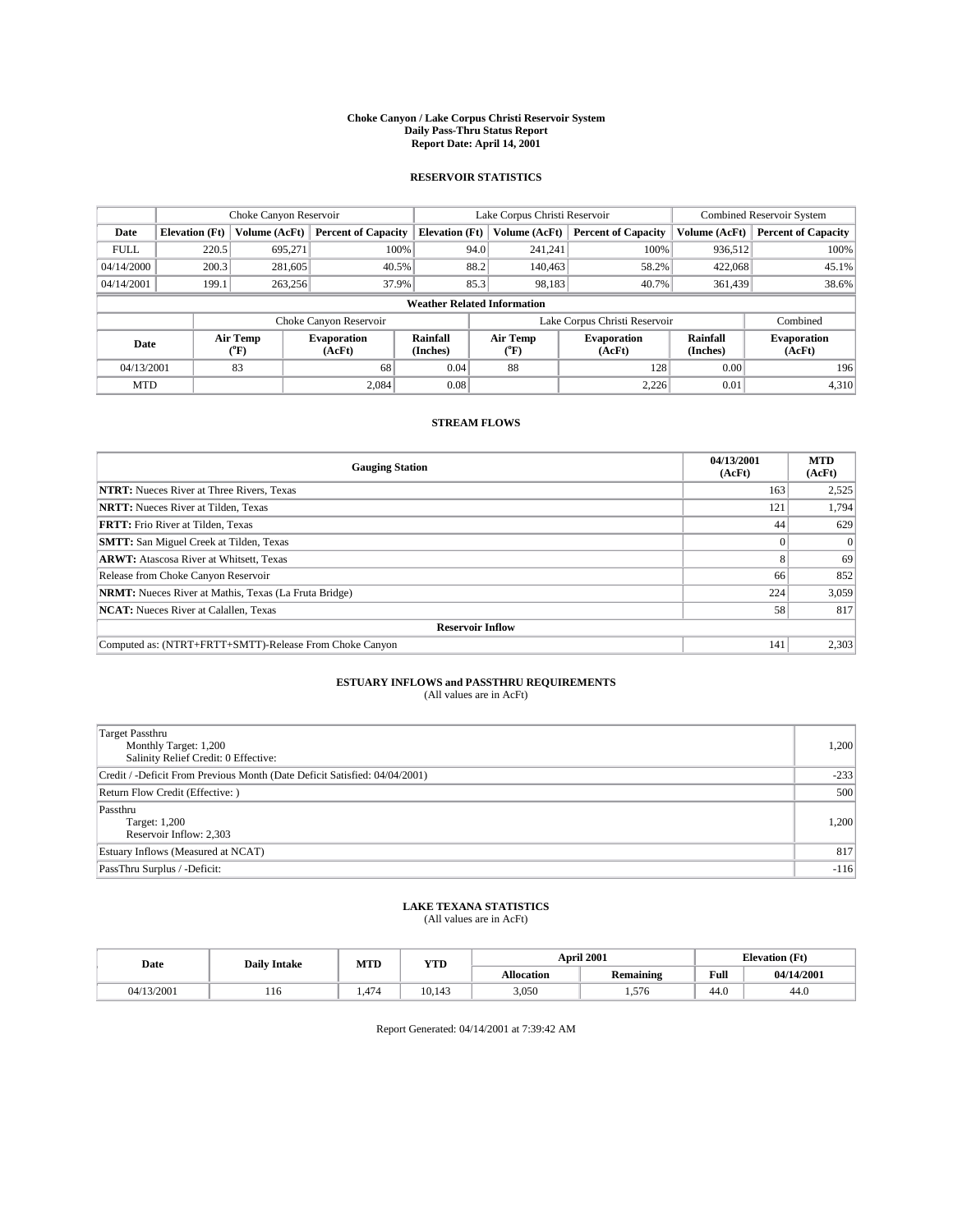#### **Choke Canyon / Lake Corpus Christi Reservoir System Daily Pass-Thru Status Report Report Date: April 15, 2001**

### **RESERVOIR STATISTICS**

|             | Choke Canyon Reservoir                                              |                  |                              |                             | Lake Corpus Christi Reservoir | <b>Combined Reservoir System</b> |                      |                              |  |
|-------------|---------------------------------------------------------------------|------------------|------------------------------|-----------------------------|-------------------------------|----------------------------------|----------------------|------------------------------|--|
| Date        | <b>Elevation</b> (Ft)                                               | Volume (AcFt)    | <b>Percent of Capacity</b>   | <b>Elevation</b> (Ft)       | Volume (AcFt)                 | <b>Percent of Capacity</b>       | Volume (AcFt)        | <b>Percent of Capacity</b>   |  |
| <b>FULL</b> | 220.5                                                               | 695,271          | 100%                         |                             | 94.0<br>241,241               | 100%                             | 936,512              | 100%                         |  |
| 04/15/2000  | 200.3                                                               | 281,453          | $40.5\%$                     |                             | 88.2<br>140,463               | 58.2%                            | 421,916              | 45.1%                        |  |
| 04/15/2001  | 199.1                                                               | 262,965          | 37.8%                        | 85.3                        | 98,312                        | 40.8%                            | 361,277              | 38.6%                        |  |
|             | <b>Weather Related Information</b>                                  |                  |                              |                             |                               |                                  |                      |                              |  |
|             | Lake Corpus Christi Reservoir<br>Combined<br>Choke Canyon Reservoir |                  |                              |                             |                               |                                  |                      |                              |  |
| Date        |                                                                     | Air Temp<br>(°F) | <b>Evaporation</b><br>(AcFt) | <b>Rainfall</b><br>(Inches) | Air Temp<br>("F)              | <b>Evaporation</b><br>(AcFt)     | Rainfall<br>(Inches) | <b>Evaporation</b><br>(AcFt) |  |
| 04/14/2001  |                                                                     | 92               | 272                          | 0.00                        | 94                            | 270                              | 0.00                 | 542                          |  |
| <b>MTD</b>  |                                                                     |                  | 2.356                        | 0.08                        |                               | 2.496                            | 0.01                 | 4,852                        |  |

### **STREAM FLOWS**

| <b>Gauging Station</b>                                       | 04/14/2001<br>(AcFt) | <b>MTD</b><br>(AcFt) |  |  |  |
|--------------------------------------------------------------|----------------------|----------------------|--|--|--|
| <b>NTRT:</b> Nueces River at Three Rivers, Texas             | 159                  | 2,684                |  |  |  |
| <b>NRTT:</b> Nueces River at Tilden, Texas                   | 121                  | 1,916                |  |  |  |
| <b>FRTT:</b> Frio River at Tilden, Texas                     | 44                   | 673                  |  |  |  |
| <b>SMTT:</b> San Miguel Creek at Tilden, Texas               |                      |                      |  |  |  |
| <b>ARWT:</b> Atascosa River at Whitsett, Texas               | 8                    | 77                   |  |  |  |
| Release from Choke Canyon Reservoir                          | 66                   | 917                  |  |  |  |
| <b>NRMT:</b> Nueces River at Mathis, Texas (La Fruta Bridge) | 226                  | 3,285                |  |  |  |
| <b>NCAT:</b> Nueces River at Calallen, Texas                 | 20                   | 837                  |  |  |  |
| <b>Reservoir Inflow</b>                                      |                      |                      |  |  |  |
| Computed as: (NTRT+FRTT+SMTT)-Release From Choke Canyon      | 137                  | 2,440                |  |  |  |

# **ESTUARY INFLOWS and PASSTHRU REQUIREMENTS**<br>(All values are in AcFt)

| Target Passthru<br>Monthly Target: 1,200<br>Salinity Relief Credit: 0 Effective: | 1,200  |
|----------------------------------------------------------------------------------|--------|
| Credit / -Deficit From Previous Month (Date Deficit Satisfied: 04/04/2001)       | $-233$ |
| Return Flow Credit (Effective: )                                                 | 500    |
| Passthru<br>Target: 1,200<br>Reservoir Inflow: 2,440                             | 1,200  |
| Estuary Inflows (Measured at NCAT)                                               | 837    |
| PassThru Surplus / -Deficit:                                                     | $-96$  |

# **LAKE TEXANA STATISTICS** (All values are in AcFt)

| Date       | <b>Daily Intake</b> | MTD                    | <b>YTD</b> | <b>April 2001</b> |                  | <b>Elevation</b> (Ft) |            |
|------------|---------------------|------------------------|------------|-------------------|------------------|-----------------------|------------|
|            |                     |                        |            | <b>Allocation</b> | <b>Remaining</b> | Full                  | 04/15/2001 |
| 04/14/2001 | 110                 | -591<br>1.J <i>J</i> 1 | 10.259     | 3,050             | .459             | 44.0                  | 44.0       |

Report Generated: 04/15/2001 at 7:45:03 AM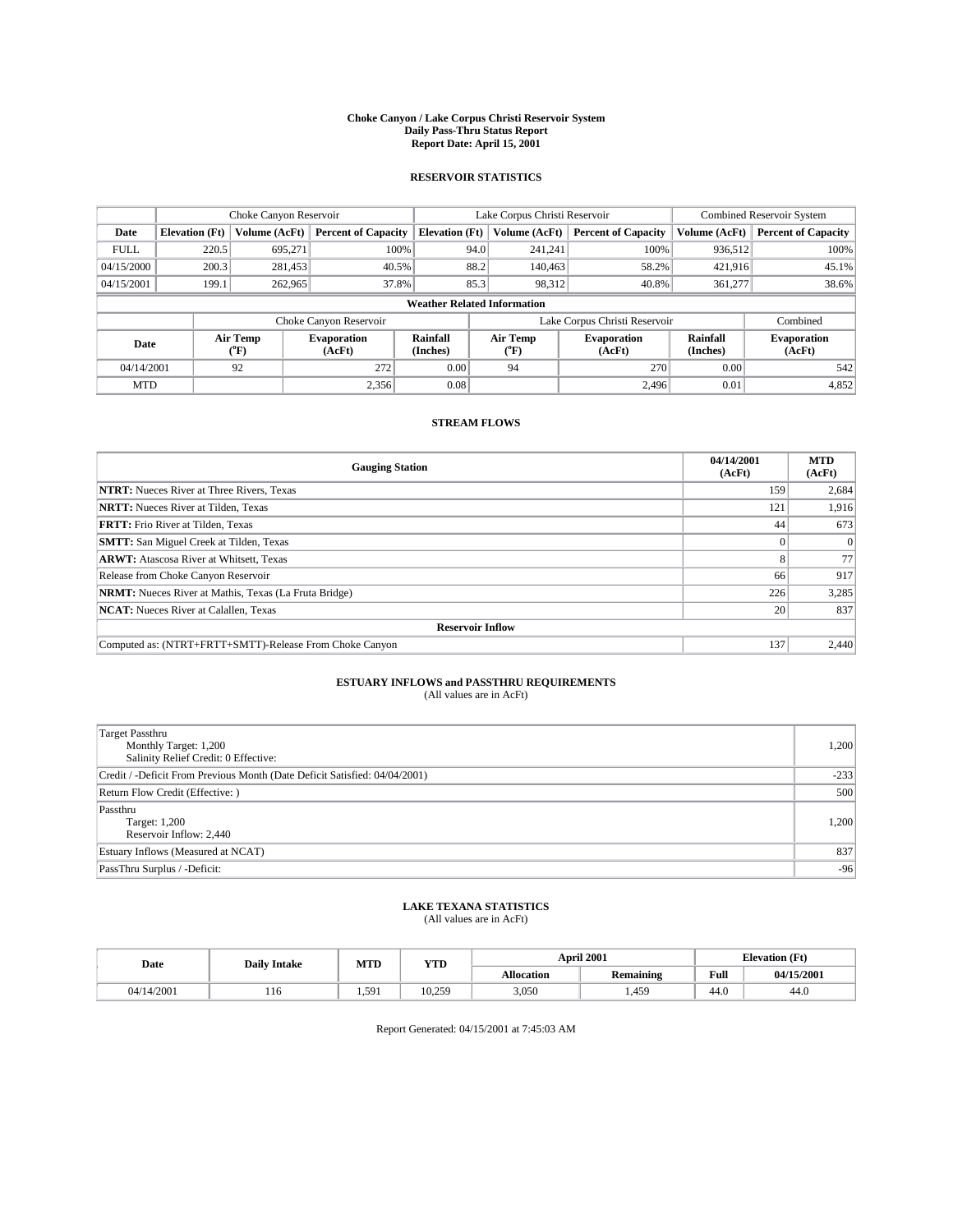#### **Choke Canyon / Lake Corpus Christi Reservoir System Daily Pass-Thru Status Report Report Date: April 16, 2001**

### **RESERVOIR STATISTICS**

|                                    | Choke Canyon Reservoir |                  |                              |                       | Lake Corpus Christi Reservoir |         |                               |                      | <b>Combined Reservoir System</b> |  |  |
|------------------------------------|------------------------|------------------|------------------------------|-----------------------|-------------------------------|---------|-------------------------------|----------------------|----------------------------------|--|--|
| Date                               | <b>Elevation</b> (Ft)  | Volume (AcFt)    | <b>Percent of Capacity</b>   | <b>Elevation</b> (Ft) | Volume (AcFt)                 |         | <b>Percent of Capacity</b>    | Volume (AcFt)        | <b>Percent of Capacity</b>       |  |  |
| <b>FULL</b>                        | 220.5                  | 695,271          | 100%                         |                       | 94.0                          | 241,241 | 100%                          | 936,512              | 100%                             |  |  |
| 04/16/2000                         | 200.3                  | 281,300          | $40.5\%$                     |                       | 88.2                          | 140,000 | 58.0%                         | 421,300              | 45.0%                            |  |  |
| 04/16/2001                         | 199.0                  | 262,673          | 37.8%                        |                       | 85.3                          | 98,183  | 40.7%                         | 360,856              | 38.5%                            |  |  |
| <b>Weather Related Information</b> |                        |                  |                              |                       |                               |         |                               |                      |                                  |  |  |
|                                    |                        |                  | Choke Canyon Reservoir       |                       |                               |         | Lake Corpus Christi Reservoir |                      | Combined                         |  |  |
| Date                               |                        | Air Temp<br>(°F) | <b>Evaporation</b><br>(AcFt) | Rainfall<br>(Inches)  | Air Temp<br>("F)              |         | <b>Evaporation</b><br>(AcFt)  | Rainfall<br>(Inches) | <b>Evaporation</b><br>(AcFt)     |  |  |
| 04/15/2001                         |                        | 92               | 238                          | 0.00                  | 95                            |         | 225                           | 0.00                 | 463                              |  |  |
| <b>MTD</b>                         |                        |                  | 2,594                        | 0.08                  |                               |         | 2,721                         | 0.01                 | 5,315                            |  |  |

### **STREAM FLOWS**

| <b>Gauging Station</b>                                       | 04/15/2001<br>(AcFt) | <b>MTD</b><br>(AcFt) |  |  |  |  |
|--------------------------------------------------------------|----------------------|----------------------|--|--|--|--|
| <b>NTRT:</b> Nueces River at Three Rivers, Texas             | 157                  | 2,841                |  |  |  |  |
| <b>NRTT:</b> Nueces River at Tilden, Texas                   | 119                  | 2,035                |  |  |  |  |
| <b>FRTT:</b> Frio River at Tilden, Texas                     | 42                   | 715                  |  |  |  |  |
| <b>SMTT:</b> San Miguel Creek at Tilden, Texas               |                      |                      |  |  |  |  |
| <b>ARWT:</b> Atascosa River at Whitsett, Texas               | $\sim$               | 85                   |  |  |  |  |
| Release from Choke Canyon Reservoir                          | 66                   | 983                  |  |  |  |  |
| <b>NRMT:</b> Nueces River at Mathis, Texas (La Fruta Bridge) | 226                  | 3,511                |  |  |  |  |
| <b>NCAT:</b> Nueces River at Calallen, Texas                 | 40                   | 877                  |  |  |  |  |
| <b>Reservoir Inflow</b>                                      |                      |                      |  |  |  |  |
| Computed as: (NTRT+FRTT+SMTT)-Release From Choke Canyon      | 133                  | 2,573                |  |  |  |  |

# **ESTUARY INFLOWS and PASSTHRU REQUIREMENTS**<br>(All values are in AcFt)

| Target Passthru<br>Monthly Target: 1,200<br>Salinity Relief Credit: 0 Effective: | 1,200  |
|----------------------------------------------------------------------------------|--------|
| Credit / -Deficit From Previous Month (Date Deficit Satisfied: 04/04/2001)       | $-233$ |
| Return Flow Credit (Effective: )                                                 | 500    |
| Passthru<br>Target: 1,200<br>Reservoir Inflow: 2,573                             | 1,200  |
| Estuary Inflows (Measured at NCAT)                                               | 877    |
| PassThru Surplus / -Deficit:                                                     | $-56$  |

# **LAKE TEXANA STATISTICS** (All values are in AcFt)

| Date            | <b>Daily Intake</b> | MTD  | YTD           |                   | <b>April 2001</b> | <b>Elevation</b> (Ft) |            |
|-----------------|---------------------|------|---------------|-------------------|-------------------|-----------------------|------------|
|                 |                     |      |               | <b>Allocation</b> | <b>Remaining</b>  | Full                  | 04/16/2001 |
| /15/2001<br>04/ | 110                 | .707 | 275<br>10.37. | 3,050             | .343              | $\sim$<br>44.6        | 44.0       |

Report Generated: 04/16/2001 at 7:52:40 AM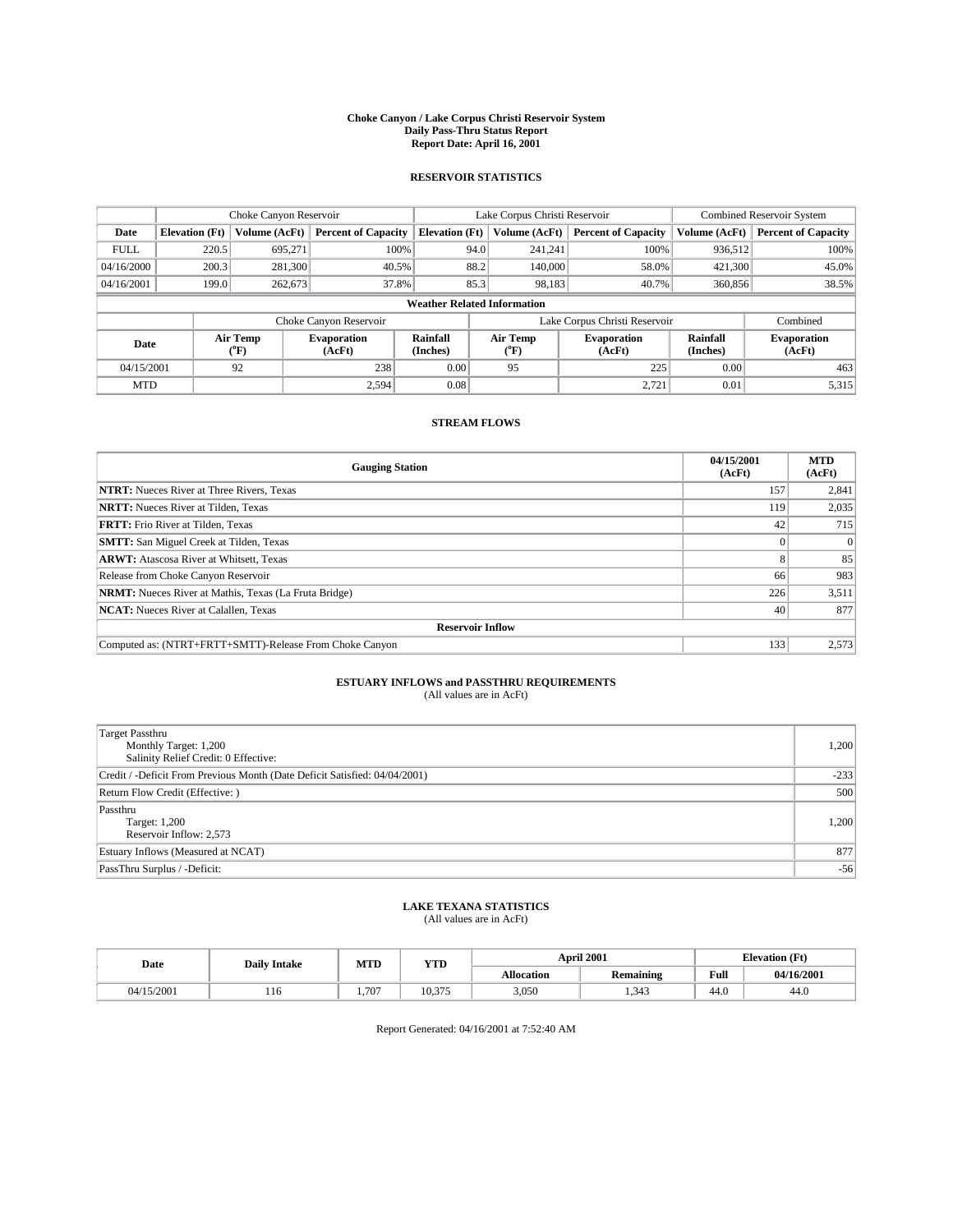#### **Choke Canyon / Lake Corpus Christi Reservoir System Daily Pass-Thru Status Report Report Date: April 17, 2001**

### **RESERVOIR STATISTICS**

|                                    | Choke Canyon Reservoir |                             | Lake Corpus Christi Reservoir |                             |      |                  | <b>Combined Reservoir System</b> |                      |                              |
|------------------------------------|------------------------|-----------------------------|-------------------------------|-----------------------------|------|------------------|----------------------------------|----------------------|------------------------------|
| Date                               | <b>Elevation</b> (Ft)  | Volume (AcFt)               | <b>Percent of Capacity</b>    | <b>Elevation</b> (Ft)       |      | Volume (AcFt)    | <b>Percent of Capacity</b>       | Volume (AcFt)        | <b>Percent of Capacity</b>   |
| <b>FULL</b>                        | 220.5                  | 695,271                     | 100%                          |                             | 94.0 | 241,241          | 100%                             | 936.512              | 100%                         |
| 04/17/2000                         | 200.3                  | 281.148                     | 40.4%                         |                             | 88.2 | 139,536          | 57.8%                            | 420.684              | 44.9%                        |
| 04/17/2001                         | 199.0                  | 262.382                     | 37.7%                         |                             | 85.3 | 98,183           | 40.7%                            | 360,565              | 38.5%                        |
| <b>Weather Related Information</b> |                        |                             |                               |                             |      |                  |                                  |                      |                              |
|                                    |                        |                             | Choke Canyon Reservoir        |                             |      |                  | Lake Corpus Christi Reservoir    |                      | Combined                     |
| Date                               |                        | Air Temp<br>${}^{\circ}$ F) | <b>Evaporation</b><br>(AcFt)  | <b>Rainfall</b><br>(Inches) |      | Air Temp<br>("F) | <b>Evaporation</b><br>(AcFt)     | Rainfall<br>(Inches) | <b>Evaporation</b><br>(AcFt) |
| 04/16/2001                         |                        | 89                          | 220                           | 0.00                        |      | 91               | 233                              | 0.00                 | 453                          |
| <b>MTD</b>                         |                        |                             | 2.814                         | 0.08                        |      |                  | 2,954                            | 0.01                 | 5,768                        |

### **STREAM FLOWS**

| <b>Gauging Station</b>                                       | 04/16/2001<br>(AcFt) | <b>MTD</b><br>(AcFt) |  |  |  |  |
|--------------------------------------------------------------|----------------------|----------------------|--|--|--|--|
| <b>NTRT:</b> Nueces River at Three Rivers, Texas             | 153                  | 2,993                |  |  |  |  |
| <b>NRTT:</b> Nueces River at Tilden, Texas                   | 117                  | 2,152                |  |  |  |  |
| <b>FRTT:</b> Frio River at Tilden, Texas                     | 42                   | 756                  |  |  |  |  |
| <b>SMTT:</b> San Miguel Creek at Tilden, Texas               |                      |                      |  |  |  |  |
| <b>ARWT:</b> Atascosa River at Whitsett, Texas               |                      | 94                   |  |  |  |  |
| Release from Choke Canyon Reservoir                          | 66                   | 1,048                |  |  |  |  |
| <b>NRMT:</b> Nueces River at Mathis, Texas (La Fruta Bridge) | 218                  | 3,730                |  |  |  |  |
| <b>NCAT:</b> Nueces River at Calallen, Texas                 | 26                   | 903                  |  |  |  |  |
| <b>Reservoir Inflow</b>                                      |                      |                      |  |  |  |  |
| Computed as: (NTRT+FRTT+SMTT)-Release From Choke Canyon      | 129                  | 2.702                |  |  |  |  |

# **ESTUARY INFLOWS and PASSTHRU REQUIREMENTS**<br>(All values are in AcFt)

| Target Passthru<br>Monthly Target: 1,200<br>Salinity Relief Credit: 0 Effective: | 1,200  |
|----------------------------------------------------------------------------------|--------|
| Credit / -Deficit From Previous Month (Date Deficit Satisfied: 04/04/2001)       | $-233$ |
| Return Flow Credit (Effective: )                                                 | 500    |
| Passthru<br>Target: 1,200<br>Reservoir Inflow: 2,702                             | 1,200  |
| Estuary Inflows (Measured at NCAT)                                               | 903    |
| PassThru Surplus / -Deficit:                                                     | $-30$  |

# **LAKE TEXANA STATISTICS** (All values are in AcFt)

| Date       | <b>Daily Intake</b> | MTD   | YTD    |                   | <b>April 2001</b> | <b>Elevation</b> (Ft) |            |
|------------|---------------------|-------|--------|-------------------|-------------------|-----------------------|------------|
|            |                     |       |        | <b>Allocation</b> | <b>Remaining</b>  | Full                  | 04/17/2001 |
| 04/16/2001 | .                   | 1.823 | 10.492 | 3,050             | $\sim$<br>.       | $\sim$<br>44.0        | 43.9       |

Report Generated: 04/17/2001 at 8:46:11 AM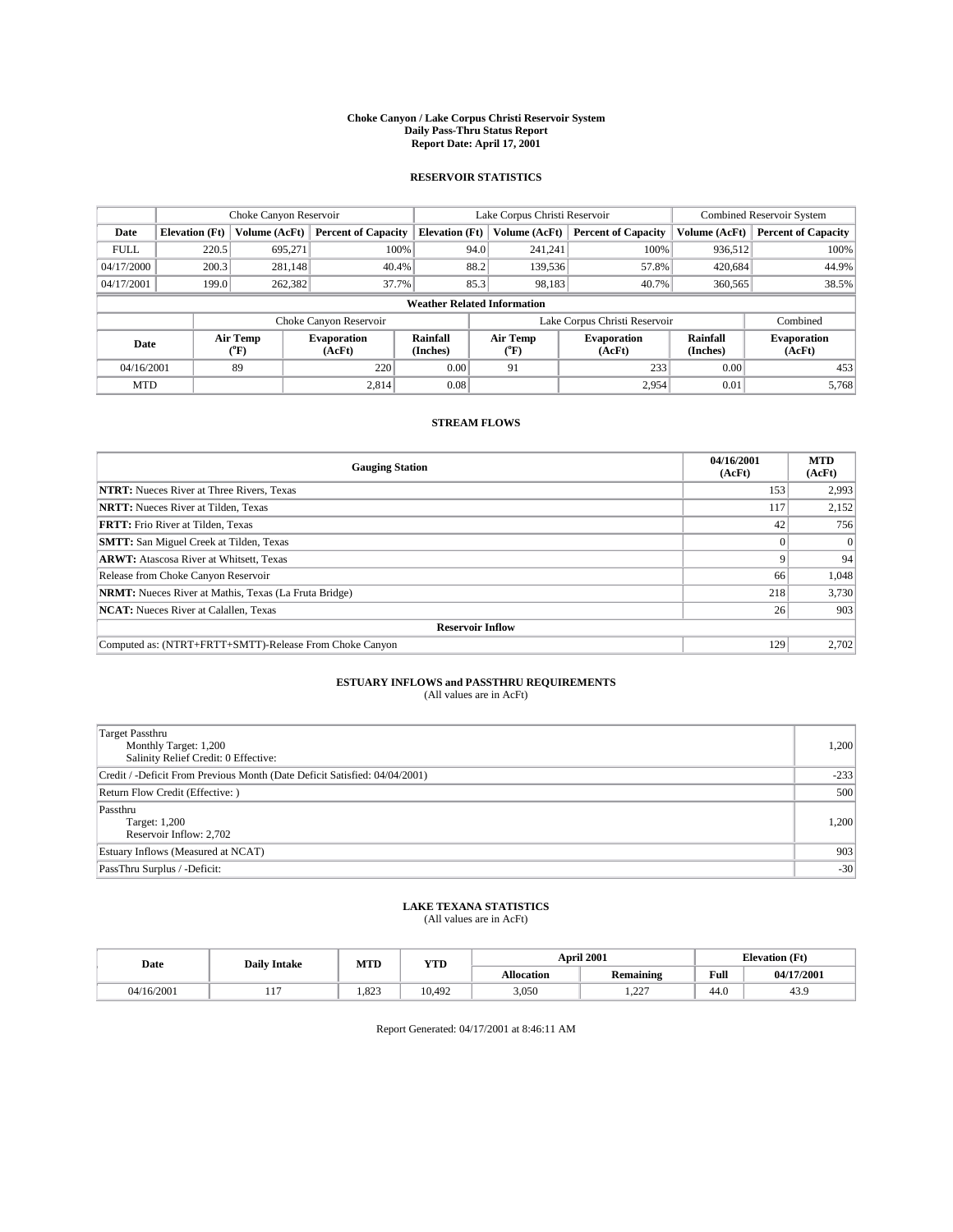#### **Choke Canyon / Lake Corpus Christi Reservoir System Daily Pass-Thru Status Report Report Date: April 18, 2001**

### **RESERVOIR STATISTICS**

|                                    | Choke Canyon Reservoir |                  |                              |                       | Lake Corpus Christi Reservoir |                  |                               |                      | <b>Combined Reservoir System</b> |  |  |
|------------------------------------|------------------------|------------------|------------------------------|-----------------------|-------------------------------|------------------|-------------------------------|----------------------|----------------------------------|--|--|
| Date                               | <b>Elevation</b> (Ft)  | Volume (AcFt)    | <b>Percent of Capacity</b>   | <b>Elevation</b> (Ft) |                               | Volume (AcFt)    | <b>Percent of Capacity</b>    | Volume (AcFt)        | <b>Percent of Capacity</b>       |  |  |
| <b>FULL</b>                        | 220.5                  | 695,271          | 100%                         |                       | 94.0                          | 241,241          | 100%                          | 936,512              | 100%                             |  |  |
| 04/18/2000                         | 200.3                  | 280,844          | 40.4%                        |                       | 88.1                          | 139,074          | 57.6%                         | 419,918              | 44.8%                            |  |  |
| 04/18/2001                         | 199.0                  | 262,091          | 37.7%                        |                       | 85.2                          | 97,412           | 40.4%                         | 359,503              | 38.4%                            |  |  |
| <b>Weather Related Information</b> |                        |                  |                              |                       |                               |                  |                               |                      |                                  |  |  |
|                                    |                        |                  | Choke Canyon Reservoir       |                       |                               |                  | Lake Corpus Christi Reservoir |                      | Combined                         |  |  |
| Date                               |                        | Air Temp<br>(°F) | <b>Evaporation</b><br>(AcFt) | Rainfall<br>(Inches)  |                               | Air Temp<br>("F) | <b>Evaporation</b><br>(AcFt)  | Rainfall<br>(Inches) | <b>Evaporation</b><br>(AcFt)     |  |  |
| 04/17/2001                         |                        | 71               | 246                          | 0.00                  |                               | 76               | 164                           | 0.00                 | 410                              |  |  |
| <b>MTD</b>                         |                        |                  | 3,060                        | 0.08                  |                               |                  | 3,118                         | 0.01                 | 6,178                            |  |  |

### **STREAM FLOWS**

| <b>Gauging Station</b>                                       | 04/17/2001<br>(AcFt) | <b>MTD</b><br>(AcFt) |  |  |  |  |
|--------------------------------------------------------------|----------------------|----------------------|--|--|--|--|
| <b>NTRT:</b> Nueces River at Three Rivers, Texas             | 149                  | 3,142                |  |  |  |  |
| <b>NRTT:</b> Nueces River at Tilden, Texas                   | 111                  | 2,263                |  |  |  |  |
| <b>FRTT:</b> Frio River at Tilden, Texas                     | 44                   | 800                  |  |  |  |  |
| <b>SMTT:</b> San Miguel Creek at Tilden, Texas               |                      |                      |  |  |  |  |
| <b>ARWT:</b> Atascosa River at Whitsett, Texas               |                      | 103                  |  |  |  |  |
| Release from Choke Canyon Reservoir                          | 66                   | 1,114                |  |  |  |  |
| <b>NRMT:</b> Nueces River at Mathis, Texas (La Fruta Bridge) | 212                  | 3,942                |  |  |  |  |
| <b>NCAT:</b> Nueces River at Calallen, Texas                 | 12                   | 914                  |  |  |  |  |
| <b>Reservoir Inflow</b>                                      |                      |                      |  |  |  |  |
| Computed as: (NTRT+FRTT+SMTT)-Release From Choke Canyon      | 127                  | 2,829                |  |  |  |  |

# **ESTUARY INFLOWS and PASSTHRU REQUIREMENTS**<br>(All values are in AcFt)

| <b>Target Passthru</b><br>Monthly Target: 1,200<br>Salinity Relief Credit: 0 Effective: | 1,200  |
|-----------------------------------------------------------------------------------------|--------|
| Credit / -Deficit From Previous Month (Date Deficit Satisfied: 04/04/2001)              | $-233$ |
| Return Flow Credit (Effective:)                                                         | 500    |
| Passthru<br>Target: 1,200<br>Reservoir Inflow: 2,829                                    | 1,200  |
| Estuary Inflows (Measured at NCAT)                                                      | 914    |
| PassThru Surplus / -Deficit:                                                            | $-19$  |

# **LAKE TEXANA STATISTICS** (All values are in AcFt)

| Date       | <b>Daily Intake</b> | MTD  | YTD    |                   | <b>April 2001</b> |                 | <b>Elevation</b> (Ft) |  |
|------------|---------------------|------|--------|-------------------|-------------------|-----------------|-----------------------|--|
|            |                     |      |        | <b>Allocation</b> | <b>Remaining</b>  | Full            | 04/18/2001            |  |
| 04/17/2001 | 110                 | .940 | 10.608 | 3,050             | ,110              | $\sim$<br>-44.6 | 43.9                  |  |

Report Generated: 04/18/2001 at 8:29:59 AM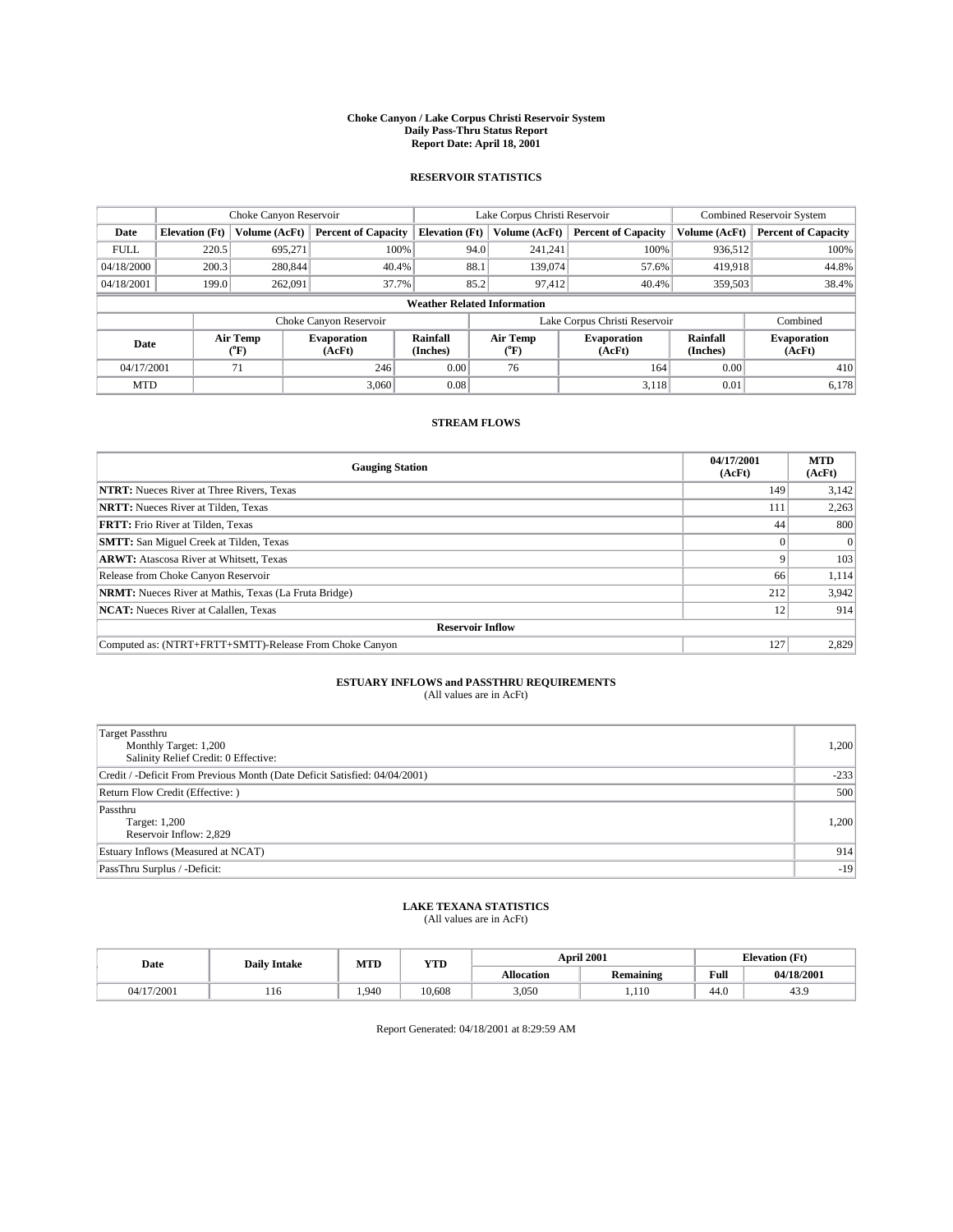#### **Choke Canyon / Lake Corpus Christi Reservoir System Daily Pass-Thru Status Report Report Date: April 19, 2001**

### **RESERVOIR STATISTICS**

|             | Choke Canyon Reservoir             |                  |                              |                       | Lake Corpus Christi Reservoir |                  |                               |                      | <b>Combined Reservoir System</b> |  |  |
|-------------|------------------------------------|------------------|------------------------------|-----------------------|-------------------------------|------------------|-------------------------------|----------------------|----------------------------------|--|--|
| Date        | <b>Elevation</b> (Ft)              | Volume (AcFt)    | <b>Percent of Capacity</b>   | <b>Elevation</b> (Ft) |                               | Volume (AcFt)    | <b>Percent of Capacity</b>    | Volume (AcFt)        | <b>Percent of Capacity</b>       |  |  |
| <b>FULL</b> | 220.5                              | 695,271          | 100%                         |                       | 94.0                          | 241,241          | 100%                          | 936,512              | 100%                             |  |  |
| 04/19/2000  | 200.2                              | 280,539          | $40.3\%$                     |                       | 88.1                          | 138,920          | 57.6%                         | 419,459              | 44.8%                            |  |  |
| 04/19/2001  | 199.0                              | 261.946          | 37.7%                        |                       | 85.2                          | 97,029           | 40.2%                         | 358,975              | 38.3%                            |  |  |
|             | <b>Weather Related Information</b> |                  |                              |                       |                               |                  |                               |                      |                                  |  |  |
|             |                                    |                  | Choke Canyon Reservoir       |                       |                               |                  | Lake Corpus Christi Reservoir |                      | Combined                         |  |  |
| Date        |                                    | Air Temp<br>(°F) | <b>Evaporation</b><br>(AcFt) | Rainfall<br>(Inches)  |                               | Air Temp<br>("F) | <b>Evaporation</b><br>(AcFt)  | Rainfall<br>(Inches) | <b>Evaporation</b><br>(AcFt)     |  |  |
| 04/18/2001  |                                    | 74               | 127                          | 0.00                  |                               | 76               | 134                           | 0.00                 | 261                              |  |  |
| <b>MTD</b>  |                                    |                  | 3,187                        | 0.08                  |                               |                  | 3,252                         | 0.01                 | 6,439                            |  |  |

### **STREAM FLOWS**

| <b>Gauging Station</b>                                       | 04/18/2001<br>(AcFt) | <b>MTD</b><br>(AcFt) |  |  |  |  |
|--------------------------------------------------------------|----------------------|----------------------|--|--|--|--|
| <b>NTRT:</b> Nueces River at Three Rivers, Texas             | 145                  | 3,287                |  |  |  |  |
| <b>NRTT:</b> Nueces River at Tilden, Texas                   | 107                  | 2,370                |  |  |  |  |
| <b>FRTT:</b> Frio River at Tilden, Texas                     | 42                   | 842                  |  |  |  |  |
| <b>SMTT:</b> San Miguel Creek at Tilden, Texas               |                      |                      |  |  |  |  |
| <b>ARWT:</b> Atascosa River at Whitsett, Texas               |                      | 110                  |  |  |  |  |
| Release from Choke Canyon Reservoir                          | 66                   | 1,179                |  |  |  |  |
| <b>NRMT:</b> Nueces River at Mathis, Texas (La Fruta Bridge) | 212                  | 4,155                |  |  |  |  |
| <b>NCAT:</b> Nueces River at Calallen, Texas                 |                      | 918                  |  |  |  |  |
| <b>Reservoir Inflow</b>                                      |                      |                      |  |  |  |  |
| Computed as: (NTRT+FRTT+SMTT)-Release From Choke Canyon      | 121                  | 2,950                |  |  |  |  |

## **ESTUARY INFLOWS and PASSTHRU REQUIREMENTS**

(All values are in AcFt)

| <b>Target Passthru</b><br>Monthly Target: 1,200<br>Salinity Relief Credit: 0 Effective: | 1,200  |
|-----------------------------------------------------------------------------------------|--------|
| Credit / -Deficit From Previous Month (Date Deficit Satisfied: 04/04/2001)              | $-233$ |
| Return Flow Credit (Effective:)                                                         | 500    |
| Passthru<br>Target: 1,200<br>Reservoir Inflow: 2,950                                    | 1,200  |
| Estuary Inflows (Measured at NCAT)                                                      | 918    |
| PassThru Surplus / -Deficit:                                                            | $-15$  |

# **LAKE TEXANA STATISTICS** (All values are in AcFt)

| Date       | <b>Daily Intake</b> | MTD   | <b>YTD</b> |                   | <b>April 2001</b> |                | <b>Elevation</b> (Ft) |
|------------|---------------------|-------|------------|-------------------|-------------------|----------------|-----------------------|
|            |                     |       |            | <b>Allocation</b> | <b>Remaining</b>  | Full           | 04/19/2001            |
| 04/18/2001 | 110                 | 2,056 | 10.725     | 3.050             | 994               | $\sim$<br>44.V | 45.8                  |

Report Generated: 04/19/2001 at 7:55:04 AM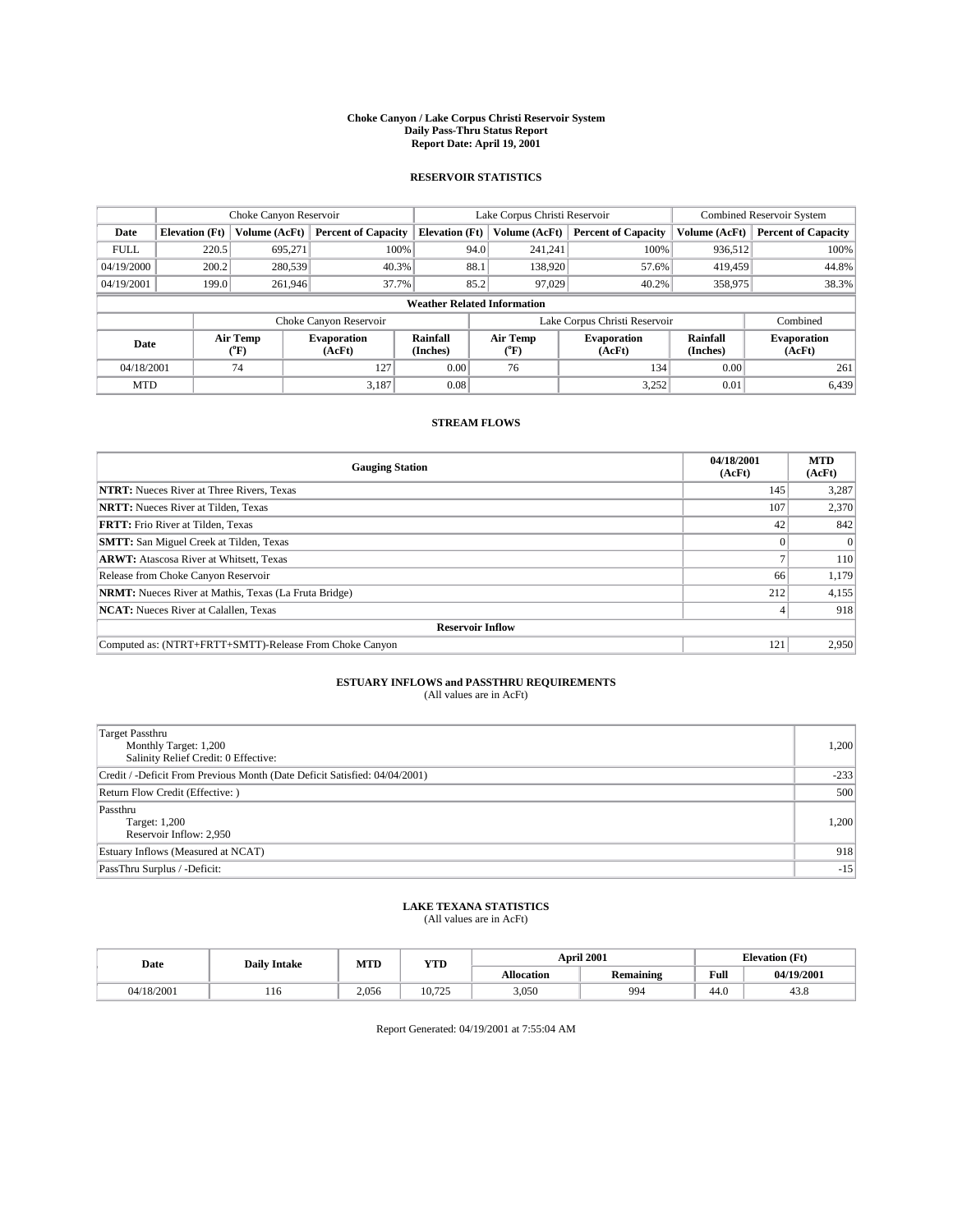#### **Choke Canyon / Lake Corpus Christi Reservoir System Daily Pass-Thru Status Report Report Date: April 20, 2001**

### **RESERVOIR STATISTICS**

|                                    | Choke Canyon Reservoir |                  |                              |                       | Lake Corpus Christi Reservoir |                  |                               |                      | <b>Combined Reservoir System</b> |  |  |
|------------------------------------|------------------------|------------------|------------------------------|-----------------------|-------------------------------|------------------|-------------------------------|----------------------|----------------------------------|--|--|
| Date                               | <b>Elevation</b> (Ft)  | Volume (AcFt)    | <b>Percent of Capacity</b>   | <b>Elevation</b> (Ft) |                               | Volume (AcFt)    | <b>Percent of Capacity</b>    | Volume (AcFt)        | <b>Percent of Capacity</b>       |  |  |
| <b>FULL</b>                        | 220.5                  | 695,271          | 100%                         |                       | 94.0                          | 241,241          | 100%                          | 936,512              | 100%                             |  |  |
| 04/20/2000                         | 200.2                  | 280,235          | $40.3\%$                     |                       | 88.1                          | 138.612          | 57.5%                         | 418,847              | 44.7%                            |  |  |
| 04/20/2001                         | 199.0                  | 261.801          | 37.7%                        |                       | 85.1                          | 96,392           | 40.0%                         | 358,193              | 38.2%                            |  |  |
| <b>Weather Related Information</b> |                        |                  |                              |                       |                               |                  |                               |                      |                                  |  |  |
|                                    |                        |                  | Choke Canyon Reservoir       |                       |                               |                  | Lake Corpus Christi Reservoir |                      | Combined                         |  |  |
| Date                               |                        | Air Temp<br>(°F) | <b>Evaporation</b><br>(AcFt) | Rainfall<br>(Inches)  |                               | Air Temp<br>("F) | <b>Evaporation</b><br>(AcFt)  | Rainfall<br>(Inches) | <b>Evaporation</b><br>(AcFt)     |  |  |
| 04/19/2001                         |                        | 79               | 102                          | 0.00                  |                               | 81               | 111                           | 0.00                 | 213                              |  |  |
| <b>MTD</b>                         |                        |                  | 3,289                        | 0.08                  |                               |                  | 3,363                         | 0.01                 | 6,652                            |  |  |

### **STREAM FLOWS**

| <b>Gauging Station</b>                                       | 04/19/2001<br>(AcFt) | <b>MTD</b><br>(AcFt) |
|--------------------------------------------------------------|----------------------|----------------------|
| <b>NTRT:</b> Nueces River at Three Rivers, Texas             | 139                  | 3,426                |
| <b>NRTT:</b> Nueces River at Tilden, Texas                   | 103                  | 2,473                |
| <b>FRTT:</b> Frio River at Tilden, Texas                     | 42                   | 883                  |
| <b>SMTT:</b> San Miguel Creek at Tilden, Texas               |                      |                      |
| <b>ARWT:</b> Atascosa River at Whitsett, Texas               | h.                   | 115                  |
| Release from Choke Canyon Reservoir                          | 66                   | 1,245                |
| <b>NRMT:</b> Nueces River at Mathis, Texas (La Fruta Bridge) | 212                  | 4,367                |
| <b>NCAT:</b> Nueces River at Calallen, Texas                 | 22                   | 940                  |
| <b>Reservoir Inflow</b>                                      |                      |                      |
| Computed as: (NTRT+FRTT+SMTT)-Release From Choke Canyon      | 115                  | 3,065                |

# **ESTUARY INFLOWS and PASSTHRU REQUIREMENTS**<br>(All values are in AcFt)

| <b>Target Passthru</b><br>Monthly Target: 1,200<br>Salinity Relief Credit: 0 Effective: | 1,200          |
|-----------------------------------------------------------------------------------------|----------------|
| Credit / -Deficit From Previous Month (Date Deficit Satisfied: 04/04/2001)              | $-233$         |
| Return Flow Credit (Effective: )                                                        | 500            |
| Passthru<br>Target: 1,200<br>Reservoir Inflow: 3,065                                    | 1,200          |
| Estuary Inflows (Measured at NCAT)                                                      | 940            |
| PassThru Surplus / -Deficit:                                                            | 7 <sup>1</sup> |

# **LAKE TEXANA STATISTICS** (All values are in AcFt)

| Date       | <b>Daily Intake</b> | MTD     | YTD    |                   | <b>April 2001</b> |                 | <b>Elevation</b> (Ft) |
|------------|---------------------|---------|--------|-------------------|-------------------|-----------------|-----------------------|
|            |                     |         |        | <b>Allocation</b> | <b>Remaining</b>  | Full            | 04/20/2001            |
| 04/19/2001 | 110                 | $1 - 1$ | 10.841 | 3,050             | 878               | $\sim$<br>-44.0 | 45                    |

Report Generated: 04/20/2001 at 7:36:15 AM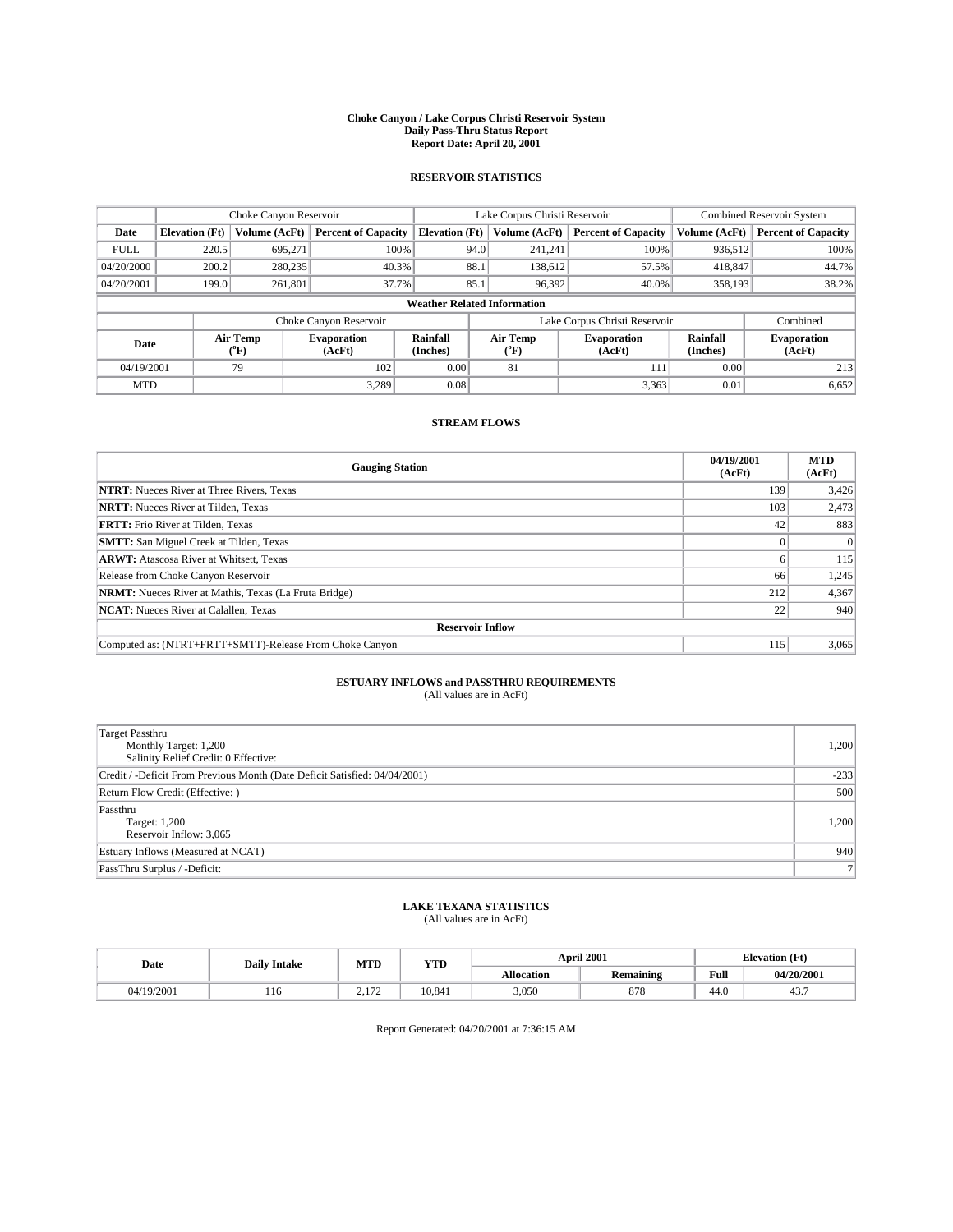#### **Choke Canyon / Lake Corpus Christi Reservoir System Daily Pass-Thru Status Report Report Date: April 21, 2001**

### **RESERVOIR STATISTICS**

|             | Choke Canyon Reservoir             |                  |                              |                       | Lake Corpus Christi Reservoir |               |                               |                      | <b>Combined Reservoir System</b> |  |
|-------------|------------------------------------|------------------|------------------------------|-----------------------|-------------------------------|---------------|-------------------------------|----------------------|----------------------------------|--|
| Date        | <b>Elevation</b> (Ft)              | Volume (AcFt)    | <b>Percent of Capacity</b>   | <b>Elevation</b> (Ft) |                               | Volume (AcFt) | <b>Percent of Capacity</b>    | Volume (AcFt)        | <b>Percent of Capacity</b>       |  |
| <b>FULL</b> | 220.5                              | 695,271          | 100%                         |                       | 94.0                          | 241,241       | 100%                          | 936,512              | 100%                             |  |
| 04/21/2000  | 200.2                              | 279,932          | $40.3\%$                     |                       | 88.1                          | 137,997       | 57.2%                         | 417.929              | 44.6%                            |  |
| 04/21/2001  | 199.0                              | 261.510          | 37.6%                        |                       | 85.1                          | 96.265        | 39.9%                         | 357,775              | 38.2%                            |  |
|             | <b>Weather Related Information</b> |                  |                              |                       |                               |               |                               |                      |                                  |  |
|             |                                    |                  | Choke Canyon Reservoir       |                       |                               |               | Lake Corpus Christi Reservoir |                      | Combined                         |  |
| Date        |                                    | Air Temp<br>(°F) | <b>Evaporation</b><br>(AcFt) | Rainfall<br>(Inches)  | Air Temp<br>("F)              |               | <b>Evaporation</b><br>(AcFt)  | Rainfall<br>(Inches) | <b>Evaporation</b><br>(AcFt)     |  |
| 04/20/2001  |                                    | 87               | 211                          | 0.00                  | 85                            |               | 222                           | 0.00                 | 433                              |  |
| <b>MTD</b>  |                                    |                  | 3.500                        | 0.08                  |                               |               | 3,585                         | 0.01                 | 7,085                            |  |

### **STREAM FLOWS**

| <b>Gauging Station</b>                                       | 04/20/2001<br>(AcFt) | <b>MTD</b><br>(AcFt) |
|--------------------------------------------------------------|----------------------|----------------------|
| <b>NTRT:</b> Nueces River at Three Rivers, Texas             | 135                  | 3,561                |
| <b>NRTT:</b> Nueces River at Tilden, Texas                   | 95                   | 2,569                |
| <b>FRTT:</b> Frio River at Tilden, Texas                     | 40                   | 923                  |
| <b>SMTT:</b> San Miguel Creek at Tilden, Texas               |                      |                      |
| <b>ARWT:</b> Atascosa River at Whitsett, Texas               |                      | 120                  |
| Release from Choke Canyon Reservoir                          | 66                   | 1,310                |
| <b>NRMT:</b> Nueces River at Mathis, Texas (La Fruta Bridge) | 218                  | 4,585                |
| <b>NCAT:</b> Nueces River at Calallen, Texas                 |                      | 940                  |
| <b>Reservoir Inflow</b>                                      |                      |                      |
| Computed as: (NTRT+FRTT+SMTT)-Release From Choke Canyon      | 109                  | 3,174                |

# **ESTUARY INFLOWS and PASSTHRU REQUIREMENTS**<br>(All values are in AcFt)

| <b>Target Passthru</b><br>Monthly Target: 1,200<br>Salinity Relief Credit: 0 Effective: | 1,200          |
|-----------------------------------------------------------------------------------------|----------------|
| Credit / -Deficit From Previous Month (Date Deficit Satisfied: 04/04/2001)              | $-233$         |
| Return Flow Credit (Effective: )                                                        | 500            |
| Passthru<br>Target: 1,200<br>Reservoir Inflow: 3,174                                    | 1,200          |
| Estuary Inflows (Measured at NCAT)                                                      | 940            |
| PassThru Surplus / -Deficit:                                                            | 7 <sup>1</sup> |

# **LAKE TEXANA STATISTICS** (All values are in AcFt)

| Date       | <b>Daily Intake</b> | MTD   | YTD    |                   | <b>April 2001</b>   | <b>Elevation</b> (Ft) |            |
|------------|---------------------|-------|--------|-------------------|---------------------|-----------------------|------------|
|            |                     |       |        | <b>Allocation</b> | <b>Remaining</b>    | Full                  | 04/21/2001 |
| 04/20/2001 | 106                 | 2.278 | 10.946 | 3,050             | $\overline{a}$<br>. | $\sim$<br>44.V        | 45         |

Report Generated: 04/21/2001 at 7:39:43 AM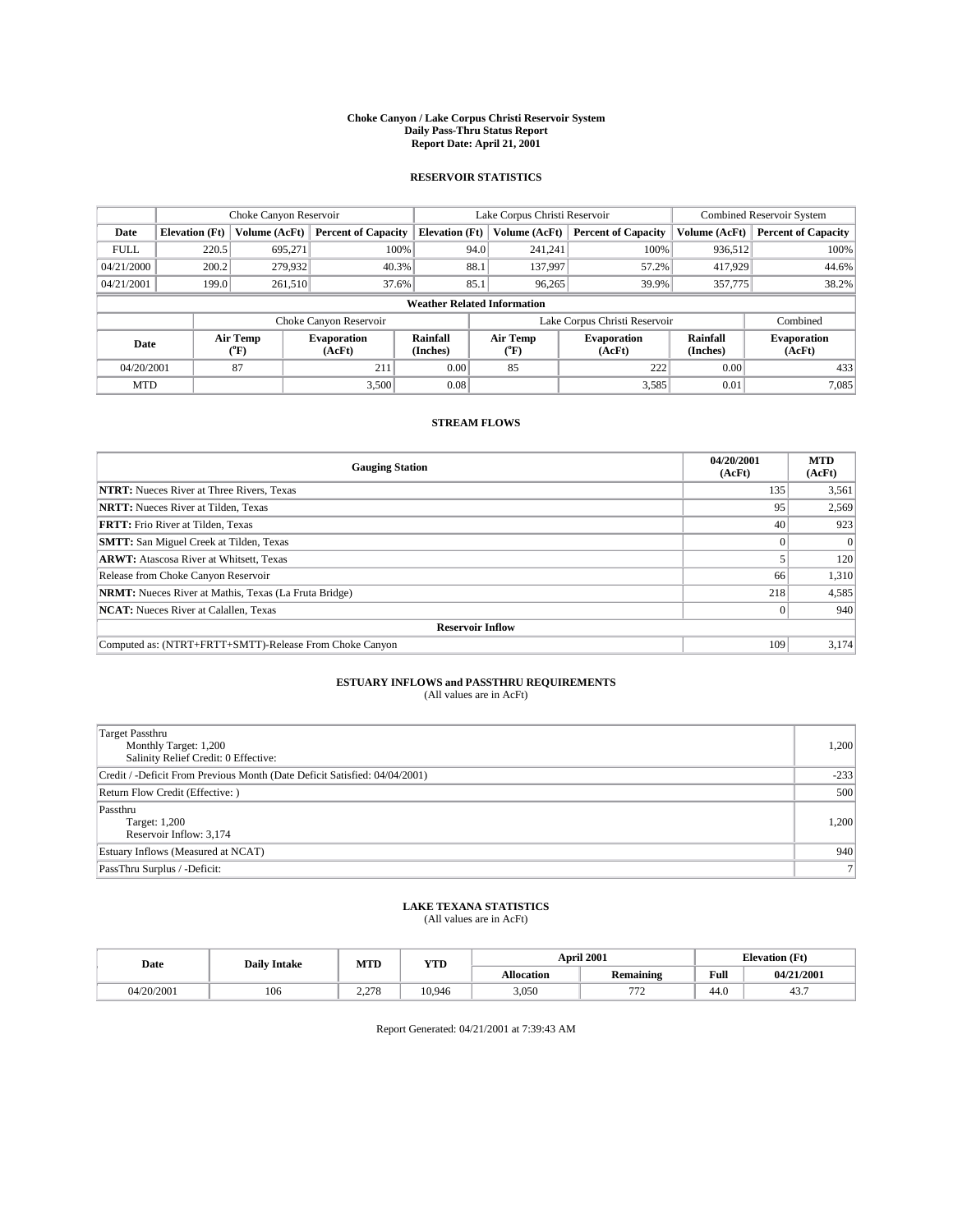#### **Choke Canyon / Lake Corpus Christi Reservoir System Daily Pass-Thru Status Report Report Date: April 22, 2001**

### **RESERVOIR STATISTICS**

|                                    | Choke Canyon Reservoir |                  |                              |                       | Lake Corpus Christi Reservoir |                  |                               |                      | Combined Reservoir System    |  |
|------------------------------------|------------------------|------------------|------------------------------|-----------------------|-------------------------------|------------------|-------------------------------|----------------------|------------------------------|--|
| Date                               | <b>Elevation</b> (Ft)  | Volume (AcFt)    | <b>Percent of Capacity</b>   | <b>Elevation</b> (Ft) |                               | Volume (AcFt)    | <b>Percent of Capacity</b>    | Volume (AcFt)        | <b>Percent of Capacity</b>   |  |
| <b>FULL</b>                        | 220.5                  | 695,271          | 100%                         |                       | 94.0                          | 241,241          | 100%                          | 936,512              | 100%                         |  |
| 04/22/2000                         | 200.2                  | 279,628          | 40.2%                        |                       | 88.0                          | 136,771          | 56.7%                         | 416.399              | 44.5%                        |  |
| 04/22/2001                         | 198.9                  | 261.220          | 37.6%                        |                       | 85.0                          | 95,129           | 39.4%                         | 356,349              | 38.1%                        |  |
| <b>Weather Related Information</b> |                        |                  |                              |                       |                               |                  |                               |                      |                              |  |
|                                    |                        |                  | Choke Canyon Reservoir       |                       |                               |                  | Lake Corpus Christi Reservoir |                      | Combined                     |  |
| Date                               |                        | Air Temp<br>(°F) | <b>Evaporation</b><br>(AcFt) | Rainfall<br>(Inches)  |                               | Air Temp<br>("F) | <b>Evaporation</b><br>(AcFt)  | Rainfall<br>(Inches) | <b>Evaporation</b><br>(AcFt) |  |
| 04/21/2001                         |                        | 86               | 270                          | 0.00                  |                               | 85               | 249                           | 0.00                 | 519                          |  |
| <b>MTD</b>                         |                        |                  | 3.770                        | 0.08                  |                               |                  | 3,834                         | 0.01                 | 7,604                        |  |

### **STREAM FLOWS**

| <b>Gauging Station</b>                                       | 04/21/2001<br>(AcFt) | <b>MTD</b><br>(AcFt) |  |  |  |  |
|--------------------------------------------------------------|----------------------|----------------------|--|--|--|--|
| <b>NTRT:</b> Nueces River at Three Rivers, Texas             | 127                  | 3,688                |  |  |  |  |
| <b>NRTT:</b> Nueces River at Tilden, Texas                   | 87                   | 2,656                |  |  |  |  |
| <b>FRTT:</b> Frio River at Tilden, Texas                     | 40                   | 963                  |  |  |  |  |
| <b>SMTT:</b> San Miguel Creek at Tilden, Texas               |                      |                      |  |  |  |  |
| <b>ARWT:</b> Atascosa River at Whitsett, Texas               |                      | 125                  |  |  |  |  |
| Release from Choke Canyon Reservoir                          | 66                   | 1,376                |  |  |  |  |
| <b>NRMT:</b> Nueces River at Mathis, Texas (La Fruta Bridge) | 224                  | 4,810                |  |  |  |  |
| <b>NCAT:</b> Nueces River at Calallen, Texas                 |                      | 940                  |  |  |  |  |
| <b>Reservoir Inflow</b>                                      |                      |                      |  |  |  |  |
| Computed as: (NTRT+FRTT+SMTT)-Release From Choke Canyon      | 101                  | 3,275                |  |  |  |  |

# **ESTUARY INFLOWS and PASSTHRU REQUIREMENTS**<br>(All values are in AcFt)

| <b>Target Passthru</b><br>Monthly Target: 1,200<br>Salinity Relief Credit: 0 Effective: | 1,200          |
|-----------------------------------------------------------------------------------------|----------------|
| Credit / -Deficit From Previous Month (Date Deficit Satisfied: 04/04/2001)              | $-233$         |
| Return Flow Credit (Effective: )                                                        | 500            |
| Passthru<br>Target: 1,200<br>Reservoir Inflow: 3,275                                    | 1,200          |
| Estuary Inflows (Measured at NCAT)                                                      | 940            |
| PassThru Surplus / -Deficit:                                                            | 7 <sup>1</sup> |

# **LAKE TEXANA STATISTICS** (All values are in AcFt)

| Date       | <b>Daily Intake</b> | MTD   | YTD   | <b>April 2001</b> |                  | <b>Elevation</b> (Ft) |            |
|------------|---------------------|-------|-------|-------------------|------------------|-----------------------|------------|
|            |                     |       |       | <b>Allocation</b> | <b>Remaining</b> | Full                  | 04/22/2001 |
| 04/21/2001 | 100                 | 2.378 | 1.047 | 3,050             | $\sim$<br>072    | $\sim$<br>44.V        | 45         |

Report Generated: 04/22/2001 at 7:45:34 AM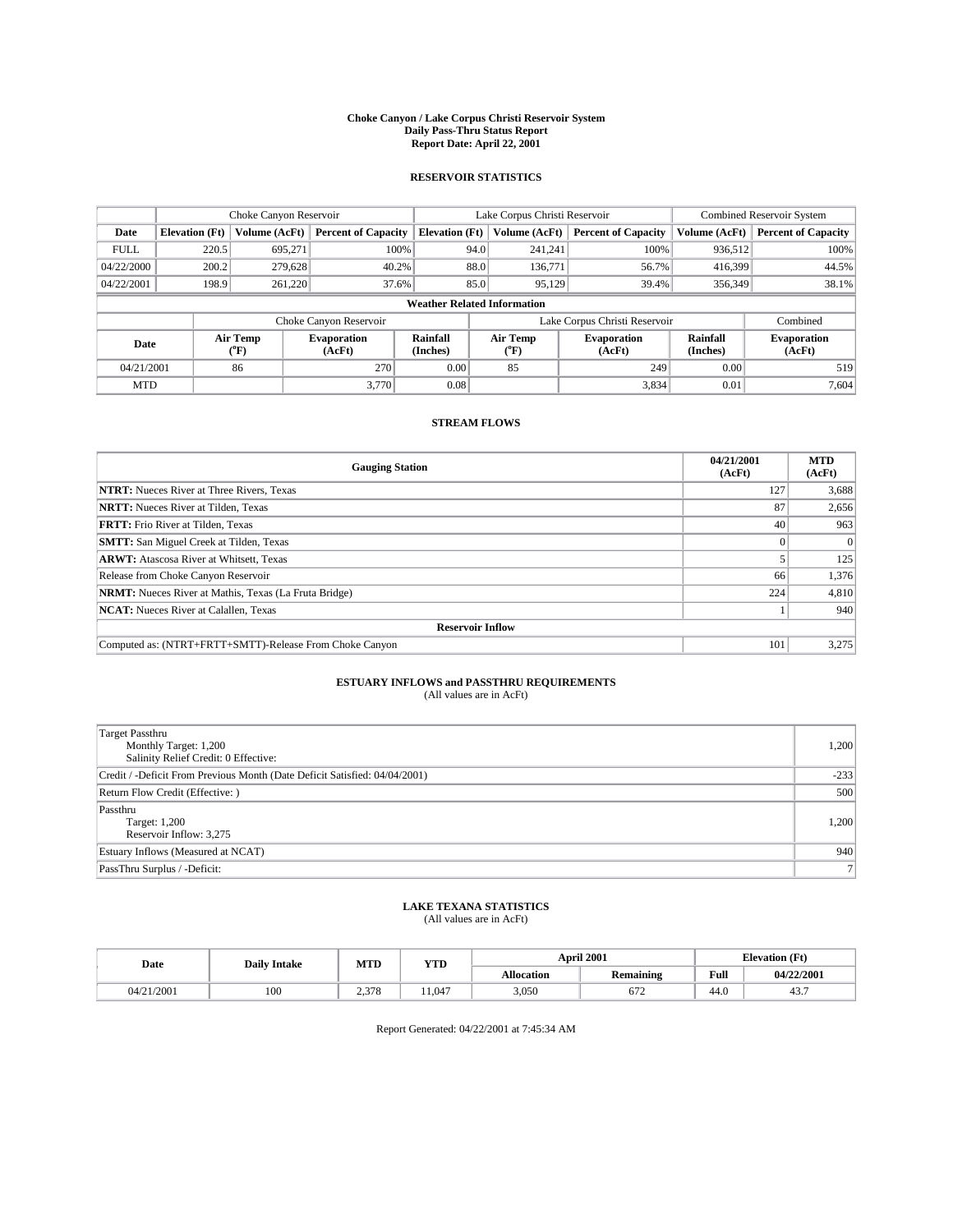#### **Choke Canyon / Lake Corpus Christi Reservoir System Daily Pass-Thru Status Report Report Date: April 23, 2001**

### **RESERVOIR STATISTICS**

|             | Choke Canyon Reservoir             |                  |                              |                       | Lake Corpus Christi Reservoir |                  |                               |                      | <b>Combined Reservoir System</b> |  |  |
|-------------|------------------------------------|------------------|------------------------------|-----------------------|-------------------------------|------------------|-------------------------------|----------------------|----------------------------------|--|--|
| Date        | <b>Elevation</b> (Ft)              | Volume (AcFt)    | <b>Percent of Capacity</b>   | <b>Elevation</b> (Ft) |                               | Volume (AcFt)    | <b>Percent of Capacity</b>    | Volume (AcFt)        | <b>Percent of Capacity</b>       |  |  |
| <b>FULL</b> | 220.5                              | 695,271          | 100%                         |                       | 94.0                          | 241,241          | 100%                          | 936,512              | 100%                             |  |  |
| 04/23/2000  | 200.2                              | 279,476          | 40.2%                        |                       | 88.0                          | 136,313          | 56.5%                         | 415,789              | 44.4%                            |  |  |
| 04/23/2001  | 198.9                              | 260,785          | 37.5%                        |                       | 85.1                          | 96,392           | 40.0%                         | 357,177              | 38.1%                            |  |  |
|             | <b>Weather Related Information</b> |                  |                              |                       |                               |                  |                               |                      |                                  |  |  |
|             |                                    |                  | Choke Canyon Reservoir       |                       |                               |                  | Lake Corpus Christi Reservoir |                      | Combined                         |  |  |
| Date        |                                    | Air Temp<br>(°F) | <b>Evaporation</b><br>(AcFt) | Rainfall<br>(Inches)  |                               | Air Temp<br>("F) | <b>Evaporation</b><br>(AcFt)  | Rainfall<br>(Inches) | <b>Evaporation</b><br>(AcFt)     |  |  |
| 04/22/2001  |                                    | 87               | 304                          | 0.00                  |                               | 86               | 192                           | 0.00                 | 496                              |  |  |
| <b>MTD</b>  |                                    |                  | 4.074                        | 0.08                  |                               |                  | 4,026                         | 0.01                 | 8,100                            |  |  |

### **STREAM FLOWS**

| <b>Gauging Station</b>                                       | 04/22/2001<br>(AcFt) | <b>MTD</b><br>(AcFt) |
|--------------------------------------------------------------|----------------------|----------------------|
| <b>NTRT:</b> Nueces River at Three Rivers, Texas             | 119                  | 3,807                |
| <b>NRTT:</b> Nueces River at Tilden, Texas                   | 79                   | 2,735                |
| <b>FRTT:</b> Frio River at Tilden, Texas                     | 38                   | 1,000                |
| <b>SMTT:</b> San Miguel Creek at Tilden, Texas               |                      |                      |
| <b>ARWT:</b> Atascosa River at Whitsett, Texas               |                      | 130                  |
| Release from Choke Canyon Reservoir                          | 66                   | 1,441                |
| <b>NRMT:</b> Nueces River at Mathis, Texas (La Fruta Bridge) | 226                  | 5,036                |
| <b>NCAT:</b> Nueces River at Calallen, Texas                 |                      | 945                  |
| <b>Reservoir Inflow</b>                                      |                      |                      |
| Computed as: (NTRT+FRTT+SMTT)-Release From Choke Canyon      | 91                   | 3,367                |

# **ESTUARY INFLOWS and PASSTHRU REQUIREMENTS**<br>(All values are in AcFt)

| Target Passthru<br>Monthly Target: 1,200<br>Salinity Relief Credit: 0 Effective: | 1,200  |
|----------------------------------------------------------------------------------|--------|
| Credit / -Deficit From Previous Month (Date Deficit Satisfied: 04/04/2001)       | $-233$ |
| Return Flow Credit (Effective: )                                                 | 500    |
| Passthru<br>Target: 1,200<br>Reservoir Inflow: 3,367                             | 1,200  |
| Estuary Inflows (Measured at NCAT)                                               | 945    |
| PassThru Surplus / -Deficit:                                                     | 12     |

# **LAKE TEXANA STATISTICS** (All values are in AcFt)

| Date       | <b>Daily Intake</b> | MTD          | VTT<br>1 I D     |                   | April 2001       | <b>Elevation</b> (Ft) |            |
|------------|---------------------|--------------|------------------|-------------------|------------------|-----------------------|------------|
|            |                     |              |                  | <b>Allocation</b> | <b>Remaining</b> | Full                  | 04/23/2001 |
| 04/22/2001 | 100                 | A7C<br>4.478 | $\cdot$<br>1.14. | 3,050             | $---$<br>ے اب    | 44.0                  | 43.        |

Report Generated: 04/23/2001 at 7:42:27 AM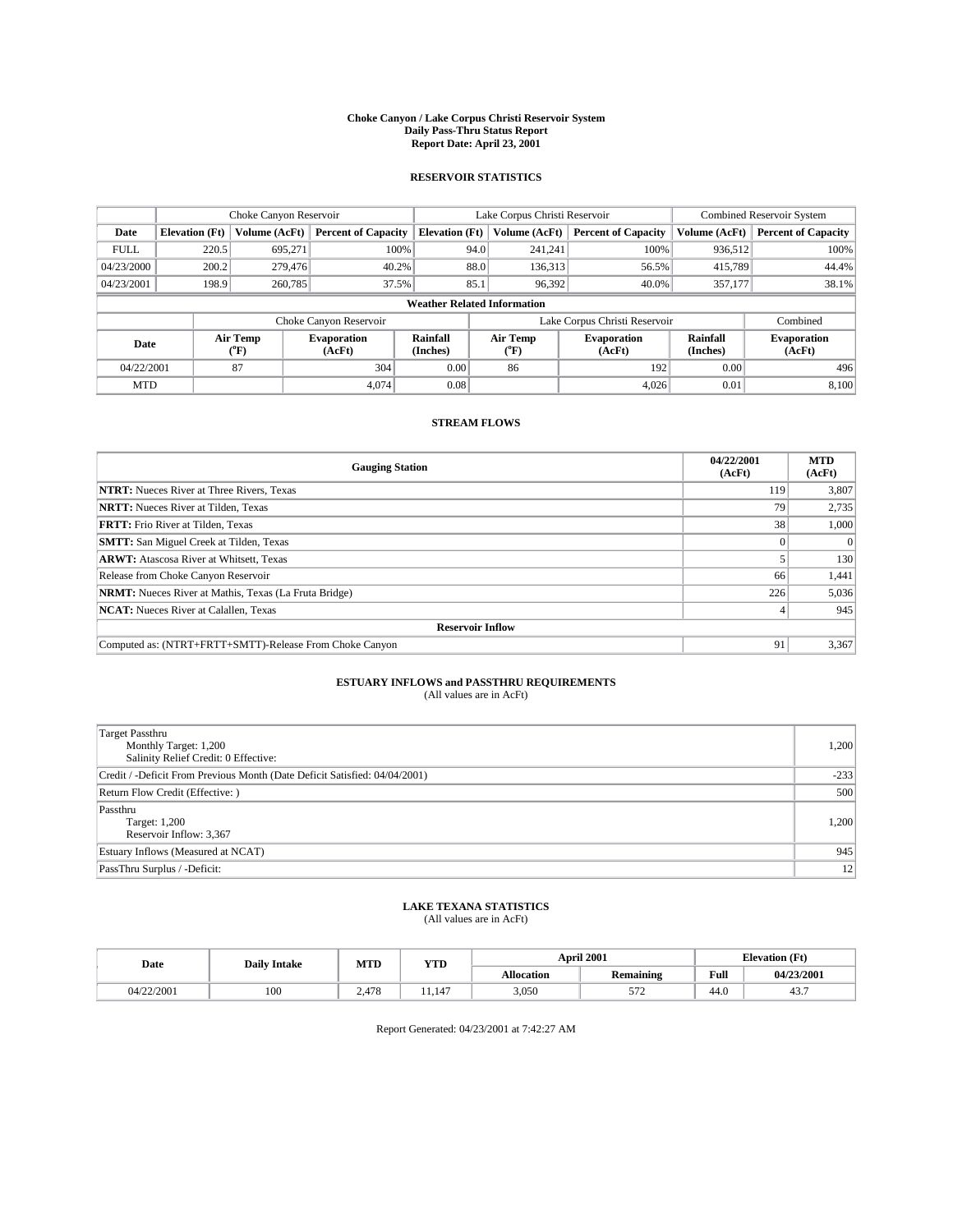#### **Choke Canyon / Lake Corpus Christi Reservoir System Daily Pass-Thru Status Report Report Date: April 24, 2001**

### **RESERVOIR STATISTICS**

|             | Choke Canyon Reservoir             |                  |                              |                             | Lake Corpus Christi Reservoir |        |                               |                      | <b>Combined Reservoir System</b> |  |  |
|-------------|------------------------------------|------------------|------------------------------|-----------------------------|-------------------------------|--------|-------------------------------|----------------------|----------------------------------|--|--|
| Date        | <b>Elevation</b> (Ft)              | Volume (AcFt)    | <b>Percent of Capacity</b>   | <b>Elevation</b> (Ft)       | Volume (AcFt)                 |        | <b>Percent of Capacity</b>    | Volume (AcFt)        | <b>Percent of Capacity</b>       |  |  |
| <b>FULL</b> | 220.5                              | 695,271          | 100%                         |                             | 94.0<br>241,241               |        | 100%                          | 936,512              | 100%                             |  |  |
| 04/24/2000  | 200.2                              | 279,324          | 40.2%                        |                             | 87.9<br>136,008               |        | 56.4%                         | 415,332              | 44.3%                            |  |  |
| 04/24/2001  | 198.9                              | 261.220          | 37.6%                        |                             | 85.1                          | 95,885 | 39.7%                         | 357,105              | 38.1%                            |  |  |
|             | <b>Weather Related Information</b> |                  |                              |                             |                               |        |                               |                      |                                  |  |  |
|             |                                    |                  | Choke Canyon Reservoir       |                             |                               |        | Lake Corpus Christi Reservoir |                      | Combined                         |  |  |
| Date        |                                    | Air Temp<br>(°F) | <b>Evaporation</b><br>(AcFt) | <b>Rainfall</b><br>(Inches) | Air Temp<br>("F)              |        | <b>Evaporation</b><br>(AcFt)  | Rainfall<br>(Inches) | <b>Evaporation</b><br>(AcFt)     |  |  |
| 04/23/2001  |                                    | 84               | 152                          | 0.38                        | 84                            |        | 192                           | 0.00                 | 344                              |  |  |
| <b>MTD</b>  |                                    |                  | 4.226                        | 0.46                        |                               |        | 4,218                         | 0.01                 | 8.444                            |  |  |

### **STREAM FLOWS**

| <b>Gauging Station</b>                                       | 04/23/2001<br>(AcFt) | <b>MTD</b><br>(AcFt) |
|--------------------------------------------------------------|----------------------|----------------------|
| <b>NTRT:</b> Nueces River at Three Rivers, Texas             | 113                  | 3,920                |
| <b>NRTT:</b> Nueces River at Tilden, Texas                   | 73 <sub>1</sub>      | 2,809                |
| <b>FRTT:</b> Frio River at Tilden, Texas                     | 40                   | 1,040                |
| <b>SMTT:</b> San Miguel Creek at Tilden, Texas               |                      |                      |
| <b>ARWT:</b> Atascosa River at Whitsett, Texas               |                      | 135                  |
| Release from Choke Canyon Reservoir                          | 66                   | 1,507                |
| <b>NRMT:</b> Nueces River at Mathis, Texas (La Fruta Bridge) | 232                  | 5,268                |
| <b>NCAT:</b> Nueces River at Calallen, Texas                 |                      | 945                  |
| <b>Reservoir Inflow</b>                                      |                      |                      |
| Computed as: (NTRT+FRTT+SMTT)-Release From Choke Canyon      | 89                   | 3,456                |

# **ESTUARY INFLOWS and PASSTHRU REQUIREMENTS**<br>(All values are in AcFt)

| Target Passthru<br>Monthly Target: 1,200<br>Salinity Relief Credit: 0 Effective: | 1,200  |
|----------------------------------------------------------------------------------|--------|
| Credit / -Deficit From Previous Month (Date Deficit Satisfied: 04/04/2001)       | $-233$ |
| Return Flow Credit (Effective: )                                                 | 500    |
| Passthru<br>Target: 1,200<br>Reservoir Inflow: 3,456                             | 1,200  |
| Estuary Inflows (Measured at NCAT)                                               | 945    |
| PassThru Surplus / -Deficit:                                                     | 12     |

# **LAKE TEXANA STATISTICS** (All values are in AcFt)

| Date       | <b>Daily Intake</b> | MTD   | YTD   |                   | <b>April 2001</b> | <b>Elevation</b> (Ft) |            |
|------------|---------------------|-------|-------|-------------------|-------------------|-----------------------|------------|
|            |                     |       |       | <b>Allocation</b> | <b>Remaining</b>  | Full                  | 04/24/2001 |
| 04/23/2001 | 100                 | 2.578 | 1.246 | 3,050             | $4 - C$<br>414    | $\sim$<br>44.V        | 45         |

Report Generated: 04/24/2001 at 7:37:08 AM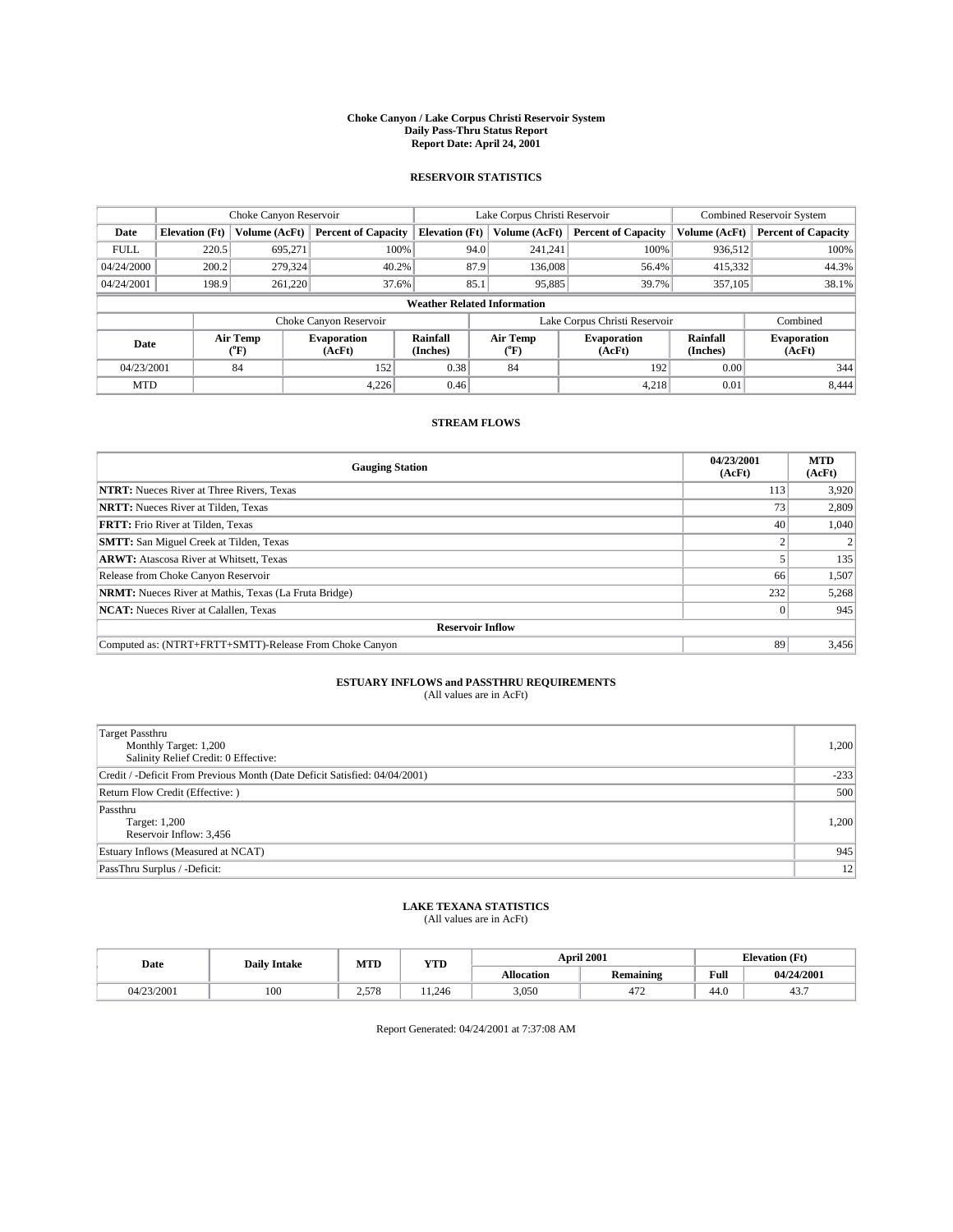#### **Choke Canyon / Lake Corpus Christi Reservoir System Daily Pass-Thru Status Report Report Date: April 25, 2001**

### **RESERVOIR STATISTICS**

|             | Choke Canyon Reservoir             |                  |                              |                       | Lake Corpus Christi Reservoir |                  |                               |                      | <b>Combined Reservoir System</b> |  |  |
|-------------|------------------------------------|------------------|------------------------------|-----------------------|-------------------------------|------------------|-------------------------------|----------------------|----------------------------------|--|--|
| Date        | <b>Elevation</b> (Ft)              | Volume (AcFt)    | <b>Percent of Capacity</b>   | <b>Elevation</b> (Ft) |                               | Volume (AcFt)    | <b>Percent of Capacity</b>    | Volume (AcFt)        | <b>Percent of Capacity</b>       |  |  |
| <b>FULL</b> | 220.5                              | 695,271          | 100%                         |                       | 94.0                          | 241,241          | 100%                          | 936,512              | 100%                             |  |  |
| 04/25/2000  | 200.1                              | 279,021          | 40.1%                        |                       | 87.9                          | 135,094          | 56.0%                         | 414,115              | 44.2%                            |  |  |
| 04/25/2001  | 198.9                              | 260,930          | 37.5%                        |                       | 85.1                          | 95,633           | 39.6%                         | 356,563              | 38.1%                            |  |  |
|             | <b>Weather Related Information</b> |                  |                              |                       |                               |                  |                               |                      |                                  |  |  |
|             |                                    |                  | Choke Canyon Reservoir       |                       |                               |                  | Lake Corpus Christi Reservoir |                      | Combined                         |  |  |
| Date        |                                    | Air Temp<br>(°F) | <b>Evaporation</b><br>(AcFt) | Rainfall<br>(Inches)  |                               | Air Temp<br>("F) | <b>Evaporation</b><br>(AcFt)  | Rainfall<br>(Inches) | <b>Evaporation</b><br>(AcFt)     |  |  |
| 04/24/2001  |                                    | 75               | 169                          | 0.00                  |                               | 76               | 125                           | 0.00                 | 294                              |  |  |
| <b>MTD</b>  |                                    |                  | 4,395                        | 0.46                  |                               |                  | 4,343                         | 0.01                 | 8,738                            |  |  |

### **STREAM FLOWS**

| <b>Gauging Station</b>                                       | 04/24/2001<br>(AcFt) | <b>MTD</b><br>(AcFt) |
|--------------------------------------------------------------|----------------------|----------------------|
| <b>NTRT:</b> Nueces River at Three Rivers, Texas             | 216                  | 4,137                |
| <b>NRTT:</b> Nueces River at Tilden, Texas                   | -69                  | 2,878                |
| <b>FRTT:</b> Frio River at Tilden, Texas                     | 42                   | 1,082                |
| <b>SMTT:</b> San Miguel Creek at Tilden, Texas               | 11                   | 12                   |
| <b>ARWT:</b> Atascosa River at Whitsett, Texas               | <sub>n</sub>         | 141                  |
| Release from Choke Canyon Reservoir                          | 66                   | 1,572                |
| <b>NRMT:</b> Nueces River at Mathis, Texas (La Fruta Bridge) | 260                  | 5,528                |
| <b>NCAT:</b> Nueces River at Calallen, Texas                 |                      | 945                  |
| <b>Reservoir Inflow</b>                                      |                      |                      |
| Computed as: (NTRT+FRTT+SMTT)-Release From Choke Canyon      | 203                  | 3,659                |

# **ESTUARY INFLOWS and PASSTHRU REQUIREMENTS**<br>(All values are in AcFt)

| Target Passthru<br>Monthly Target: 1,200<br>Salinity Relief Credit: 0 Effective: | 1,200  |
|----------------------------------------------------------------------------------|--------|
| Credit / -Deficit From Previous Month (Date Deficit Satisfied: 04/04/2001)       | $-233$ |
| Return Flow Credit (Effective: )                                                 | 500    |
| Passthru<br>Target: 1,200<br>Reservoir Inflow: 3,659                             | 1,200  |
| Estuary Inflows (Measured at NCAT)                                               | 945    |
| PassThru Surplus / -Deficit:                                                     | 12     |

# **LAKE TEXANA STATISTICS** (All values are in AcFt)

| Date       | <b>Daily Intake</b> | MTD   | <b>YTD</b> |                   | <b>April 2001</b> | <b>Elevation</b> (Ft) |            |
|------------|---------------------|-------|------------|-------------------|-------------------|-----------------------|------------|
|            |                     |       |            | <b>Allocation</b> | <b>Remaining</b>  | Full                  | 04/25/2001 |
| 04/24/2001 | 100                 | 2.678 | 1.346      | 3,050             | 272<br>J 1 4      | $\sim$<br>44.V        | 45         |

Report Generated: 04/25/2001 at 8:06:10 AM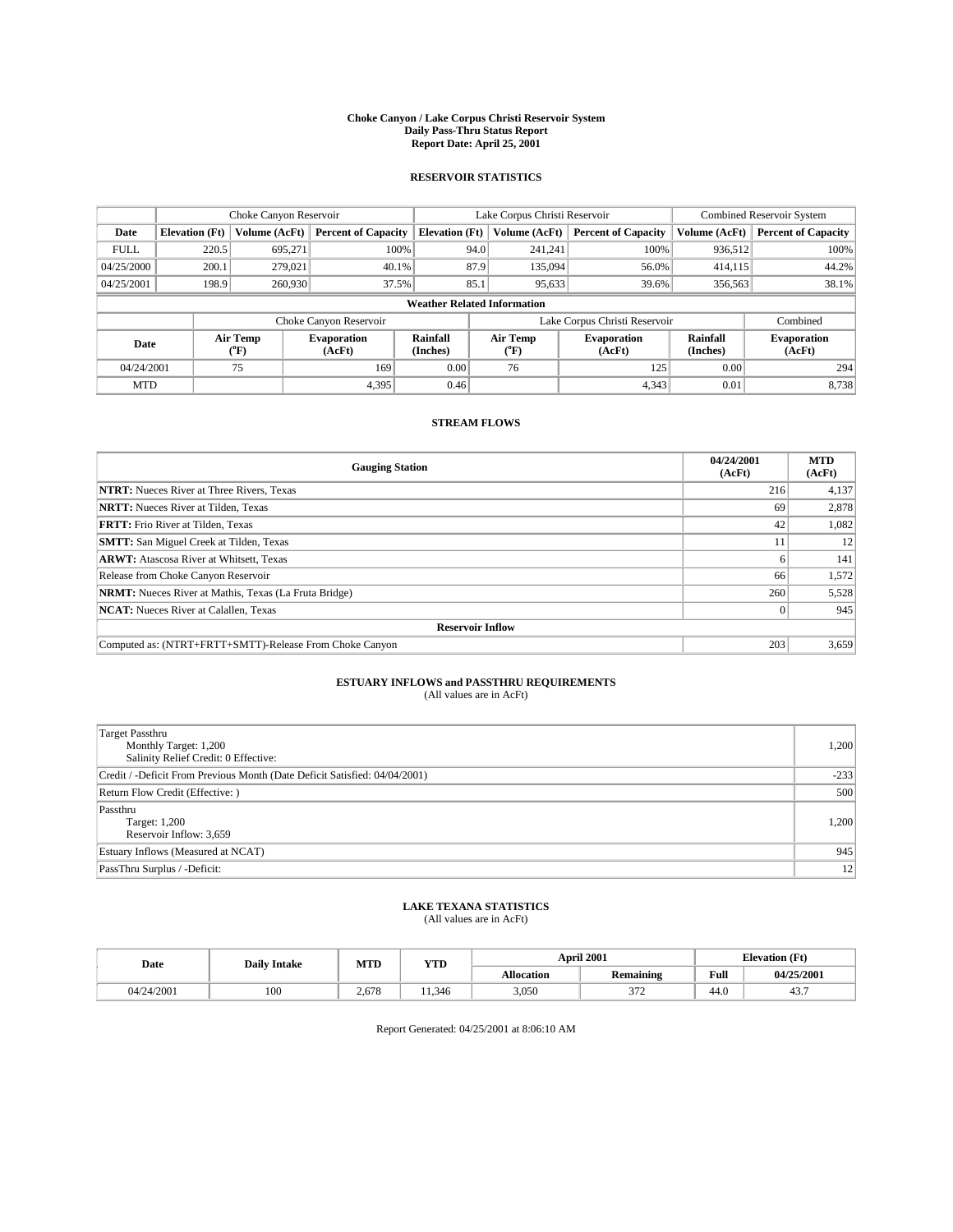#### **Choke Canyon / Lake Corpus Christi Reservoir System Daily Pass-Thru Status Report Report Date: April 26, 2001**

### **RESERVOIR STATISTICS**

|             | Choke Canyon Reservoir             |                  |                              |                       | Lake Corpus Christi Reservoir |                  |                               |                      | <b>Combined Reservoir System</b> |  |  |
|-------------|------------------------------------|------------------|------------------------------|-----------------------|-------------------------------|------------------|-------------------------------|----------------------|----------------------------------|--|--|
| Date        | <b>Elevation</b> (Ft)              | Volume (AcFt)    | <b>Percent of Capacity</b>   | <b>Elevation</b> (Ft) |                               | Volume (AcFt)    | <b>Percent of Capacity</b>    | Volume (AcFt)        | <b>Percent of Capacity</b>       |  |  |
| <b>FULL</b> | 220.5                              | 695,271          | 100%                         |                       | 94.0                          | 241,241          | 100%                          | 936,512              | 100%                             |  |  |
| 04/26/2000  | 200.1                              | 277,962          | 40.0%                        |                       | 87.8                          | 134,486          | 55.7%                         | 412,448              | 44.0%                            |  |  |
| 04/26/2001  | 198.9                              | 260,495          | 37.5%                        |                       | 85.0                          | 95,255           | 39.5%                         | 355,750              | 38.0%                            |  |  |
|             | <b>Weather Related Information</b> |                  |                              |                       |                               |                  |                               |                      |                                  |  |  |
|             |                                    |                  | Choke Canyon Reservoir       |                       |                               |                  | Lake Corpus Christi Reservoir |                      | Combined                         |  |  |
| Date        |                                    | Air Temp<br>(°F) | <b>Evaporation</b><br>(AcFt) | Rainfall<br>(Inches)  |                               | Air Temp<br>("F) | <b>Evaporation</b><br>(AcFt)  | Rainfall<br>(Inches) | <b>Evaporation</b><br>(AcFt)     |  |  |
| 04/25/2001  |                                    | 81               | 236                          | 0.00                  |                               | 81               | 235                           | 0.00                 | 471                              |  |  |
| <b>MTD</b>  |                                    |                  | 4,631                        | 0.46                  |                               |                  | 4,578                         | 0.01                 | 9,209                            |  |  |

### **STREAM FLOWS**

| <b>Gauging Station</b>                                       | 04/25/2001<br>(AcFt) | <b>MTD</b><br>(AcFt) |
|--------------------------------------------------------------|----------------------|----------------------|
| <b>NTRT:</b> Nueces River at Three Rivers, Texas             | 238                  | 4,375                |
| <b>NRTT:</b> Nueces River at Tilden, Texas                   | 66                   | 2,944                |
| <b>FRTT:</b> Frio River at Tilden, Texas                     | 42                   | 1,124                |
| <b>SMTT:</b> San Miguel Creek at Tilden, Texas               |                      | 12                   |
| <b>ARWT:</b> Atascosa River at Whitsett, Texas               | 12                   | 153                  |
| Release from Choke Canyon Reservoir                          | 66                   | 1,638                |
| <b>NRMT:</b> Nueces River at Mathis, Texas (La Fruta Bridge) | 280                  | 5,808                |
| <b>NCAT:</b> Nueces River at Calallen, Texas                 | 26                   | 971                  |
| <b>Reservoir Inflow</b>                                      |                      |                      |
| Computed as: (NTRT+FRTT+SMTT)-Release From Choke Canyon      | 214                  | 3,873                |

# **ESTUARY INFLOWS and PASSTHRU REQUIREMENTS**<br>(All values are in AcFt)

| Target Passthru<br>Monthly Target: 1,200<br>Salinity Relief Credit: 0 Effective: | 1,200  |
|----------------------------------------------------------------------------------|--------|
| Credit / -Deficit From Previous Month (Date Deficit Satisfied: 04/04/2001)       | $-233$ |
| Return Flow Credit (Effective: )                                                 | 500    |
| Passthru<br>Target: 1,200<br>Reservoir Inflow: 3,873                             | 1,200  |
| Estuary Inflows (Measured at NCAT)                                               | 971    |
| PassThru Surplus / -Deficit:                                                     | 38     |

# **LAKE TEXANA STATISTICS** (All values are in AcFt)

| Date       | <b>Daily Intake</b> | MTD                 | <b>YTD</b> |                   | <b>April 2001</b> | <b>Elevation</b> (Ft) |            |
|------------|---------------------|---------------------|------------|-------------------|-------------------|-----------------------|------------|
|            |                     |                     |            | <b>Allocation</b> | <b>Remaining</b>  | Full                  | 04/26/2001 |
| 04/25/2001 | 100                 | $- - -$<br><u>.</u> | 1.446      | 3,050             | 272<br>ن ا ت      | 44.0                  | 43.0       |

Report Generated: 04/26/2001 at 7:29:26 AM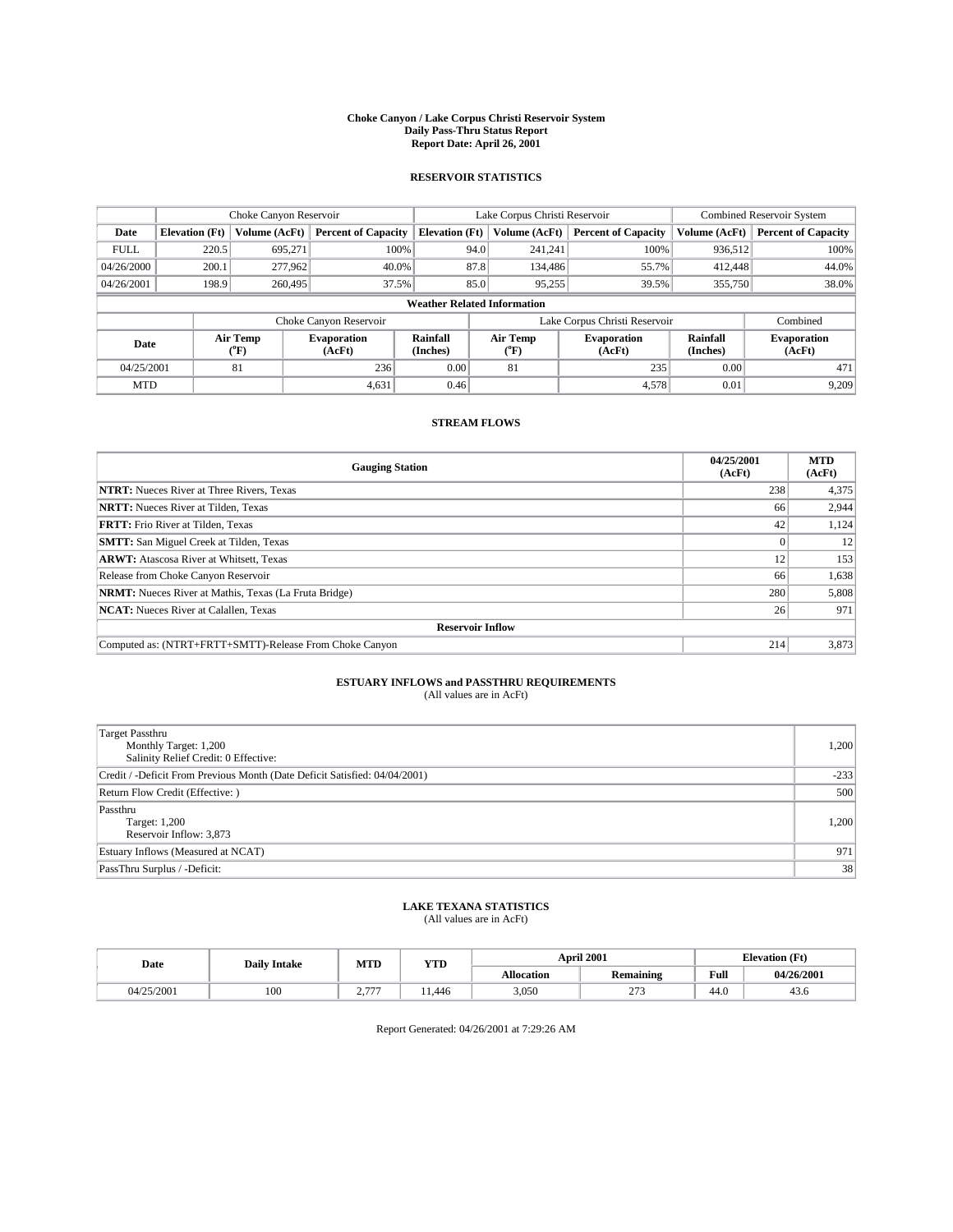#### **Choke Canyon / Lake Corpus Christi Reservoir System Daily Pass-Thru Status Report Report Date: April 27, 2001**

### **RESERVOIR STATISTICS**

|             | Choke Canyon Reservoir             |                             |                              |                             | Lake Corpus Christi Reservoir |                  |                               |                      | <b>Combined Reservoir System</b> |  |  |
|-------------|------------------------------------|-----------------------------|------------------------------|-----------------------------|-------------------------------|------------------|-------------------------------|----------------------|----------------------------------|--|--|
| Date        | <b>Elevation</b> (Ft)              | Volume (AcFt)               | <b>Percent of Capacity</b>   | <b>Elevation</b> (Ft)       |                               | Volume (AcFt)    | <b>Percent of Capacity</b>    | Volume (AcFt)        | <b>Percent of Capacity</b>       |  |  |
| <b>FULL</b> | 220.5                              | 695,271                     | 100%                         |                             | 94.0                          | 241,241          | 100%                          | 936,512              | 100%                             |  |  |
| 04/27/2000  | 200.0                              | 277,659                     | 39.9%                        |                             | 87.8                          | 133,425          | 55.3%                         | 411,084              | 43.9%                            |  |  |
| 04/27/2001  | 198.9                              | 260,495                     | 37.5%                        |                             | 85.0                          | 95,003           | 39.4%                         | 355,498              | 38.0%                            |  |  |
|             | <b>Weather Related Information</b> |                             |                              |                             |                               |                  |                               |                      |                                  |  |  |
|             |                                    |                             | Choke Canyon Reservoir       |                             |                               |                  | Lake Corpus Christi Reservoir |                      | Combined                         |  |  |
| Date        |                                    | Air Temp<br>${}^{\circ}$ F) | <b>Evaporation</b><br>(AcFt) | <b>Rainfall</b><br>(Inches) |                               | Air Temp<br>("F) | <b>Evaporation</b><br>(AcFt)  | Rainfall<br>(Inches) | <b>Evaporation</b><br>(AcFt)     |  |  |
| 04/26/2001  |                                    | 79                          | 186                          | 0.00                        |                               | 80               | 132                           | 0.00                 | 318                              |  |  |
| <b>MTD</b>  |                                    |                             | 4,817                        | 0.46                        |                               |                  | 4.710                         | 0.01                 | 9,527                            |  |  |

### **STREAM FLOWS**

| <b>Gauging Station</b>                                       | 04/26/2001<br>(AcFt) | <b>MTD</b><br>(AcFt) |
|--------------------------------------------------------------|----------------------|----------------------|
| <b>NTRT:</b> Nueces River at Three Rivers, Texas             | 125                  | 4,500                |
| <b>NRTT:</b> Nueces River at Tilden, Texas                   | 64                   | 3,007                |
| <b>FRTT:</b> Frio River at Tilden, Texas                     | 40                   | 1,163                |
| <b>SMTT:</b> San Miguel Creek at Tilden, Texas               | 280                  | 292                  |
| <b>ARWT:</b> Atascosa River at Whitsett, Texas               | 14                   | 167                  |
| Release from Choke Canyon Reservoir                          | 66                   | 1,703                |
| <b>NRMT:</b> Nueces River at Mathis, Texas (La Fruta Bridge) | 268                  | 6,076                |
| <b>NCAT:</b> Nueces River at Calallen, Texas                 | 20                   | 990                  |
| <b>Reservoir Inflow</b>                                      |                      |                      |
| Computed as: (NTRT+FRTT+SMTT)-Release From Choke Canyon      | 379                  | 4,252                |

# **ESTUARY INFLOWS and PASSTHRU REQUIREMENTS**<br>(All values are in AcFt)

| Target Passthru<br>Monthly Target: 1,200<br>Salinity Relief Credit: 0 Effective: | 1,200  |
|----------------------------------------------------------------------------------|--------|
| Credit / -Deficit From Previous Month (Date Deficit Satisfied: 04/04/2001)       | $-233$ |
| Return Flow Credit (Effective: )                                                 | 500    |
| Passthru<br>Target: 1,200<br>Reservoir Inflow: 4,252                             | 1,200  |
| Estuary Inflows (Measured at NCAT)                                               | 990    |
| PassThru Surplus / -Deficit:                                                     | 57     |

# **LAKE TEXANA STATISTICS** (All values are in AcFt)

| Date       | <b>Daily Intake</b> | MTD         | YTD  |                   | <b>April 2001</b> | <b>Elevation</b> (Ft) |            |
|------------|---------------------|-------------|------|-------------------|-------------------|-----------------------|------------|
|            |                     |             |      | <b>Allocation</b> | <b>Remaining</b>  | Full                  | 04/27/2001 |
| 04/26/2001 | $\alpha$            | O77<br>2.81 | .545 | 3,050             | $-$               | $\sim$<br>-44.6       | 45.5       |

Report Generated: 04/27/2001 at 8:14:44 AM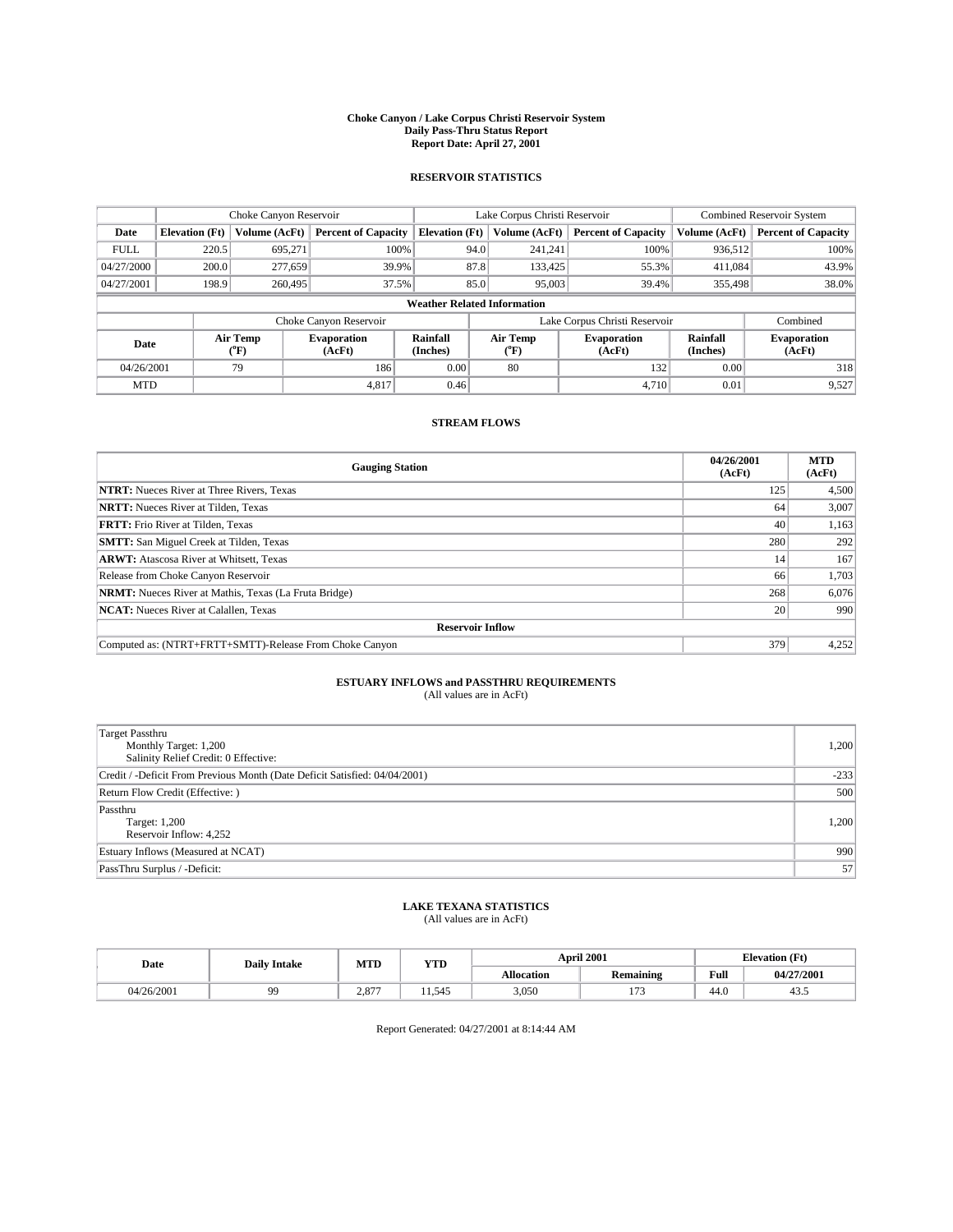#### **Choke Canyon / Lake Corpus Christi Reservoir System Daily Pass-Thru Status Report Report Date: April 28, 2001**

### **RESERVOIR STATISTICS**

|             | Choke Canyon Reservoir             |                  |                              |                       | Lake Corpus Christi Reservoir | <b>Combined Reservoir System</b> |                      |                              |  |
|-------------|------------------------------------|------------------|------------------------------|-----------------------|-------------------------------|----------------------------------|----------------------|------------------------------|--|
| Date        | <b>Elevation</b> (Ft)              | Volume (AcFt)    | <b>Percent of Capacity</b>   | <b>Elevation</b> (Ft) | Volume (AcFt)                 | <b>Percent of Capacity</b>       | Volume (AcFt)        | <b>Percent of Capacity</b>   |  |
| <b>FULL</b> | 220.5                              | 695,271          | 100%                         |                       | 94.0<br>241,241               | 100%                             | 936,512              | 100%                         |  |
| 04/28/2000  | 200.0                              | 277,357          | 39.9%                        |                       | 87.7<br>132,518               | 54.9%                            | 409,875              | 43.8%                        |  |
| 04/28/2001  | 198.9                              | 260,640          | 37.5%                        |                       | 85.0<br>94,627                | 39.2%                            | 355,267              | 37.9%                        |  |
|             | <b>Weather Related Information</b> |                  |                              |                       |                               |                                  |                      |                              |  |
|             |                                    |                  | Choke Canyon Reservoir       |                       |                               | Lake Corpus Christi Reservoir    |                      | Combined                     |  |
| Date        |                                    | Air Temp<br>(°F) | <b>Evaporation</b><br>(AcFt) | Rainfall<br>(Inches)  | Air Temp<br>("F)              | <b>Evaporation</b><br>(AcFt)     | Rainfall<br>(Inches) | <b>Evaporation</b><br>(AcFt) |  |
| 04/27/2001  |                                    | 84               | 236                          | 0.00                  | 81                            | 146                              | 0.00                 | 382                          |  |
| <b>MTD</b>  |                                    |                  | 5,053                        | 0.46                  |                               | 4,856                            | 0.01                 | 9,909                        |  |

### **STREAM FLOWS**

| <b>Gauging Station</b>                                       | 04/27/2001<br>(AcFt) | <b>MTD</b><br>(AcFt) |  |  |  |  |
|--------------------------------------------------------------|----------------------|----------------------|--|--|--|--|
| <b>NTRT:</b> Nueces River at Three Rivers, Texas             | 105                  | 4,605                |  |  |  |  |
| <b>NRTT:</b> Nueces River at Tilden, Texas                   | 54                   | 3,061                |  |  |  |  |
| <b>FRTT:</b> Frio River at Tilden, Texas                     | 38                   | 1,201                |  |  |  |  |
| <b>SMTT:</b> San Miguel Creek at Tilden, Texas               | 153                  | 445                  |  |  |  |  |
| <b>ARWT:</b> Atascosa River at Whitsett, Texas               | 179                  | 346                  |  |  |  |  |
| Release from Choke Canyon Reservoir                          | 66                   | 1,769                |  |  |  |  |
| <b>NRMT:</b> Nueces River at Mathis, Texas (La Fruta Bridge) | 214                  | 6,290                |  |  |  |  |
| <b>NCAT:</b> Nueces River at Calallen, Texas                 | 15                   | 1,006                |  |  |  |  |
| <b>Reservoir Inflow</b>                                      |                      |                      |  |  |  |  |
| Computed as: (NTRT+FRTT+SMTT)-Release From Choke Canyon      | 230                  | 4,482                |  |  |  |  |

# **ESTUARY INFLOWS and PASSTHRU REQUIREMENTS**<br>(All values are in AcFt)

| Target Passthru<br>Monthly Target: 1,200<br>Salinity Relief Credit: 0 Effective: | 1,200  |
|----------------------------------------------------------------------------------|--------|
| Credit / -Deficit From Previous Month (Date Deficit Satisfied: 04/04/2001)       | $-233$ |
| Return Flow Credit (Effective: )                                                 | 500    |
| Passthru<br>Target: 1,200<br>Reservoir Inflow: 4,482                             | 1,200  |
| Estuary Inflows (Measured at NCAT)                                               | 1,006  |
| PassThru Surplus / -Deficit:                                                     | 73     |

# **LAKE TEXANA STATISTICS** (All values are in AcFt)

| Date       | <b>Daily Intake</b> | MTD        | YTD  |                   | <b>April 2001</b> | <b>Elevation</b> (Ft) |            |
|------------|---------------------|------------|------|-------------------|-------------------|-----------------------|------------|
|            |                     |            |      | <b>Allocation</b> | <b>Remaining</b>  | Full                  | 04/28/2001 |
| 04/27/2001 | 06<br>2V.           | $2.97^{6}$ | .642 | 3,050             | $-1$              | $\sim$<br>44.V        | 45.5       |

Report Generated: 04/28/2001 at 7:57:23 AM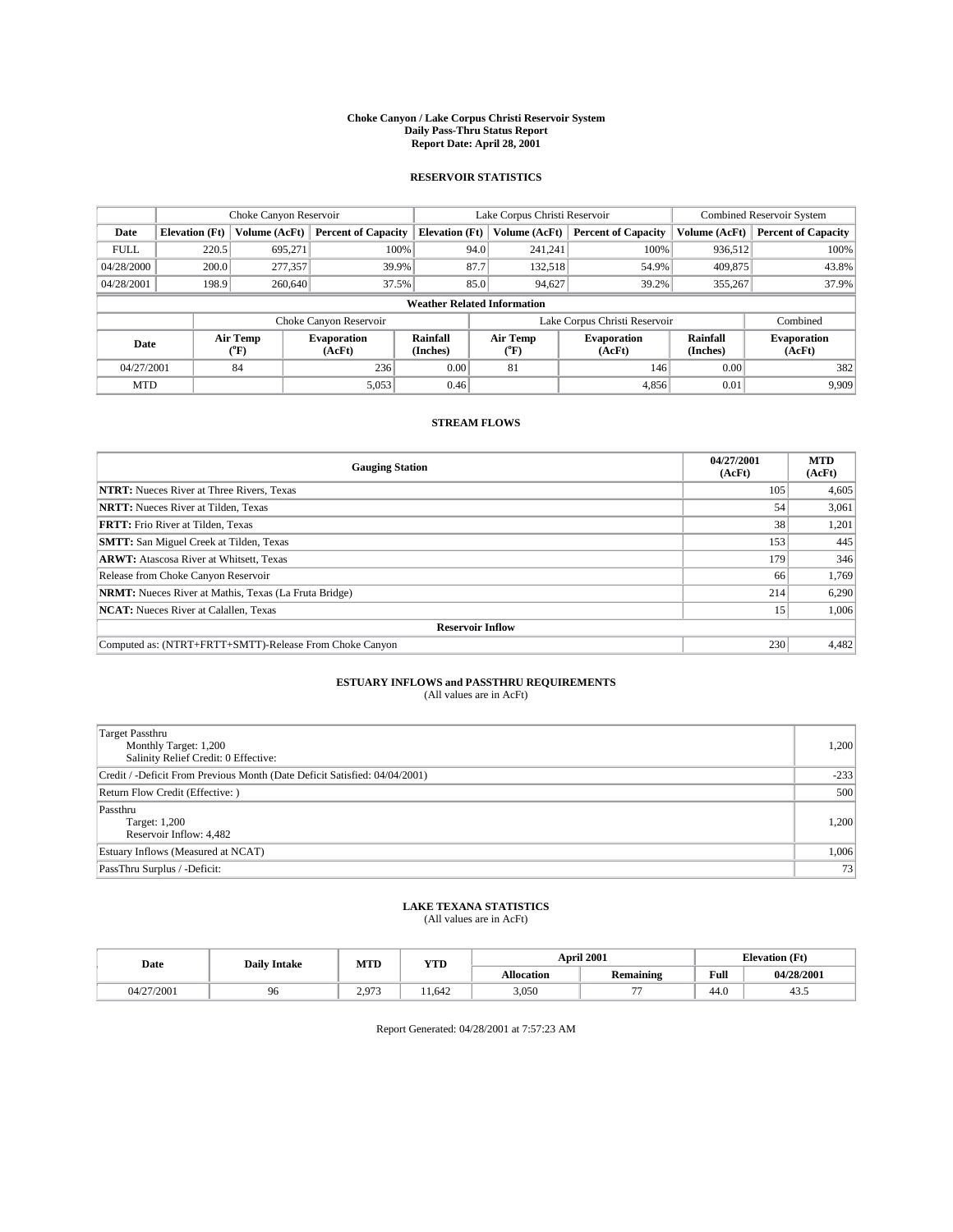#### **Choke Canyon / Lake Corpus Christi Reservoir System Daily Pass-Thru Status Report Report Date: April 29, 2001**

### **RESERVOIR STATISTICS**

|                                    | Choke Canyon Reservoir |                  |                              |                       | Lake Corpus Christi Reservoir |                  |                               |                      | <b>Combined Reservoir System</b> |  |
|------------------------------------|------------------------|------------------|------------------------------|-----------------------|-------------------------------|------------------|-------------------------------|----------------------|----------------------------------|--|
| Date                               | <b>Elevation</b> (Ft)  | Volume (AcFt)    | <b>Percent of Capacity</b>   | <b>Elevation</b> (Ft) |                               | Volume (AcFt)    | <b>Percent of Capacity</b>    | Volume (AcFt)        | <b>Percent of Capacity</b>       |  |
| <b>FULL</b>                        | 220.5                  | 695,271          | 100%                         |                       | 94.0                          | 241,241          | 100%                          | 936,512              | 100%                             |  |
| 04/29/2000                         | 200.0                  | 277,206          | 39.9%                        |                       | 87.7                          | 132,066          | 54.7%                         | 409.272              | 43.7%                            |  |
| 04/29/2001                         | 198.9                  | 260,495          | 37.5%                        |                       | 85.0                          | 94,377           | 39.1%                         | 354,872              | 37.9%                            |  |
| <b>Weather Related Information</b> |                        |                  |                              |                       |                               |                  |                               |                      |                                  |  |
|                                    |                        |                  | Choke Canyon Reservoir       |                       |                               |                  | Lake Corpus Christi Reservoir |                      | Combined                         |  |
| Date                               |                        | Air Temp<br>(°F) | <b>Evaporation</b><br>(AcFt) | Rainfall<br>(Inches)  |                               | Air Temp<br>("F) | <b>Evaporation</b><br>(AcFt)  | Rainfall<br>(Inches) | <b>Evaporation</b><br>(AcFt)     |  |
| 04/28/2001                         |                        | 83               | 211                          | 0.00                  |                               | 82               | 218                           | 0.00                 | 429                              |  |
| <b>MTD</b>                         |                        |                  | 5,264                        | 0.46                  |                               |                  | 5,074                         | 0.01                 | 10,338                           |  |

### **STREAM FLOWS**

| <b>Gauging Station</b>                                       | 04/28/2001<br>(AcFt) | <b>MTD</b><br>(AcFt) |  |  |  |  |
|--------------------------------------------------------------|----------------------|----------------------|--|--|--|--|
| <b>NTRT:</b> Nueces River at Three Rivers, Texas             | 187                  | 4,792                |  |  |  |  |
| <b>NRTT:</b> Nueces River at Tilden, Texas                   | 52                   | 3.112                |  |  |  |  |
| <b>FRTT:</b> Frio River at Tilden, Texas                     | 38                   | 1,239                |  |  |  |  |
| <b>SMTT:</b> San Miguel Creek at Tilden, Texas               | 123                  | 568                  |  |  |  |  |
| <b>ARWT:</b> Atascosa River at Whitsett, Texas               | 123                  | 469                  |  |  |  |  |
| Release from Choke Canyon Reservoir                          | 66                   | 1,834                |  |  |  |  |
| <b>NRMT:</b> Nueces River at Mathis, Texas (La Fruta Bridge) | 210                  | 6,501                |  |  |  |  |
| <b>NCAT:</b> Nueces River at Calallen, Texas                 | 26 <sub>1</sub>      | 1,032                |  |  |  |  |
| <b>Reservoir Inflow</b>                                      |                      |                      |  |  |  |  |
| Computed as: (NTRT+FRTT+SMTT)-Release From Choke Canyon      | 282                  | 4,764                |  |  |  |  |

# **ESTUARY INFLOWS and PASSTHRU REQUIREMENTS**<br>(All values are in AcFt)

| Target Passthru<br>Monthly Target: 1,200<br>Salinity Relief Credit: 0 Effective: | 1,200  |
|----------------------------------------------------------------------------------|--------|
| Credit / -Deficit From Previous Month (Date Deficit Satisfied: 04/04/2001)       | $-233$ |
| Return Flow Credit (Effective: )                                                 | 500    |
| Passthru<br>Target: 1,200<br>Reservoir Inflow: 4,764                             | 1,200  |
| Estuary Inflows (Measured at NCAT)                                               | 1,032  |
| PassThru Surplus / -Deficit:                                                     | -99    |

# **LAKE TEXANA STATISTICS** (All values are in AcFt)

| Date       | <b>Daily Intake</b> | MTD   | YTD  |                   | <b>April 2001</b> | <b>Elevation</b> (Ft) |            |
|------------|---------------------|-------|------|-------------------|-------------------|-----------------------|------------|
|            |                     |       |      | <b>Allocation</b> | <b>Remaining</b>  | Full                  | 04/29/2001 |
| 04/28/2001 | 88                  | 3.061 | .730 | 3,050             | -<br>. .          | $\sim$<br>44.O        | 43.5       |

Report Generated: 04/29/2001 at 12:36:21 PM